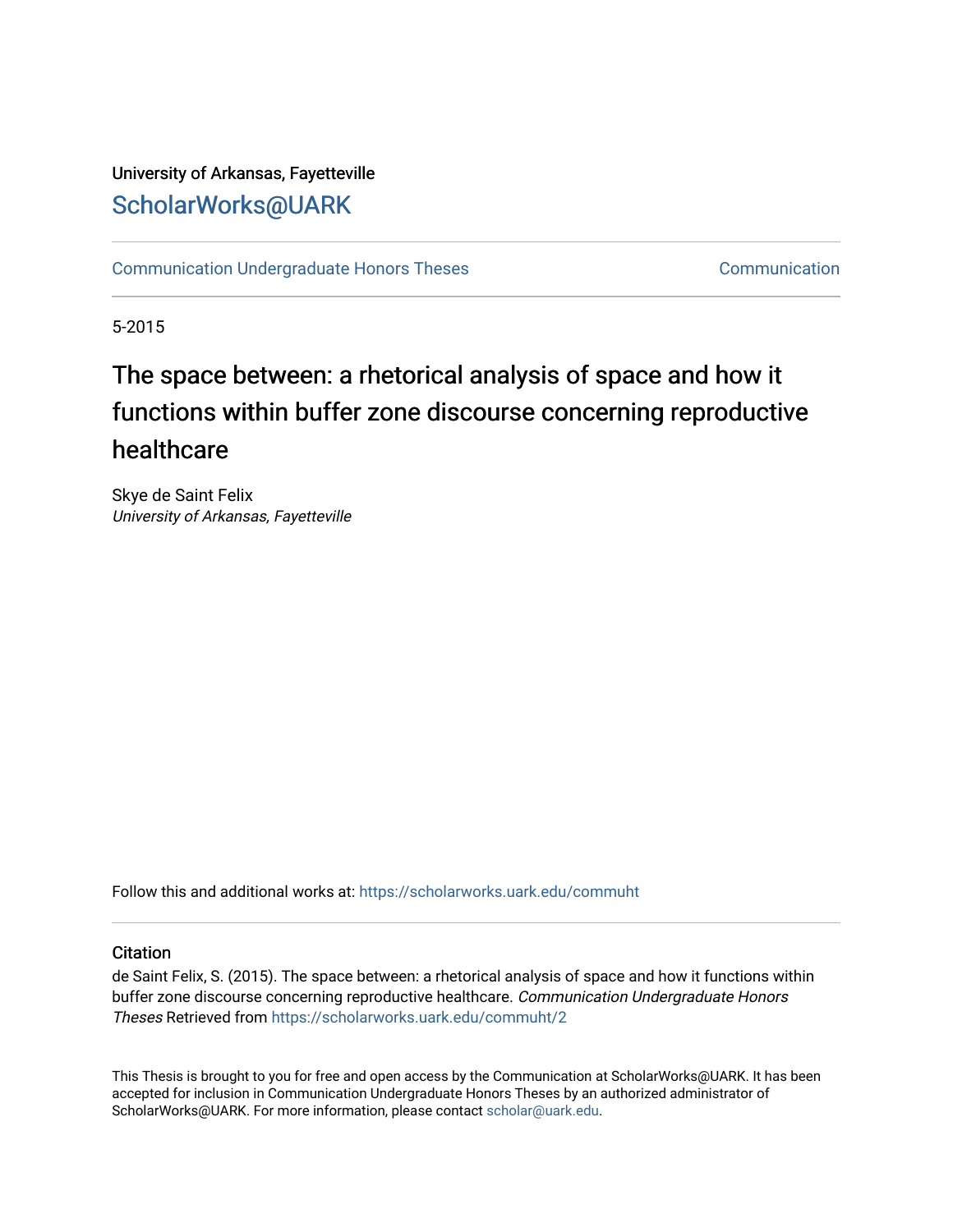## **The Space Between: A Rhetorical Analysis of Space and how it Functions within Buffer Zone Discourse Concerning Reproductive Healthcare**

An Honors Thesis submitted in partial fulfillment of the requirements of Honors Studies in

Communication

By Skye Cambre de Saint Felix

Spring 2015

Communication

J. William Fulbright College of Arts and Sciences,

**The University of Arkansas**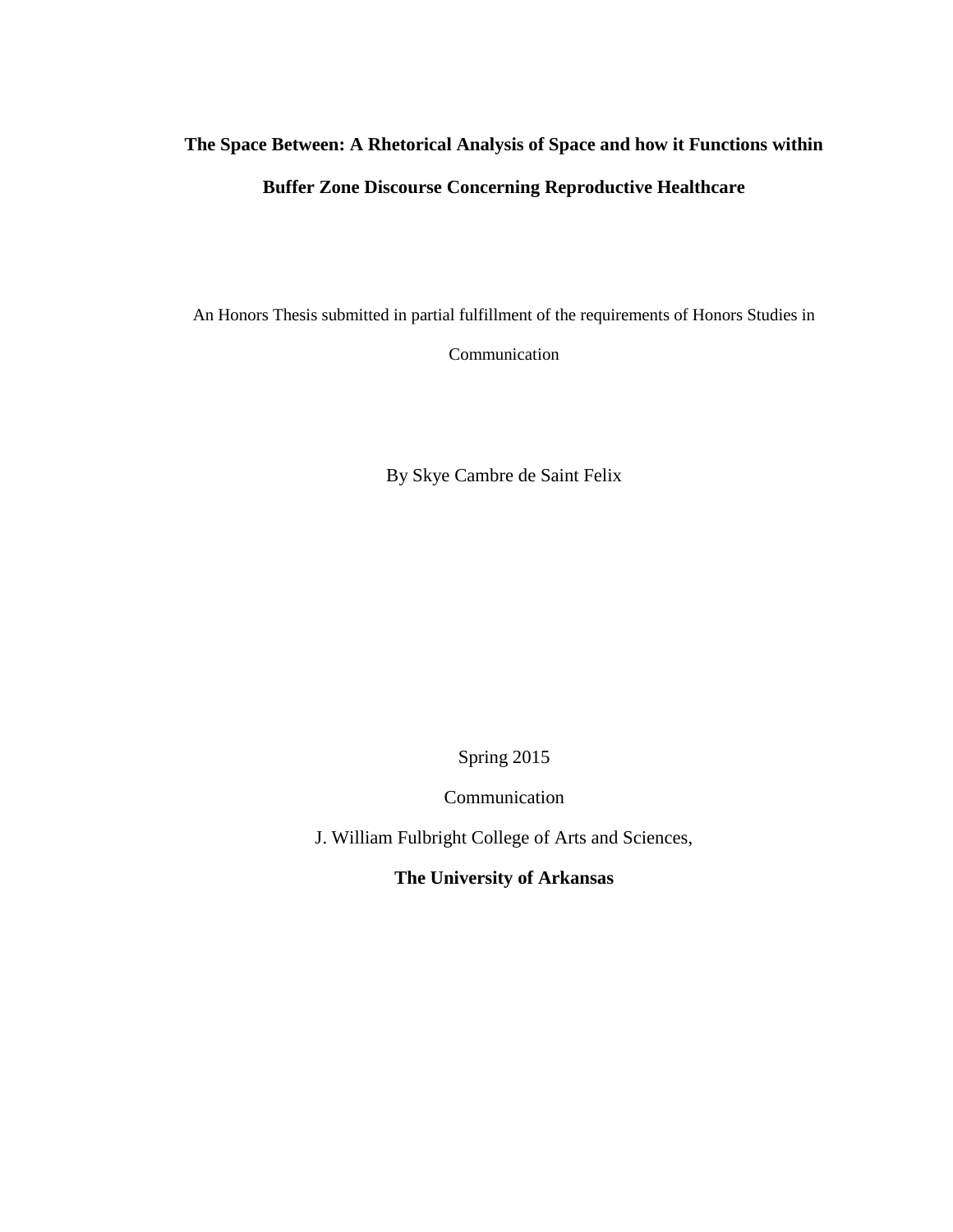Acknowledgements

This research project would not have been possible without the continued guidance, direction, and support from Dr. Lisa Corrigan. I would like to thank her for igniting my passion for social justice issues, particularly feminism and women's studies, encouraging me, providing me with source materials, and calming my anxieties throughout this whole process. She is an invaluable mentor that has changed my educational career.

Furthermore, I would like to thank the dedicated members of my thesis committee—Dr. Stephanie Schulte and Professor Laurent Sacharoff. I also would like to express my sincere gratitude to the Arkansas Department of Higher Education for honoring feminist and rhetorical studies by awarding Dr. Corrigan and me a 2015 Student Undergraduate Research Fellowship to research these significant issues. Additionally, I want to acknowledge the University of Arkansas, especially the Communication department and Gender Studies program, for providing me with incredible mentors, a strong curriculum, and the tools to conduct this research.

I would also like to thank my mother, Kathy, for being an extremely strong, independent female role model for me throughout my entire life. I am forever grateful for her support and making me proud to be her daughter. I would also like to thank my brother, Chase, for giving me my first book on feminism and pushing me to think critically and embrace my academic passions.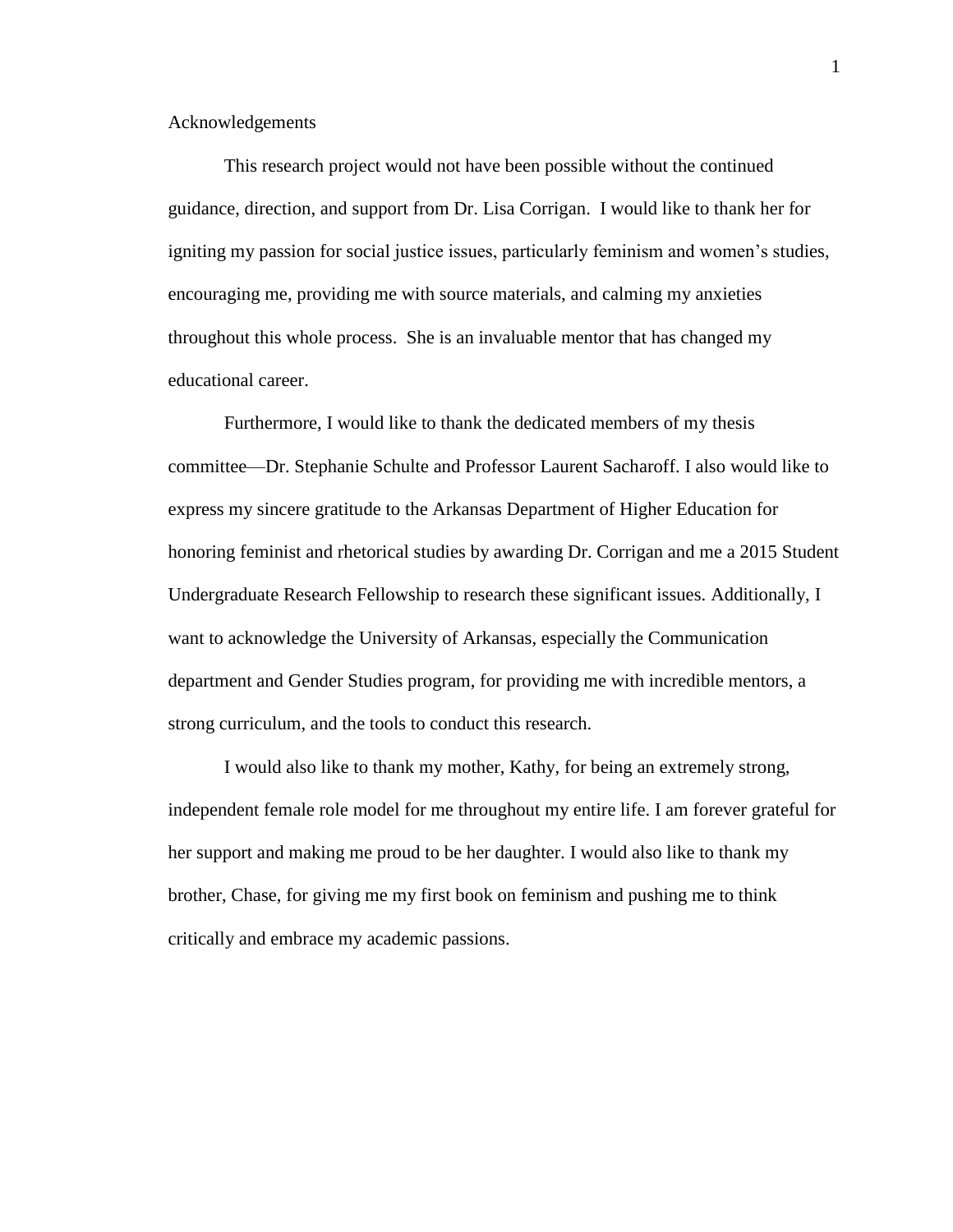## Table of Contents

| V for Violence                                                 | 3  |
|----------------------------------------------------------------|----|
| <b>Research Questions</b>                                      | 5  |
| The Texts: Investigating Legal Rhetoric                        | 7  |
| Legal Discourses and the Pentad                                | 9  |
| Abortion Access and the Rhetorics of Space: A Burkean Analysis | 15 |
| Freedom of Access to Clinic Entrances Act (FACE 1994)          | 15 |
| The Pentadic Elements of FACE                                  | 17 |
| The Act-Purpose Ratio of FACE                                  | 20 |
| The Space of FACE                                              | 23 |
| Hill v. Colorado (2000)                                        | 27 |
| The Pentadic Elements of Hill                                  | 30 |
| The Scene-Act Ratio of Hill                                    | 32 |
| Understanding Space in Hill                                    | 36 |
| McCullen v. Coakley (2014)                                     | 39 |
| The Pentadic Elements of McCullen                              | 42 |
| The Act-Purpose Ratio of McCullen                              | 49 |
| Spatial Analysis of McCullen                                   | 52 |
| Supreme Hypocrisy                                              | 53 |
| Can't Call This Counseling                                     | 54 |
| Where Are We Now?                                              | 56 |
| Conclusions                                                    | 59 |
| <b>Works Cited</b>                                             | 64 |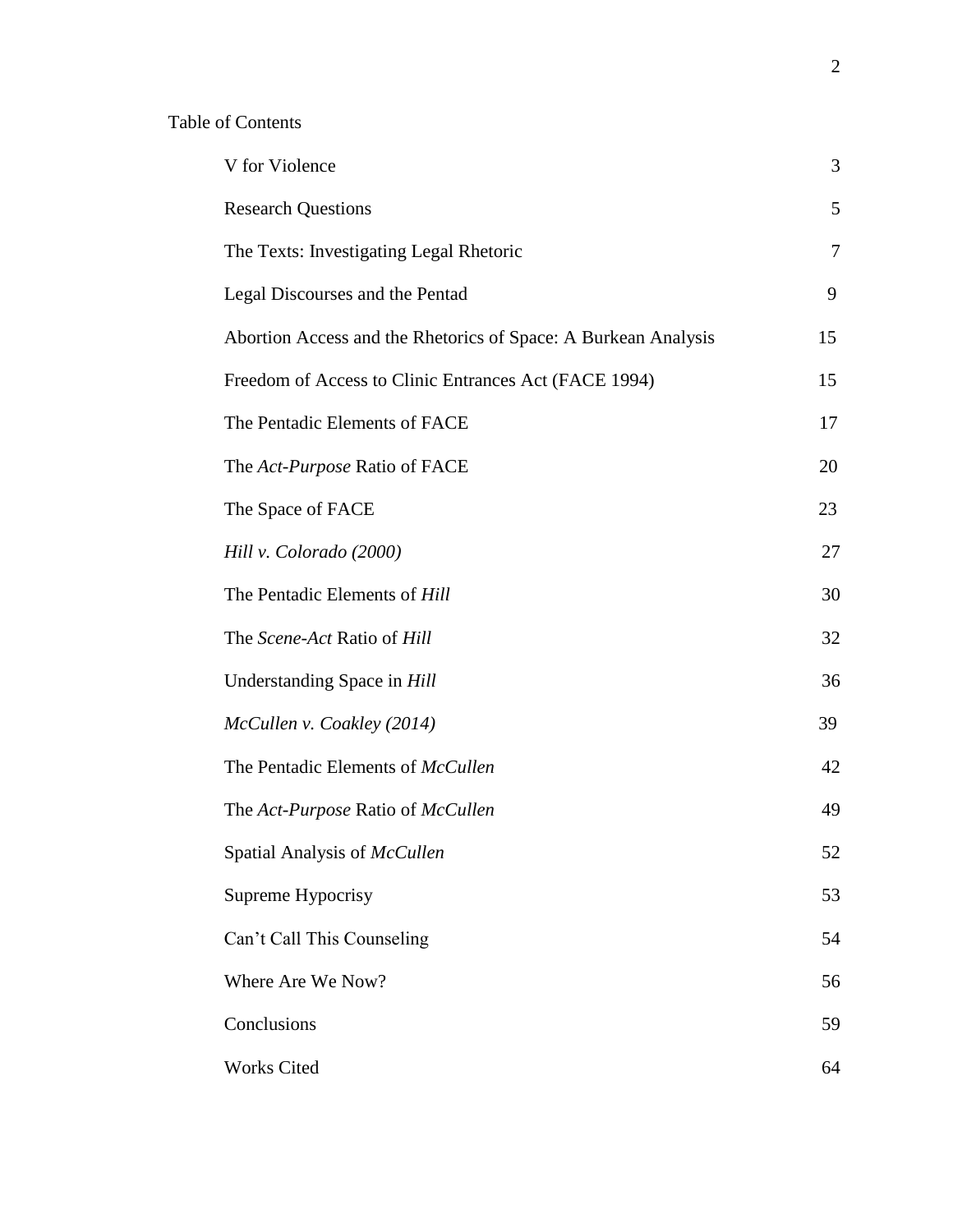V for Violence

Since 1977, a campaign of violence, vandalism, and intimidation targeting abortion providers and women's health clinics has endangered the lives of patients, doctors, and clinic escorts, while severely curtailing access to reproductive services. Eight murders, including the highly publicized murder of Dr. George Tiller at his church in Kansas in 2009, and 17 attempted murders have claimed the lives of doctors, security guards, clinic escorts, and receptionists. Since 1977, there have been 6,800 reported acts of violence, and 188,000 acts of disruption against health clinics offering abortion services in the United States (NARAL 1). The violence has included 42 bombings, 99 attempted bombings, 181 arsons, 661 bomb threats since 1977 in addition to 663 reported incidents of chemical vandalism involving exposure to noxious chemicals such as iodine, butyric acid, and anthrax since 1993 (NARAL 6) These incidents have created an incredibly hostile climate for doctors entering the field of obstetrics and gynecology, employees working at abortion clinics, and patients receiving access to healthcare. It is because of anti-abortion commination that 89% of United States counties have no abortion provider and many clinics have been forced to implement costly regimes in the name of safety including bulletproof glass, armed guards, surveillance cameras, metal detectors, armored vehicles, bulletproof vests, and arming of doctors (NARAL 13).

Communicating consensus is therefore challenging in culture war debates surrounding abortion care as the personal and the political clash over ethics and policy, making abortion one of the most heavily regulated medical procedures in the United States (Hill 2). Intense conflict and violence in and around abortion clinic space prompted legislation and judicial intervention to create buffer zones for clinics. Buffer zones are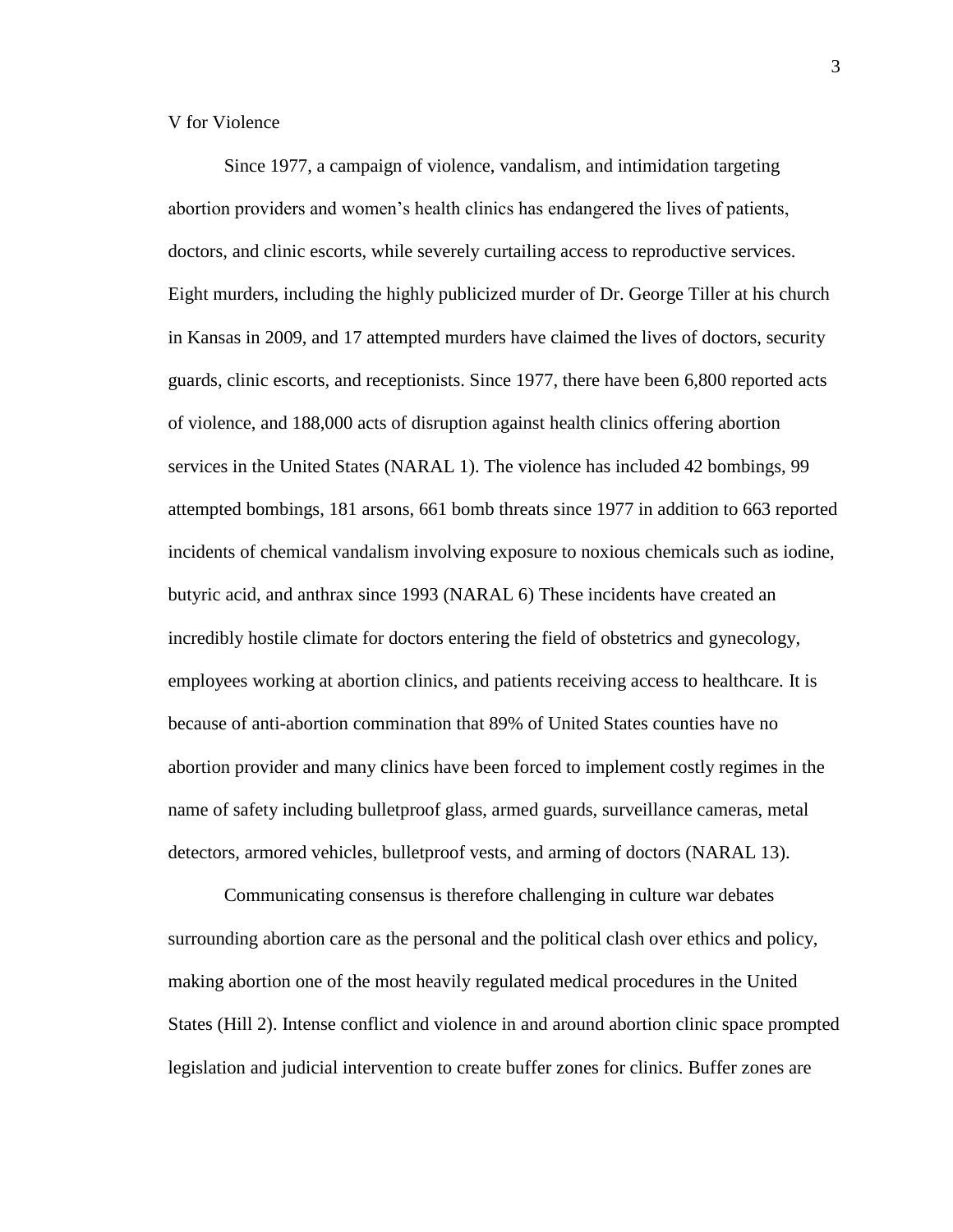defined as neutral areas around clinics meant to ensure safe passage into an abortion or reproductive healthcare facility, limiting patients' exposure to unwanted harassment and obstruction upon entering or exiting such facility. These zones create a perimeter within which anti-abortion protestors cannot physically inhabit in order to promote equality of access for all patients and prevent patient deterrence from healthcare because of fears of violence. Depending on the state, zones can be fixed, a marked perimeter around a given facility, or floating, an invisible perimeter around people within a larger fixed zone. Buffer zones are an extremely important implementation in protecting patients' rights to safely access healthcare without falling victim to as much physical or social violence, hatred, or harassment.

Three main cases, the 1994 Freedom of Access to Clinic Entrances Act (FACE), *Hill v. Colorado* (*2000),* and most notably, *McCullen v. Coakley (2014),* exemplify the interrelationships between legislative rhetoric, judicial rhetoric, spatial hermeneutics, and gender formation as political discourses compete to frame safety at abortion clinics. This project analyzes the three major discourses pertaining to buffer zones to understand the rhetorical history and politics of identification and location around abortion clinics. Because the most recent case pertaining to the constitutionality of abortion clinic buffer zones was only issued in June 2014, scholars need to investigate how this new ruling is part of a much larger discursive history. Using historical methods, this project provides groundbreaking analysis concerning the power of legislative and judicial rhetoric to shape access to healthcare, interpretations of space, and the formation of publics.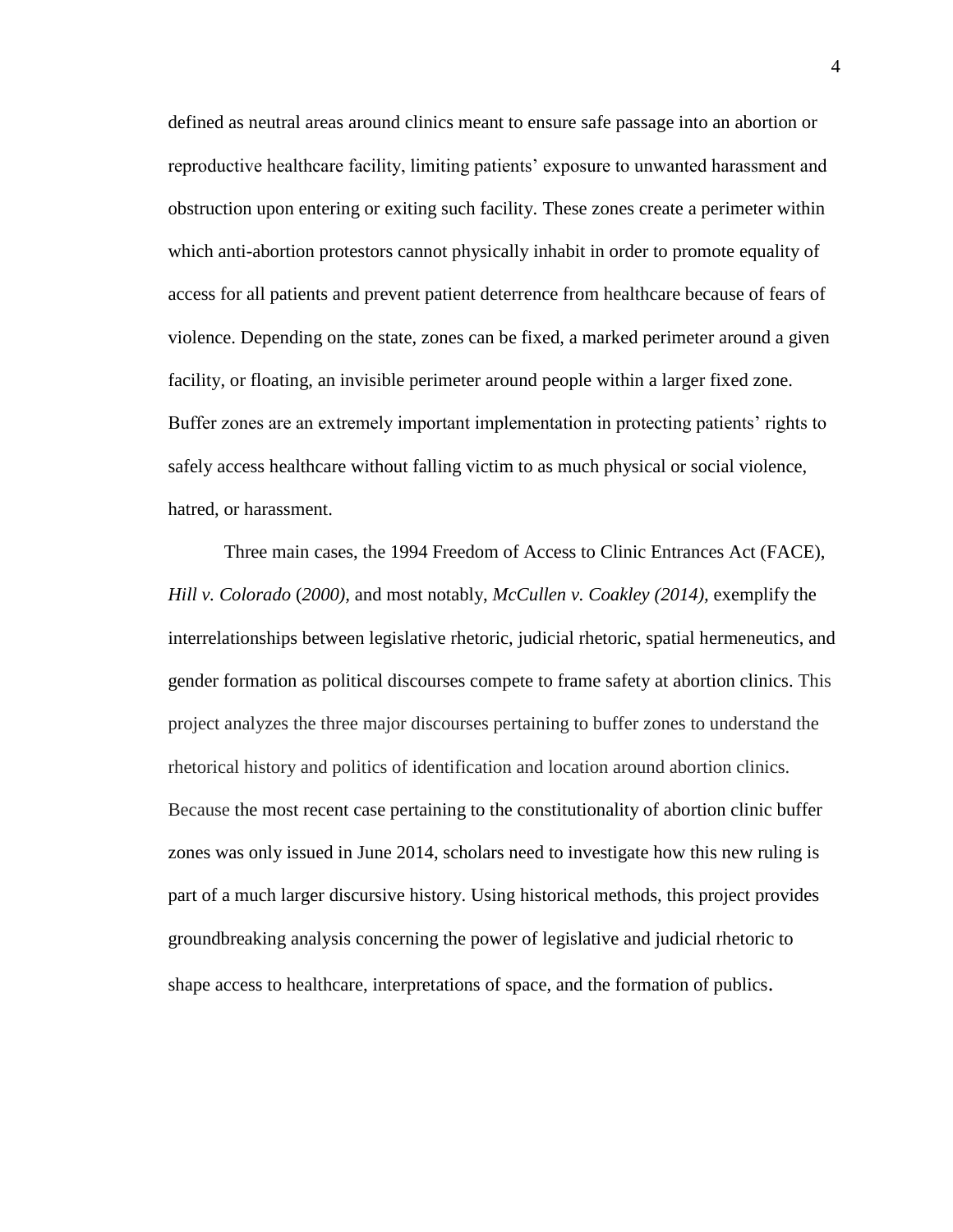Research Questions

This study asks the following questions to understand how buffer zone discourses demarcated space, memory, public health, safety, and political identity: *What is the relationship between physical space and rhetorical space and the consequences of such an association, both politically and publically? How is the construction and interpretation of space affecting public perception of reality and cultural narratives? What is the relationship between public space and private space? Does women's increased presence in public space create cultural amnesia about their political space? Is the physical space of the city/clinic more important than the physical space of women's bodies? How do buffer zones promote or discourage participatory political culture?*

In attempting to answer these questions, this study advances a critical legal analysis using Kenneth Burke's pentad to provide a rhetorical history and political assessment of abortion clinic buffer zones. Using the Freedom of Access to Clinic Entrances Act (1994), *Hill v. Colorado* (*2000*), and *McCullen v. Coakley (2014),* I offer an assessment of the politics of identification and location at play in both the majority opinion and dissent in each case. Although some communication scholarship, most notably Celeste Condit's book *Decoding Abortion Rhetoric* (1990), has examined the political rhetoric of the abortion debates particularly in the 1980s, this groundbreaking study departs from the extant literature by moving from the executive analyses of buffer zones and towards an understanding of how judicial language has framed debate over clinic access, space, and emerging publics that are agitating around reproductive healthcare.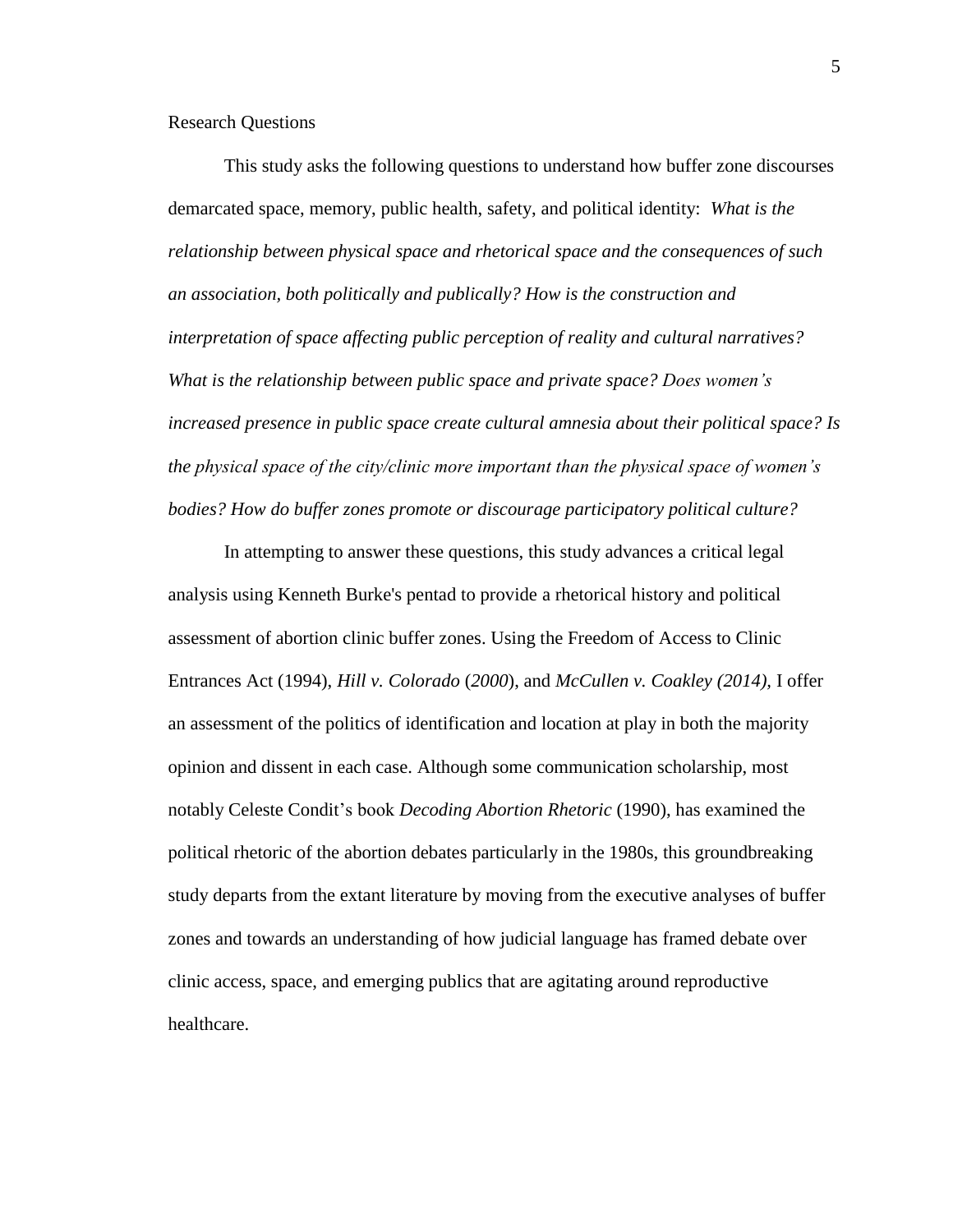I argue that abortion debates and public safety can only be fully understood in terms of symbolic drama which incorporates developing communities and traditions to instigate social change and motives for actions. As law functions as a branch of rhetoric, legal communication uses language to construct perceptions, define motives and values, and generate methods of reasoning (White 692). Therefore, the formation of a social universe with established expectations and roles is dependent upon Burke's dramatism and how people structure a linguistic reality. Using the pentad to unmask uncertainty of motives is necessary in buffer zone discourse to spotlight judicial and legislative predilections that cultivate publics. Moreover, Burke's pentad accentuates the motivations behind each party in the abortion debates and their end goals. Comparing ratios within each prominent buffer zone case reveals the rhetorical biases that shape public perception of safety, abortion, and the status of women in society. Because of their strategic rhetoric, opponents of buffer zones were able to portray themselves as victims of legislation to gain public support for their policy decisions and justify violence towards the true victims, women and clinic employees. Investigation into symbolic action highlights how persuasive legal rhetoric has the ability to structure reality and constitute publics that work to limit women's physical and rhetorical presence, perpetuating their subordination and dehumanization.

Using the three groundbreaking buffer zone cases from 1994-2014, this essay argues that judicial discourses continue promoting the dehumanization and subordinate status of women by placing their physical and rhetorical agency second to congressional and judicial power. Inequality of access continues to hurt women, generally, but mothers particularly, suggesting that these bodies are the targets for both regulation and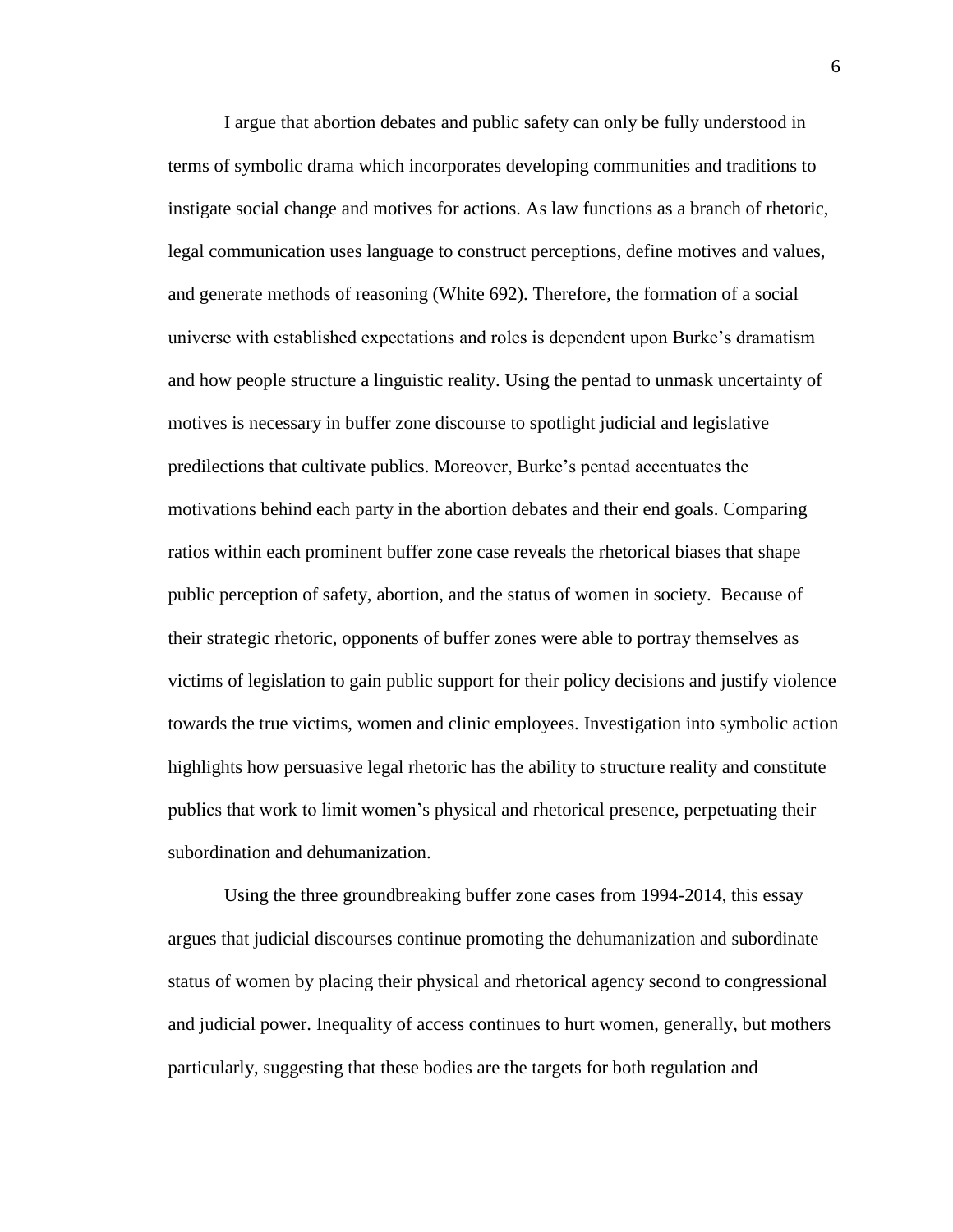punishment. Even discourses that appear to advocate for women's rights on the surface and express a commitment to feminism inevitably stifle women's agency and political prowess upon strict examination of the text. Furthermore, women are subjected to intense amounts of social and physical violence for attempting to access their constitutional right to an abortion by certain states' refusal to supply them with adequate buffer zone protections outside of clinics.

#### The Texts: Investigating Legal Rhetoric

Law is arguably best understood as a branch of rhetoric that establishes reality, community, and a culture of argument that is perpetually remade according to linguistic interpretation (White 684). Therefore, rhetoric manipulates and determines the laws at a given time, structuring a fortified reality. When interpreting abortion laws, language functions as a social process with the distinct ability to ignite social change and dictate the formation of publics. This claim is fortified in Celeste Condit's argument that interpretations of abortion rhetoric are central to "the reproduction of the human species, to our understandings of gender, and to our life ethics" (Condit 1). Since decoding abortion rhetoric is an active, transformative process that interprets symbols of power, it is crucial in buffer zone debates concerning the highly gendered struggle for control over public spaces. By determining the political and economic power of women, and regulating the number of children they have, the abortion debates hereby function as "just the tip of a much larger ideological iceberg about women's place in the world" (Marty  $\&$ Pieklo 11). Unyielding conflict over abortion and women's bodily autonomy employs language as a tool for shaping public opinion and gaining support for policy decisions. In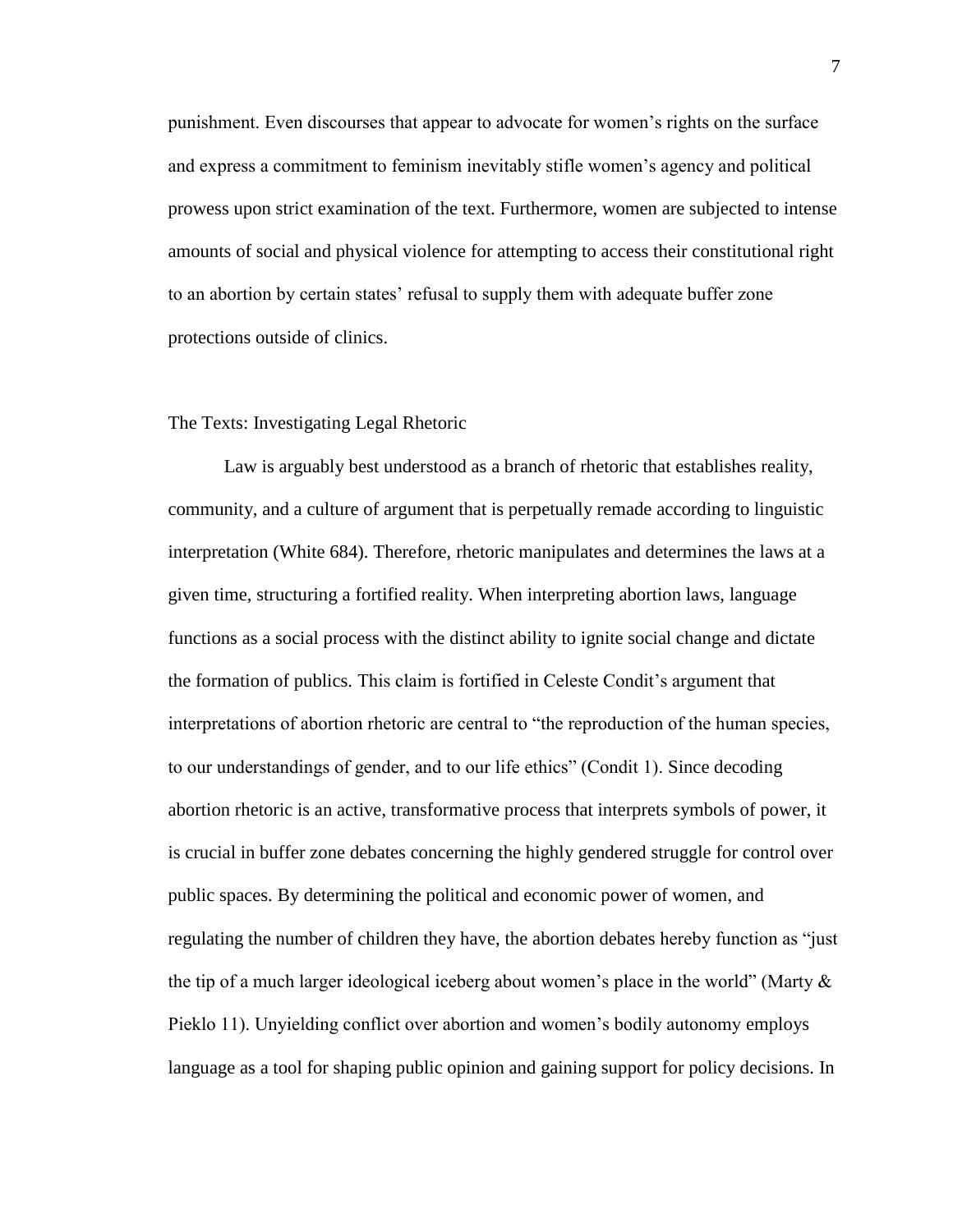the case of buffer zone discourse and abortion rhetoric, rhetorical performances influence cultural capital by reinforcing an unequal, gendered distribution of power (Johnson 1). The denouncement of buffer zones indicates that women are prohibited from inhabiting public and rhetorical space and are perpetually understand as a second-class Other, undeserving of protection against violence.

In order to solidify these unequal distributions of power, legal discourses exercise constitutive rhetoric to argumentatively construct community, culture, and individual identity in the formation of publics. The domain of constitutive rhetoric "includes all language activity that goes into the constitution of actual human cultures and communities" to classify law as a rhetorical, social, and cultural activity that constantly remakes communal identity by testing the boundaries and limitations of culturallyspecific language (White 695). Therefore, law is an art of persuasion that creates the objects of its persuasion, community and culture. Analyzing law in this manner highlights the fluidity of meaning-making and offers new understandings of legal terms. For instance, James Boyd White describes statutes not as a set of directions or orders, but rather as a set of topics with general directions as to how the statute is to be applied (White 697).

Similarly, judicial opinion can be more richly understood as a statement of a group of minds determining what language means for a culture as opposed to a supreme form of legal expression (White 697). While judiciaries must fuse a plethora of actions and interpretations into a palatable decision, legal communication becomes abstracted and conceptualized, largely blind to what it excludes. Therefore, there is no end-all expression of rationality in constitutive rhetoric as all outcomes can only be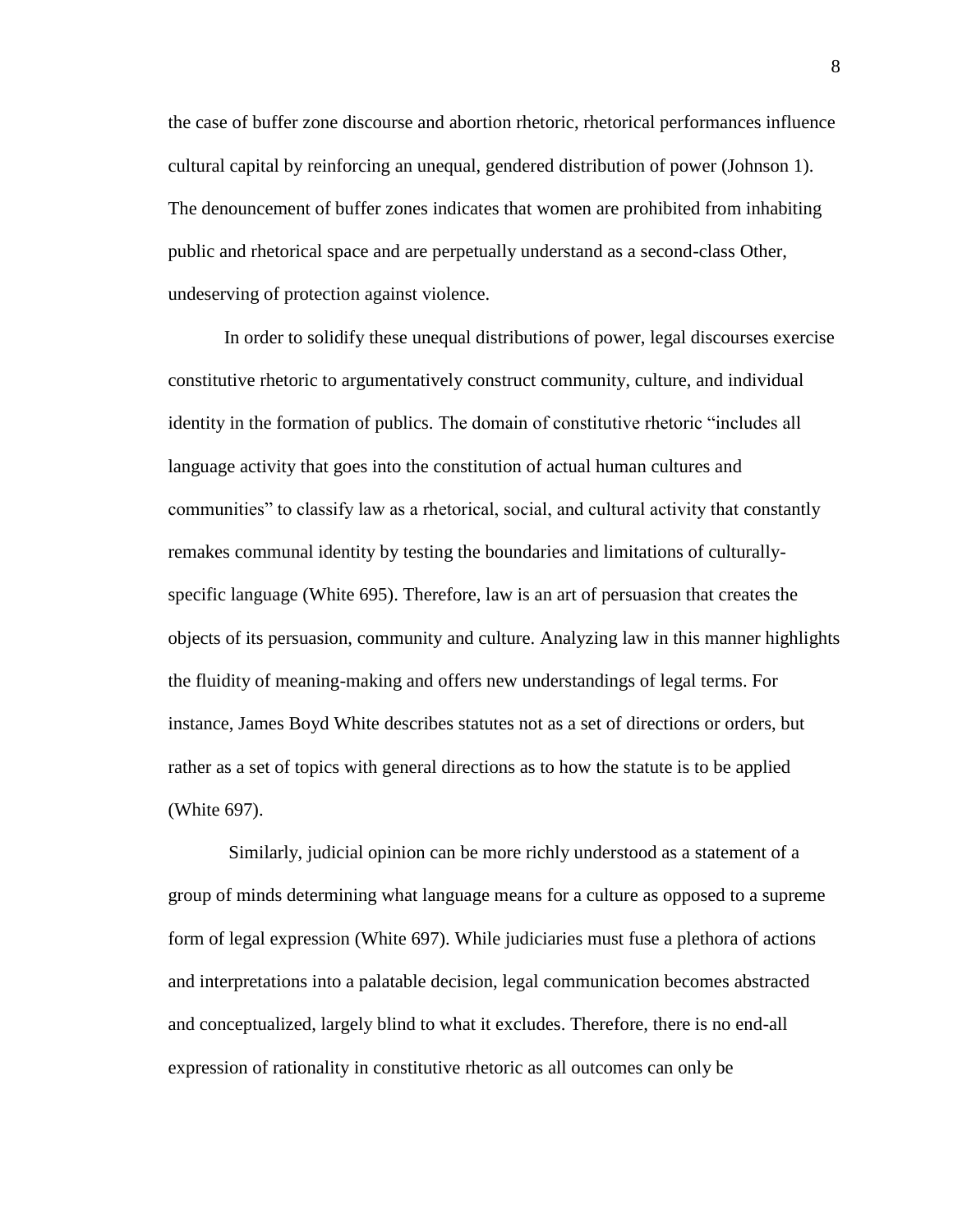comprehended according to culturally-specific language (White 686). This study seeks to unmask such exclusion and culturally-created language that structures women's reality as a lesser political experience.

## Legal Discourses and the Pentad

The importance of judicial discourse and rhetoric, particularly in the case of buffer zones, is best understood by applying Kenneth Burke's pentad to legislative and judicial texts to understand how space and violence are depicted in ways that influence participatory culture. Burke's dramatism uncovers the intentions or motives of social actors, called agents, through their actions and discourse (*A Grammar of Motives* xv). He summarizes dramatism as "If action, then drama; if drama, then conflict; if conflict, then victimage" to illustrate the vast array of consequences and societal effects that stem from rhetoric including victimization and controversy (*Language as Symbolic Action* 54). As a method, dramatism provides insight into the power of rhetorical action as a social process that frames conflict through the assessment of terministic screens. Terministic screens are the different lenses or filters through which one perceives and understands the world. Through these screens, the same object can take on a litany of different meanings and appearances based on one's language, ideology, and reality construction (*Language as Symbolic Action* 44). The persuasive nature of language therefore expresses "an *attitude*  embodied in a *method*" that parallels the power of judicial discourse to generate evaluative meanings, argumentation, and persuasion (*Grammar of Motives* 441). This method explains society's divide on abortion-related issues based on how different publics interpret language according to their ideologies.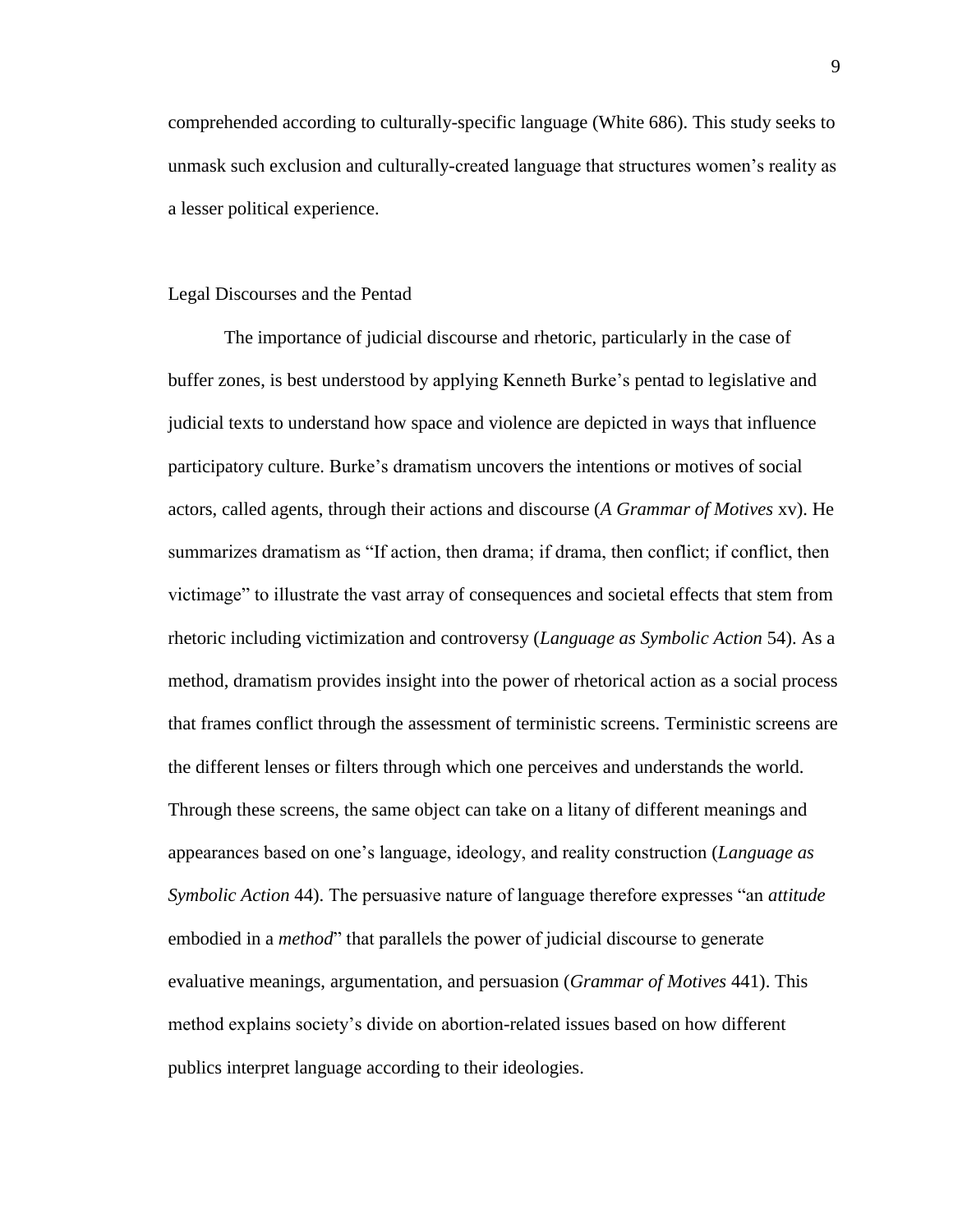As meaning is embedded in language, Burkean rhetorical analysis exposes human motivations based on their understanding of reality. Motivation is explained in terms of symbolic action and perception through terministic screens, acting as a type of semiotic process that accentuates the relationship between cultural and ideological standards (*Language as Symbolic Action* 16). The motives of a person are judged according to morality, especially in polarizing abortion discourses which highlight various elements of the pentad in order to gain public and congressional support for policy positions. Moral dilemmas then range from personal judgments and evaluations to public policies based on the motivated actions of agents (Tonn et al. 165). Here, language reveals how the personal and the political conflict. Moreover, the dramatistic technique systematically explores my essay's research questions in order to examine and evaluate the power of discourse in shaping one's values, motivated actions, and construction of reality.

In discussing the role of motive in contemporary political drama, Burke developed the pentad to help excavate action and intentions through five key terms:

1**.** *Act:* What happened, what was done, what took place in thought or deed

2. *Scene:* The background of the act, the situation in which an action occurred including where or when

3. *Agent:* What person or kind of person performed an action; can be an individual identity or a collective entity such as nation, church, race, or cultural movements

4. *Agency:* The means or instruments an agent uses when performing an action 5. *Purpose:* Why an action was performed (*Grammar of Motives* xv).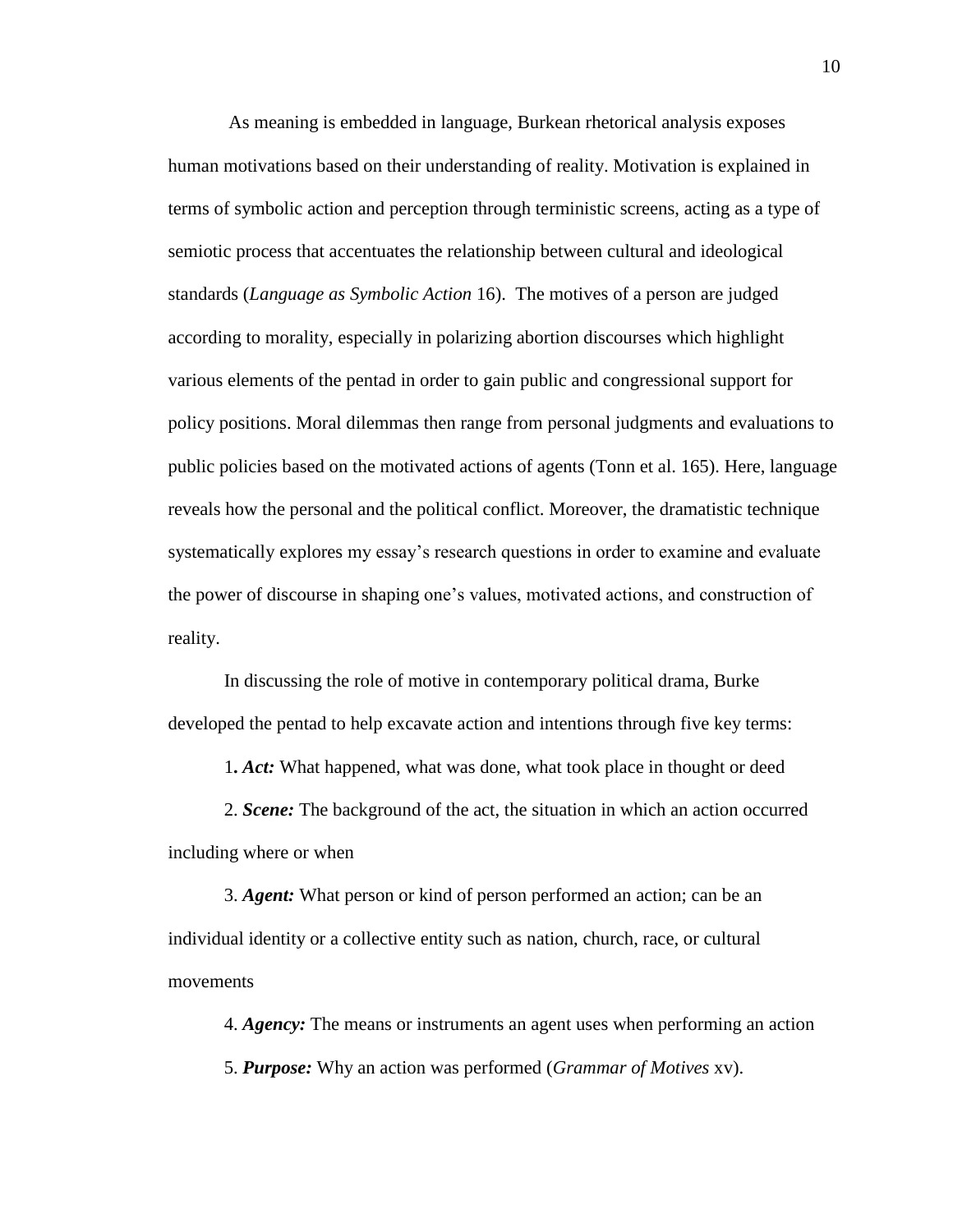The pentad critically dissects human motivations down to their most fundamental discursive level in order to decode persuasive messages and interpret the dialectical tensions that dictate behavior. Burke argues that the pentad is a tool used to guide questions one would ask in order to uncover an agent's reason for action ("Questions and Answers" 332). An understanding of human motivations and behavior discloses how people confront and cope with interpersonal conflict, structuring their relationships and sense of belonging.

This particular analysis examines the judicial texts as published by the United States Supreme Court for three prominent buffer zone rulings—FACE (1994), *Hill v. Colorado (2000),* and *McCullen v. Coakley (2014)—* by coding the discourse according to the five elements of Burke's pentad. I thoroughly labelled the text of each of the three cases to determine which elements of the pentad are dominant in each narrative and why. After each sentence was labelled according to the element it exemplifies, I compared the frequency of each element to the larger purpose of the legislation to reveal gender discrepancies. Such gender inequalities manifest through linguistic framing techniques, discourses about power, and the glorification of hegemonic voices that belittle women's humanity. In constructing the ratio, Burke argues that first element '"determines' or is 'necessary' for the second element to function" (qtd. in Dickinson 127). Therefore, the first term represents the dominant element in a given discourse that structures the importance of the second term. For instance, an *act-purpose* ratio would mean that *actions* dominate the narrative and that each *action* determines and shapes the *purpose*. This says that a *purpose* cannot be understood independently from the *action*. A given *purpose*, like to persuade patients not to have an abortion, would be dependent upon and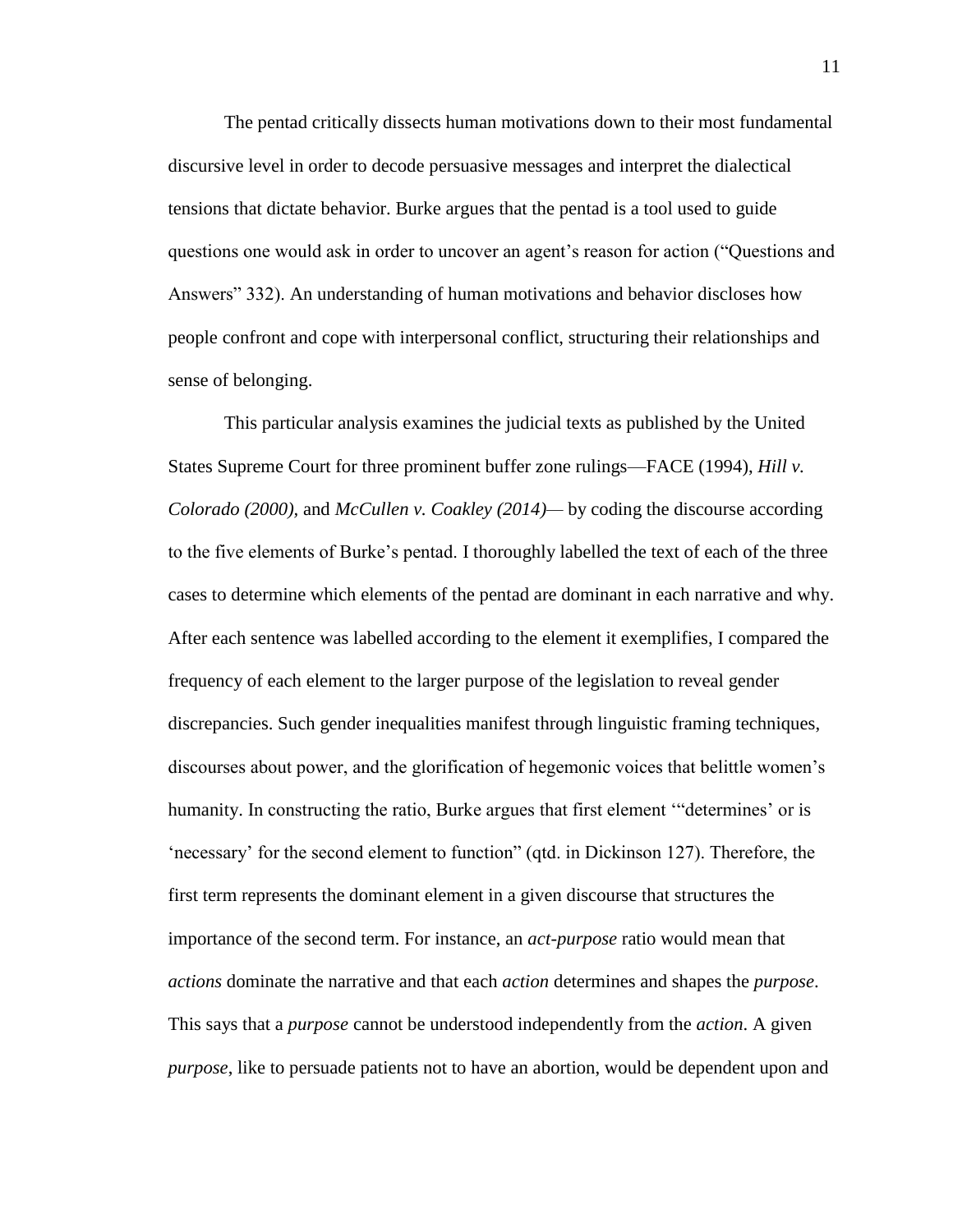molded by a given *action*, such as providing patients with pamphlets or brochures that describe abortion as murder.

Furthermore, comparing pentadic ratios discloses how enemy construction and pursuit of a common goal function as motivators for the creation of publics. Rhetorically interpreting how publics eschew responsibility and collective guilt exposes the ways that these groups gain support for policy. For the abortion debates specifically, investigation of pentadic elements reveal motivation as each side typically identifies with a particular dramatistic aspect in order to constitute these publics**.** For instance, Elizabeth Kuechenmeister argues that the majority of pro-choice rhetoric focuses on the element of *purpose,* an idea mirrored in the name "pro-choice" which highlights a woman's right to choose if she wants to obtain an abortion. Correspondingly, *purpose* declares that reproductive justice is every woman's right, abrogating the oppressive injustices behind a liberal social system that deprives women of agency (Kuechenmeister 1-3). Exemplifying *purpose* helps pro-choice groups achieve their goal of keeping abortion legal and ensuring that all patients have the right to access the healthcare they desire or require.

In opposition, pro-life rhetoric emphasizes the element of *action* almost exclusively. To anti-abortion proponents, Burkean interpretation places *act* central to all other elements and therefore can only exist through the spotlight of action. Pro-life publics underscore fetal images and the moral implications of the abortion procedure, accentuating *action* rhetoric to perpetuate victim blaming (Kuechenmeister 1-3). It is necessary to unmask the motivational properties of agents and publics to understand the propensity for victim blaming and dehumanization practices in polarizing discourses that concern safeguarded privileges (Tonn et al. 167).

12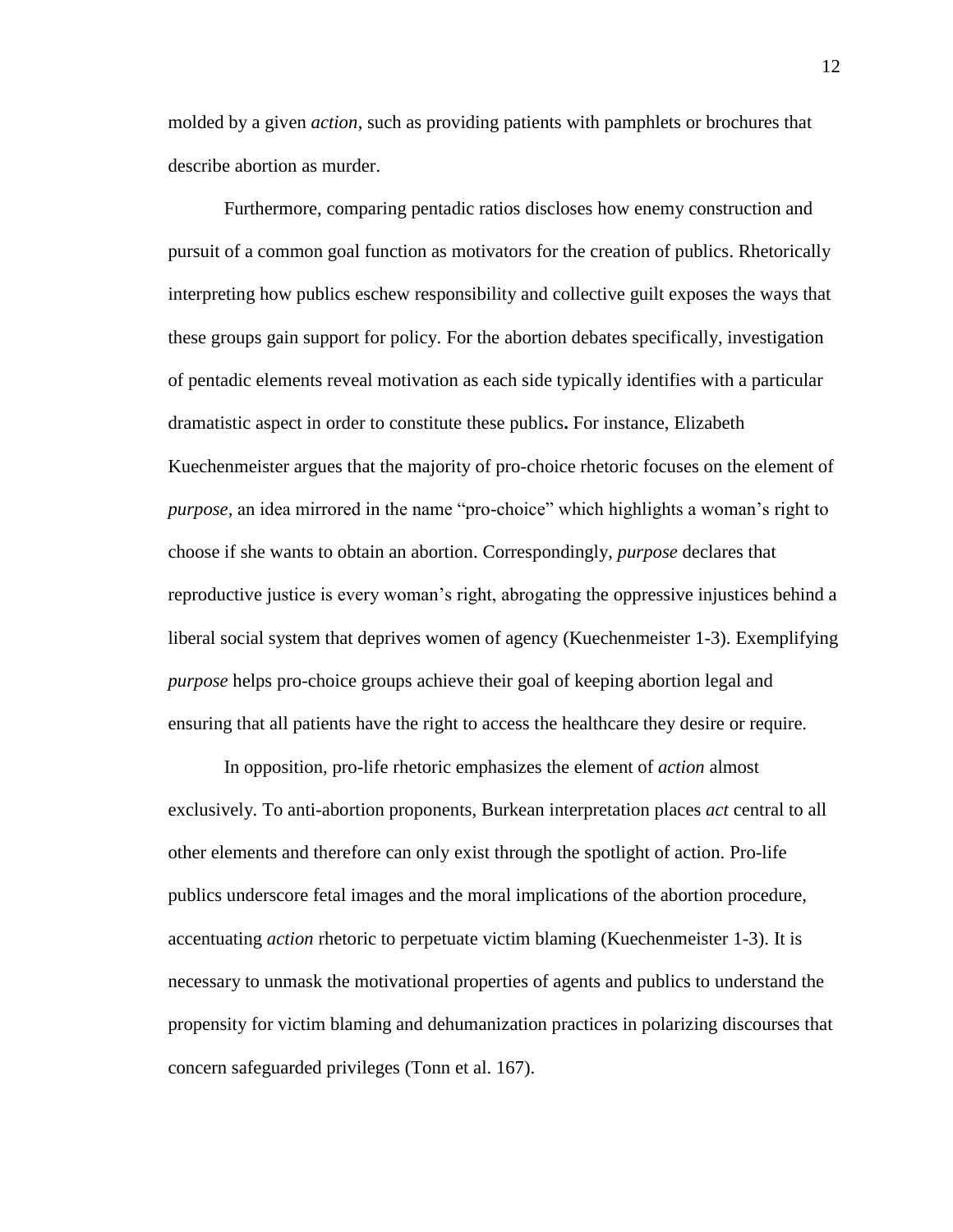A fresh look at the politics of abortion through buffer zone discourse reveals the power of physical and rhetorical spaces to create a gender reality based on inequality. The rhetoric of space and emerging publics are affected by gendered jurisprudence that excludes women from power structures and an active political voice. It is significant to study gender and its relationship to space to chart how spatial inequalities discourage participatory culture. In terms of healthcare, abortion becomes a public health issue by determining women's access to clinics, regulating their political, personal, and economic power in society. Ability to access reproductive services furthermore influences abortion legislation, especially interpretation of undue burden and the creation of additional procedural obstacles. Various ranges of clinic accessibility for women justify class and race warfare against a female identity that has already been disadvantaged politically and economically. Therefore, women are continually disenfranchised from a system that deters their access to healthcare and has recently refused to provide them with safeguarded protections outside of clinics to ensure their safety.

Studying the blurred distinction between moral and political realms in abortion discourse uncovers the strategic inability of women to penetrate typically maledominated areas of power. While this positively fuses the public and private spheres, each with its highly gendered inhabitants, this distortion negatively subjects moral issues like abortion to hierarchies of power and privilege. It is evident that American rhetorical spaces are strikingly textured, closed, and barely permeable depending on who, where, and why one is addressing the public (Code x). Lorraine Code argues that this lack of territorial integrity constructs a powerless, nameless female identity by "suppressing the attributes and experiences commonly associated with femaleness and underclass social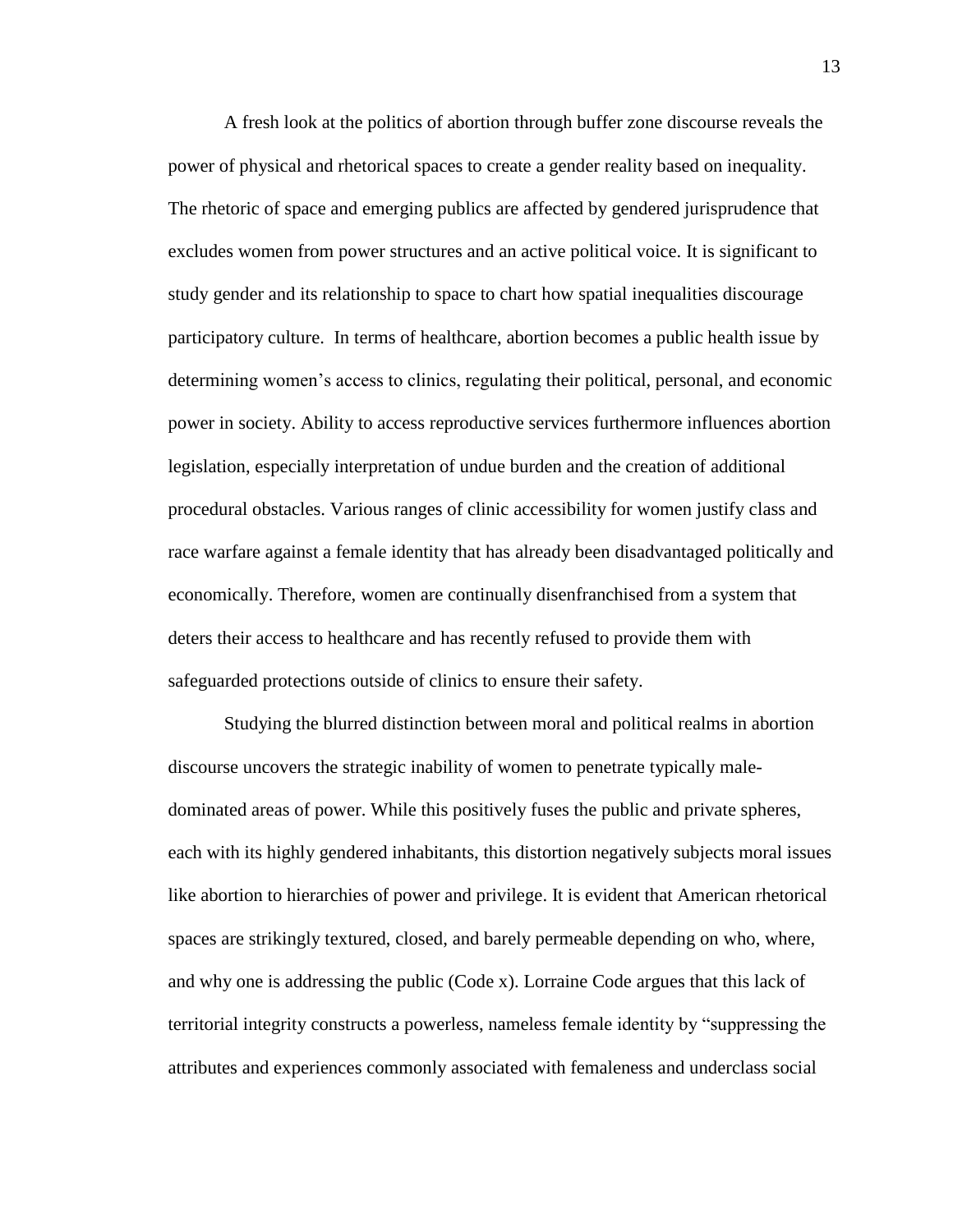status" (Code 31). Feminist concern over this oppressive identity formation seeks to expose mystified facts and values present in hegemonic discourses in order to reclaim a cultural amnesia about women's political agency.

The fact that it is extremely difficult to measure the adequacy of buffer zone protections is a major locus of debate in abortion discourse. Because FACE proved challenging to enforce, states such as Colorado, Montana, and Massachusetts fashioned their own forms of protection to deter clinic violence. While Colorado expressed a need for a combination of fixed zones surrounding clinics and floating buffer zones around people, Massachusetts desired only a fixed buffer zone that covered a much larger radius than Colorado's statute. Responding to a 1994 shooting at a Brookline clinic that killed two employees and wounded five others, Massachusetts recognized a need to implement stricter buffer zone protections (NARAL 5). Buffer zone variation in *Hill* and *McCullen* is cited as the determining factor in constitutionality between the two cases as *McCullen* was struck down for burdening more speech than necessary to serve a significant government interest. Therefore, each state's definition of adequate protection is tested by Supreme Court interpretation of this linguistic definition. It is because of this emphasis on language that White argues that judicial opinion is merely a group of individuals' understanding of what language means for the culture (White 697). As language has the power to determine adequate safety precautions, it literally has life or death consequences that must be uncovered and analyzed.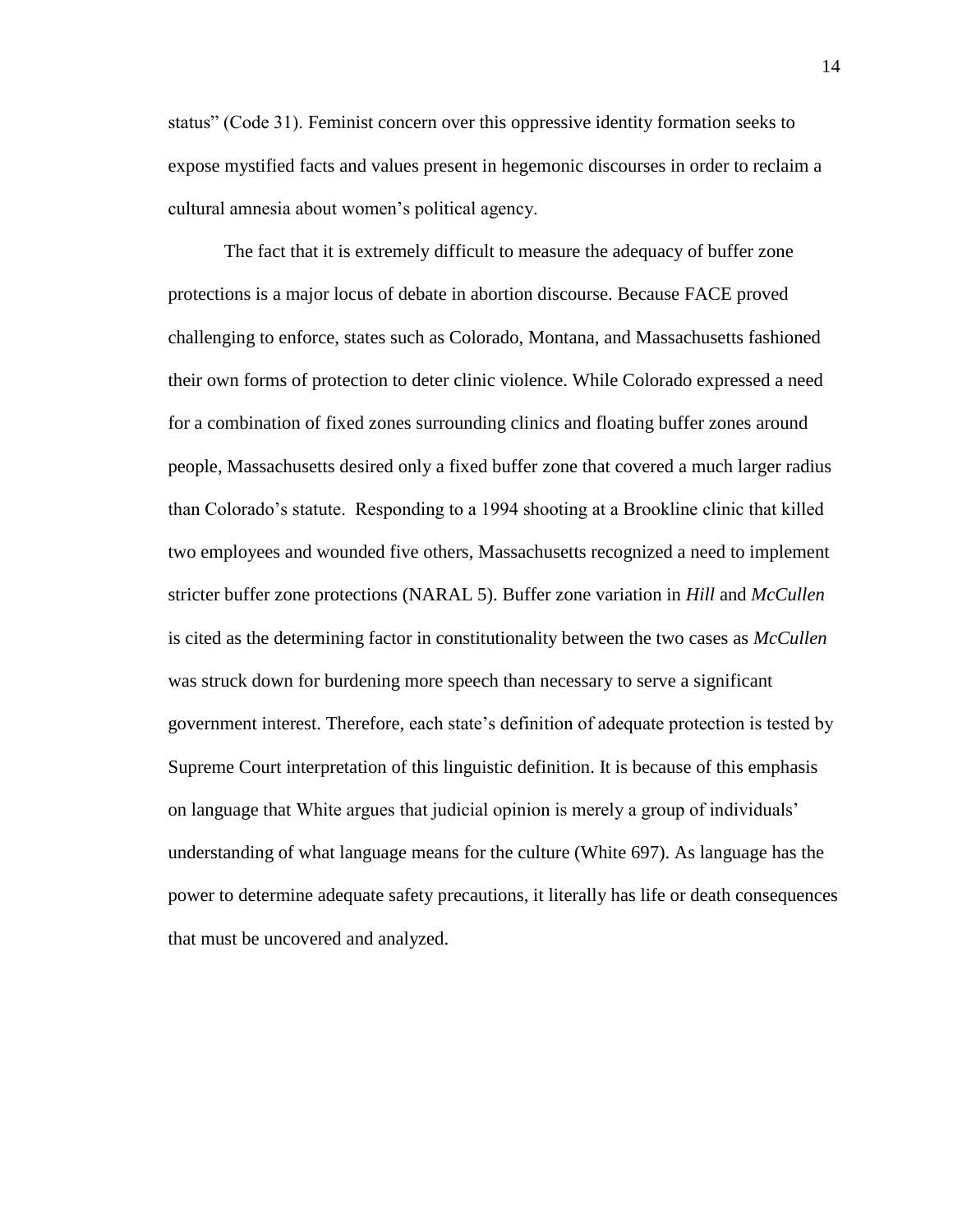Abortion Access and Rhetorics of Space: A Burkean Analysis

Application of Kenneth Burke's dramatistic pentad to the judicial discourse of the Freedom of Access to Clinic Entrances Act (1994), *Hill v. Colorado (2000),* and *McCullen v. Coakley (2014),* utilizes the grammar of motives as a platform for interpreting gender expectations and performance in a society ambivalent about abortion rhetoric. Rhetorical analysis of these three cases concerning abortion and reproductive healthcare access expose disproportionate ratios of pentadic elements that justify gender discrimination through the language of space. Charting discursive spaces that stimulate responsible inquiry illuminates the often implicit constraints of knowledge and subjectivity that victimizes women as a political category (Code 19). This critical, legal investigation shows how women are immobilized in society, unable to effectively inhabit and control rhetorical and physical spaces. Disruption of gender equality through the rhetoric of space undoubtedly constructs a subordinate reality of female identity shaped by hierarchies of power and privilege. Stigmatization of the female Other strips women of all forms of power while stifling evolving, self-critical feminism. Therefore, this analysis unmasks the issues that have been commonly obscured and fortifies a compelling need for the elimination of cultural and linguistic cognitive distortion that benefits privilege.

#### Freedom of Access to Clinic Entrances Act (1994)

As the first major artifact of judicial discourse to regulate the physical movement of bodies in public spaces outside reproductive facilities, the Freedom of Access to Clinic Entrances Act certainly shaped the abortion debate in terms of legislation, judicial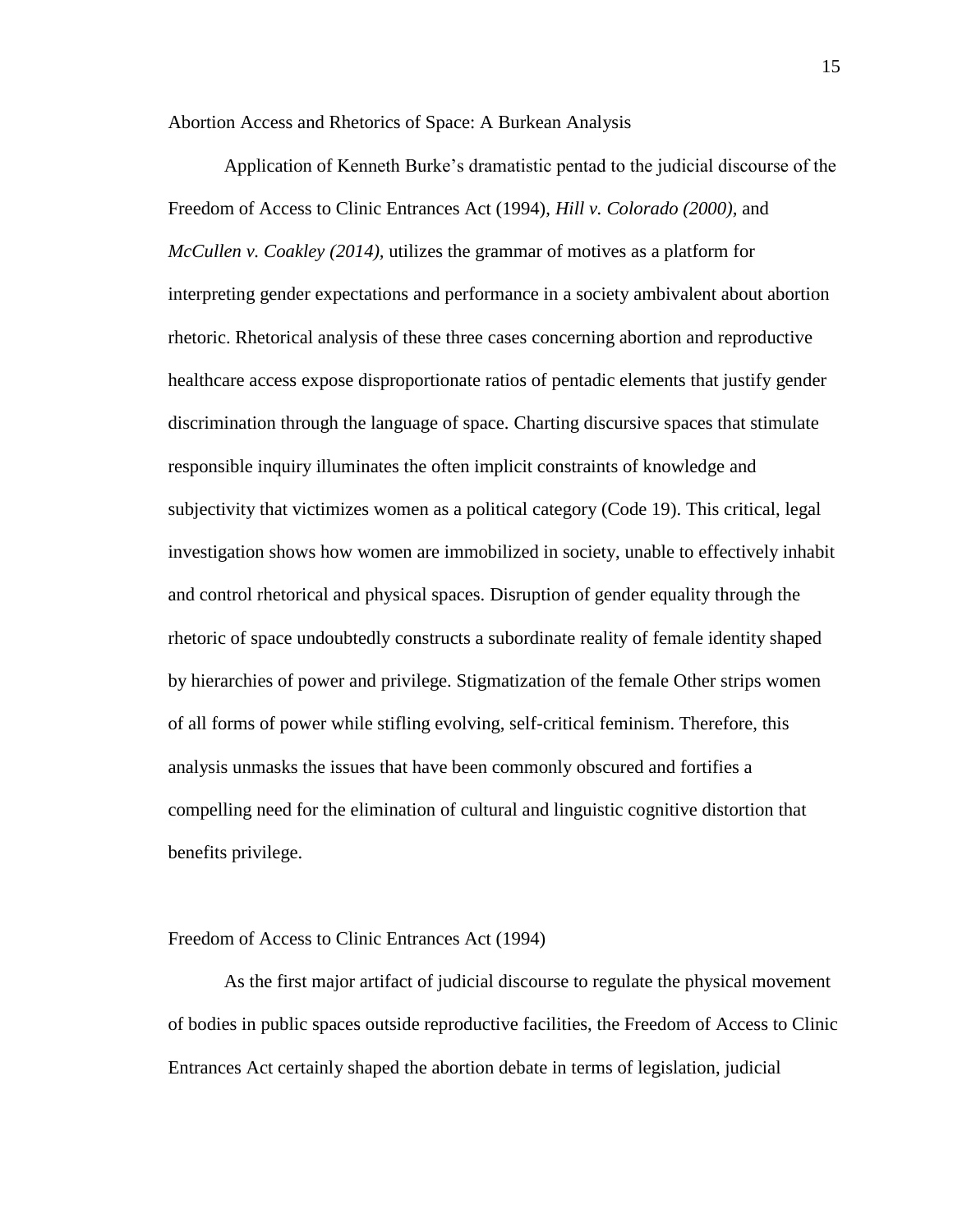regulation to access, and future violence. After the 1993 political assassination of Dr. David Gunn outside of a Florida abortion clinic and the attempted murder of Dr. Tiller outside of a Kansas clinic that same year, Congress responded to the increasingly violent terror havocking reproductive facilities (National Abortion Federation 1). Senator Edward Kennedy (D-MA) sponsored FACE to protect those providing and receiving abortion services. The bill overwhelmingly passed through Congress and was signed into law by President Clinton in May 1994. Although the Act does not specify buffer zones themselves, this legislation sets a crucial precedent for buffer zone discourse by addressing the widespread violence outside of clinics.

This law makes it illegal to intentionally commit a litany of violent or obstructive behaviors toward healthcare providers, their patients, and reproductive facilities by establishing federal and civil penalties for "violent, threatening, obstructive and destructive conduct that is intended to injure, intimidate, and interfere with persons seeking to obtain or provide reproductive health services" (FACE 1). It is important to note that this Act empowers the federal government to file criminal charges, but civil suits can be addressed if delivered to Congress by federal or state governments or any person or facility that is victimized by these prohibited behaviors (Erickson 2). Thus, FACE has been extremely effective in reducing criminal activities such as harassment, vandalism, and murder aimed at clinics, healthcare providers, patients, and volunteers (Erickson 2). Additionally, this legislation is key to understanding the debate over clinic access, space, and emerging publics as it was the first of its kind to address the pervasive violence surrounding healthcare facilities that created a necessity for buffer zones and protected space in years to follow.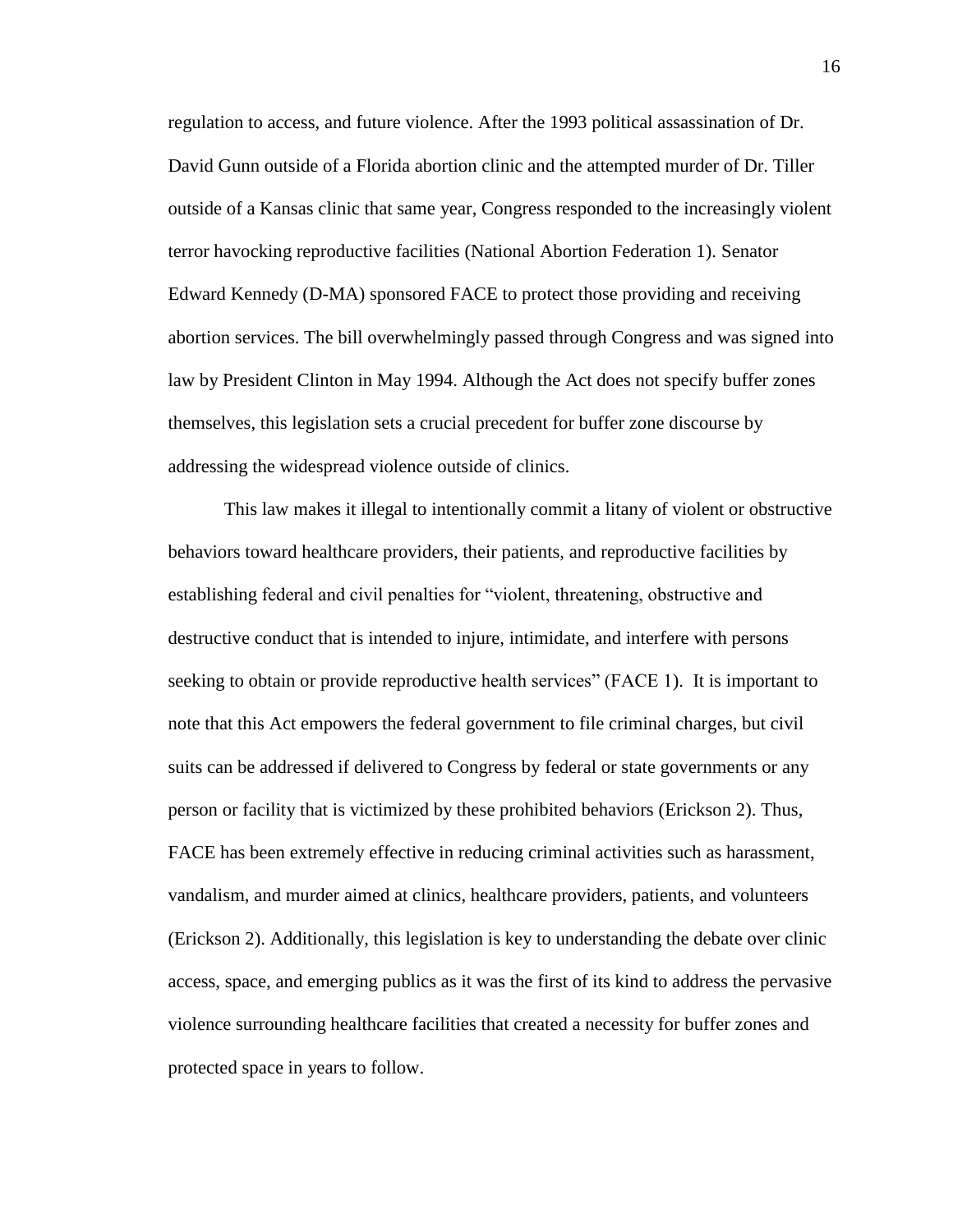The Pentadic Elements of FACE

Before divulging into the prominent pentadic ratios present in FACE, each element of the pentad must be analyzed separately. First, *agent* must be understood in order to decipher who is committing the action in question and whether it promotes or discourages safety. Governing bodies are not subjected to action but rather dictate and enforce acceptable behaviors outside of clinics. Burke's analysis spotlights the two broad types of motivational concerns surrounding judicial bodies: "if they are to reason correctly and argue prudently, courts must be diligent in interpreting the motives of those writing constitutions, statutes, and judicial opinions" but "if they are to be persuasive, courts must be careful in the way they justify their decisions, making certain that their motives appear legitimate in light of the judicial role" (Rountree 3). It is for these reasons that White cautions citizens by arguing that judicial opinion is best understood as a determination of what language means for a given culture, rather than an as expression of supreme authority (White 697).

In order to mask the heightening of hegemonic power structures, *agent* appears to benefit proponents of safe access by thoroughly detailing the punishments and offenses that should be inflicted upon violators of FACE. *Agent* therefore encompasses the broad category of those in need of protection, referring to individual patients, doctors, employees, volunteers, and law officials, and the facilities themselves that provide "medical, surgical, counselling or referral services relating to the human reproductive system" (FACE 3). *Agent* also regulates the punishments of FACE violators who are subjected to hefty fines or imprisonment based on the number of offenses committed.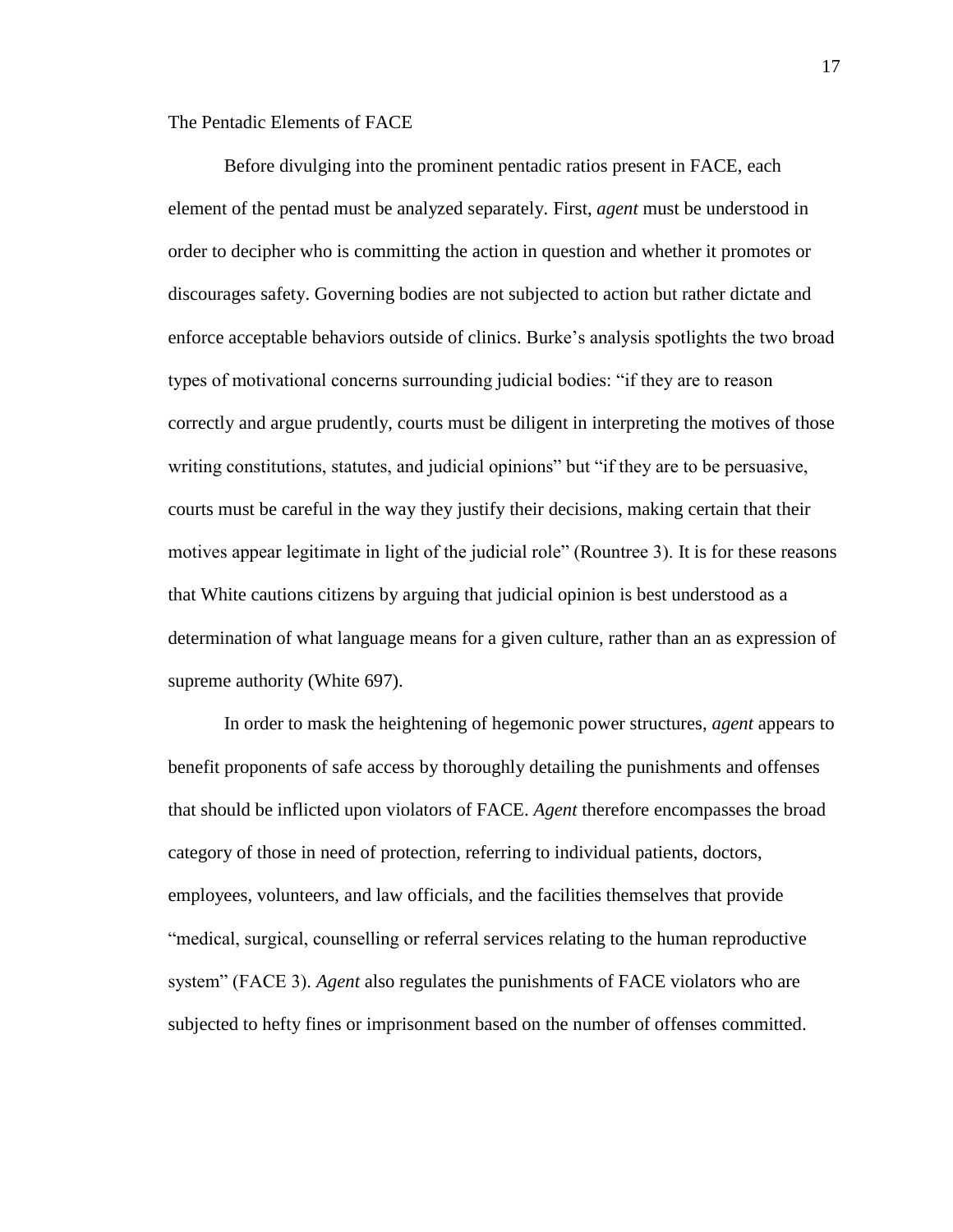Through Burkean analysis, it is clear that *agent* obscures the true *acts* and *purposes* of this legislation in order to avert public scrutiny of this narrative of unequal power.

It is important to distinguish the different types of *agents* functioning within FACE as there is a rigid divide between publics in abortion discourse. As different *agents* are allowed to perform different *acts*, this type of legal discourse has been deemed hypocritical, unfair, and openly biased by the dissent. To justify their rulings, Congress and judicial bodies emphasize intent and purpose behind *acts*, the most prominent element in FACE.

While *agents* withhold the decisive power in this discourse, they must then express their authority through an array of regulatory *actions.* It is not surprising that *act* dominates the narrative of FACE as it was implemented to regulate the movements and behaviors of bodies outside of abortion clinics. Such prohibited activities include "by force or threat of force or physical obstruction, intentionally injur[ing], intimidat[ing], or interfer[ing] with" a person obtaining or providing reproductive health services, "intentionally damag[ing] or destroy[ing] the property of a facility, or attempts to do so," because such facilities provide reproductive health services (FACE 1). The text continues by empowering the Attorney General to commence civil actions against FACE violators in the form of fines or incarceration based on the level and number of offenses committed. Additionally, state Attorneys General also hold the power to "award appropriate relief, including temporary, preliminary, or permanent injunctive relief, compensatory damages, and civil penalties" (FACE 3). It is necessary for this type of regulatory discourse to emphasize *action*, but this element can only fully be understood in relation to its corresponding element of *purpose* in order to properly determine intent.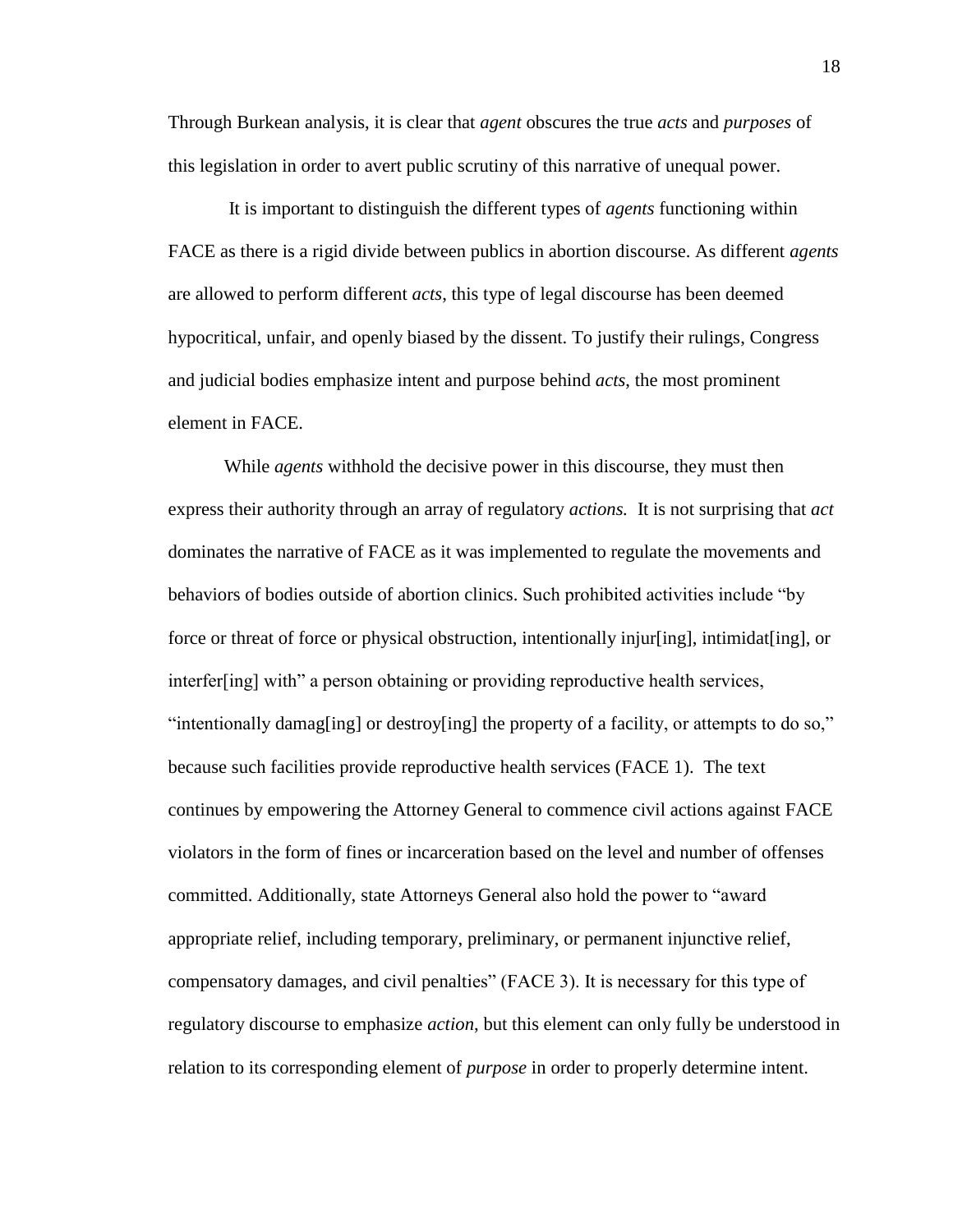Therefore, the majority of *act* discourse refers to the prohibited activities of violators in accordance with the intent or *purpose* guiding their actions.

Moreover, the element of *purpose* dominates abortion discourse as a defense against the continuous attacks on women's rights. Not only does intent determine civil and criminal penalties for violators, it also distinguishes between patients seeking adequate healthcare and protestors instigating violent and unwanted harassment. Similarly, *purpose* justifies the passage of the Act as it is meant to "assure freedom of access to reproductive services" and "protect and promote the public safety and health and activities affecting interstate commerce" (FACE 1). The actions of authoritative agents against perpetrators are defended and warranted in the name of vindicating the public interest and protecting the right to safely access medical care and counseling services. These *purposes* satisfy constitutional standards as burdens on free speech are instrumental in protecting citizens from social and physical violence. Therefore, an examination of *purpose* thwarts the dissent's claims of biased judicial diction. How people interpret the mutually influencing relationship between *purpose* and *act*  determines their association with certain publics and their tendency to connect with or disassociate from legalized constitutive rhetoric.

Because of FACE's emphasis on *purpose,* the element of *agency* is almost entirely absent in FACE discourse. *Agency* is not as important to discuss as the intention behind an action or the person committing a certain act. In fact, the only instances of *agency* in FACE correspond with the actions of each state's Attorney General who commence civil action "in the name if such state" (FACE 3). This solidifies the claim that judicial bodies are more concerned with the intent behind violent actions rather than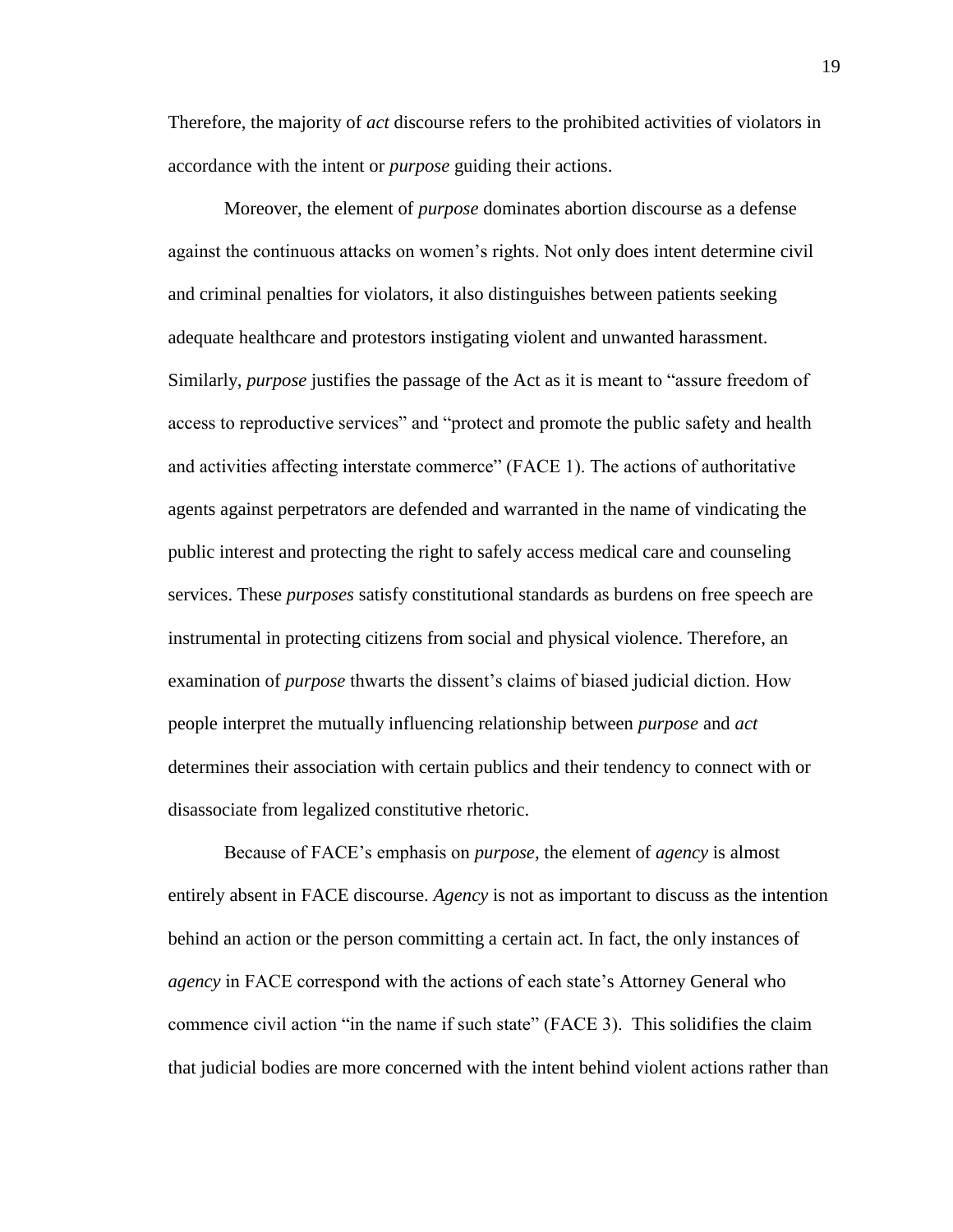the means to execute such actions, exemplifying the *act-purpose* ratio. Instead of accentuating *agency*, the *act-purpose* ratio dominates the narrative in order to absolve judiciaries and legislators of responsibility for violence and to protect them from displeased anti-abortion publics.

Surprisingly, although *scene* references location which is one of the key features of buffer zone discourse, it is not at the forefront of FACE because of the text's emphasis on the *act-purpose* ratio. Instead of specifically regulating the spatial limitations outside of clinics, FACE focuses on prohibited activities and criminal and civil consequences of violating the legislation. In this case, *scene* does not reference location or time, but functions to accommodate and uphold First Amendment freedoms. *Scene* highlights the conditions within which actions can occur, abiding by "First Amendment right of religious freedom," "free speech or free exercise clauses," and "State or local laws" (FACE 3). Here, *scene* favors the dissent who protest against the unconstitutionality of FACE and impositions on their rights of free speech, freedom of assembly, and freedom to protest. Although not prominently accentuated in FACE, *scene* plays a more significant role in contemporary buffer zone discourses as the specific size and type of zones determine constitutionality.

#### The *Act-Purpose* Ratio of FACE

A detailed and thoroughly investigative comparison of Burke's pentadic ratios in the judicial discourse of FACE undoubtedly emphasizes the *act-purpose* ratio to fortify the *action* as a signifier of motive, highlighting the larger intentions of the Act itself.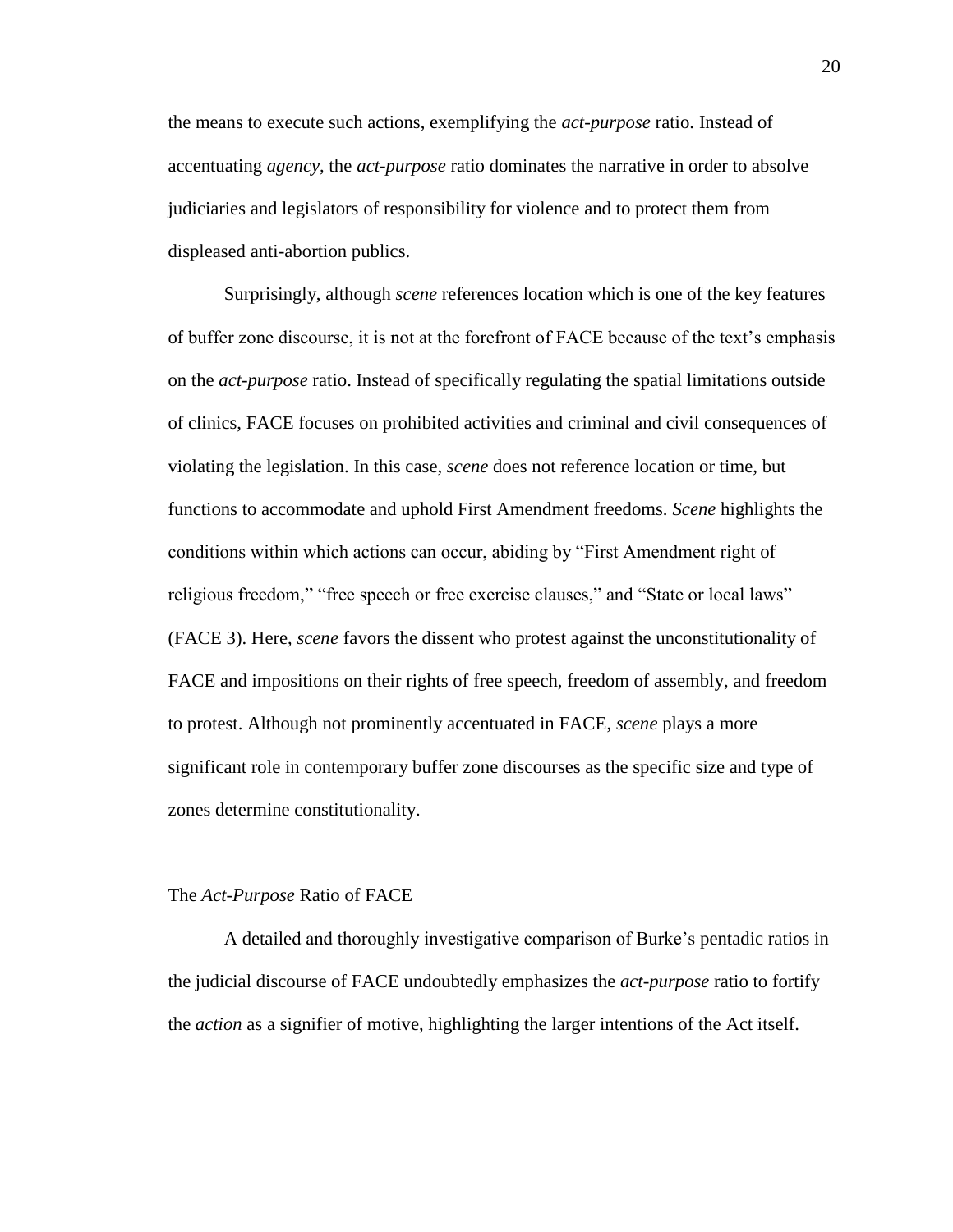This is not completely surprising since Burke argues that *act* is crucial in discourses of space to determine permissible and appropriate behaviors and who is granted power and access (*Grammar of Motives* xxii). Repeated actions carry their own justification and directly lead to the fulfillment of an end goal or purpose. This key relationship between *action* and *purpose* is significant as FACE is the first legislation of its kind to regulate movement in the name of safety. Safety motivates not only the specific restrictions of action within FACE but also warrants the passage of the Act itself. It is significant that all three branches of government responded to the widespread political violence targeting women outside of clinics.

The *act-purpose* ratio here functions to absolve judiciaries and legislators of responsibility for clinic violence and protect them from displeased anti-abortion publics. Accordingly, the *act-purpose* ratio is exemplified in this discourse as every *action* is accompanied by its intention. *Act* therefore serves as the dominant term in the *actpurpose* ratio as *actions* are weighed more heavily according to penalties, are the most frequently mentioned term in the discourse, and symbolize the behaviors that are under regulation. As *acts* are understood as behaviors with intentions, not just behaviors themselves, the *purpose* in turn is only understood in terms of deeply-regulated *actions.* For instance, the phrase convicting one who "intentionally injures, intimidates, or interferes with" the movement of another, signifies an *act* that is followed by a statement of intent, which in this case is to prevent persons from "obtaining or providing reproductive health services" (FACE 1). This discourse includes the actual term "intent" while cementing the *purpose* in relation to the described *action*. Thus, judiciaries and legislators are protected from displeased anti-abortion publics as the end *purposes* can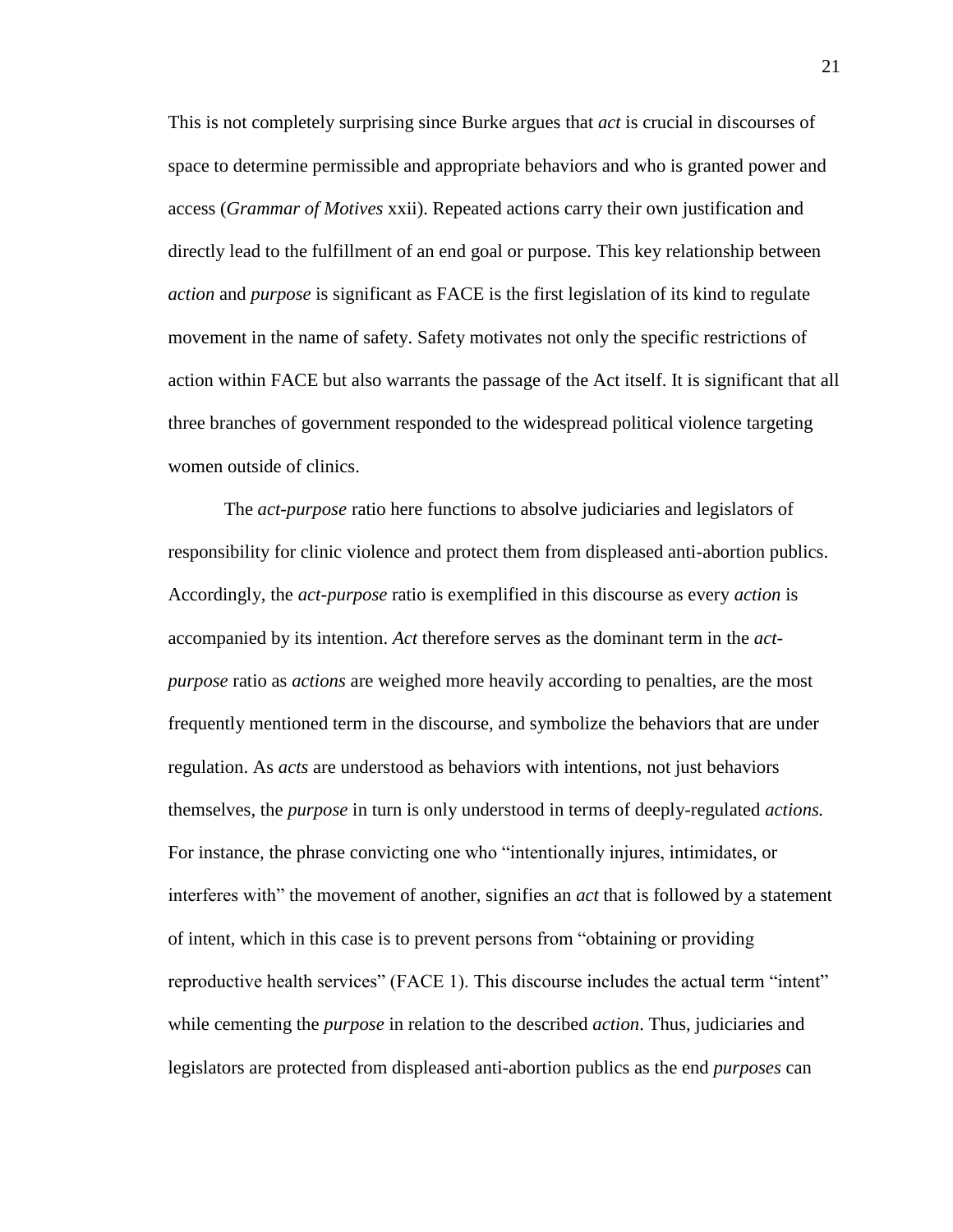only be understood in terms of the *action.* They are therefore absolved of responsibility and guilt and cannot be targets of pro-life disfavor.

The *act-purpose* ratio similarly accentuates congressional power over female agency by overflowing the diction with *actions* that strengthen the authority of judicial bodies. Women's safety and protecting the victims of clinic violence is situated second to the regulatory actions implemented through congressional power. As rhetorical framing constructs reality, it is salient to examine how these practices shape public opinion. Condit argues that the possibility of social change must stem from the social processes of rhetoric, but warns against government adoption of rationalized argumentation to constitute their own interests in the name of serving the greater public good (Condit 5-6). While the judicial branch is granted power to "enact this legislation," "award appropriate relief," and implement a litany of regulations that comprise the rigid rules of construction that protect constitutional freedoms such as freedom of speech and the right to assembly, the violated are only permitted to commence a civil action after aggression has occurred (FACE 3). There are no specific spatial regulations that prevent violence from occurring which led to future buffer zone legislation. Without buffer zones, there is only prosecution after violence has occurred, which is an unacceptable standard that treats women as less than human and undeserving of preventative protections.

Furthermore, the *act-purpose* ratio maintains an important relationship to space as both regulate interference with clinic workers, patients, and facilities. The *action,* "to interfere" is understood in relation with the *purpose*, "regulating the performance of abortions" as the *act* of interfering means to "restrict a person's freedom of movement" (FACE 3). This phrase is moreover crucial to note as interference is defined as preventing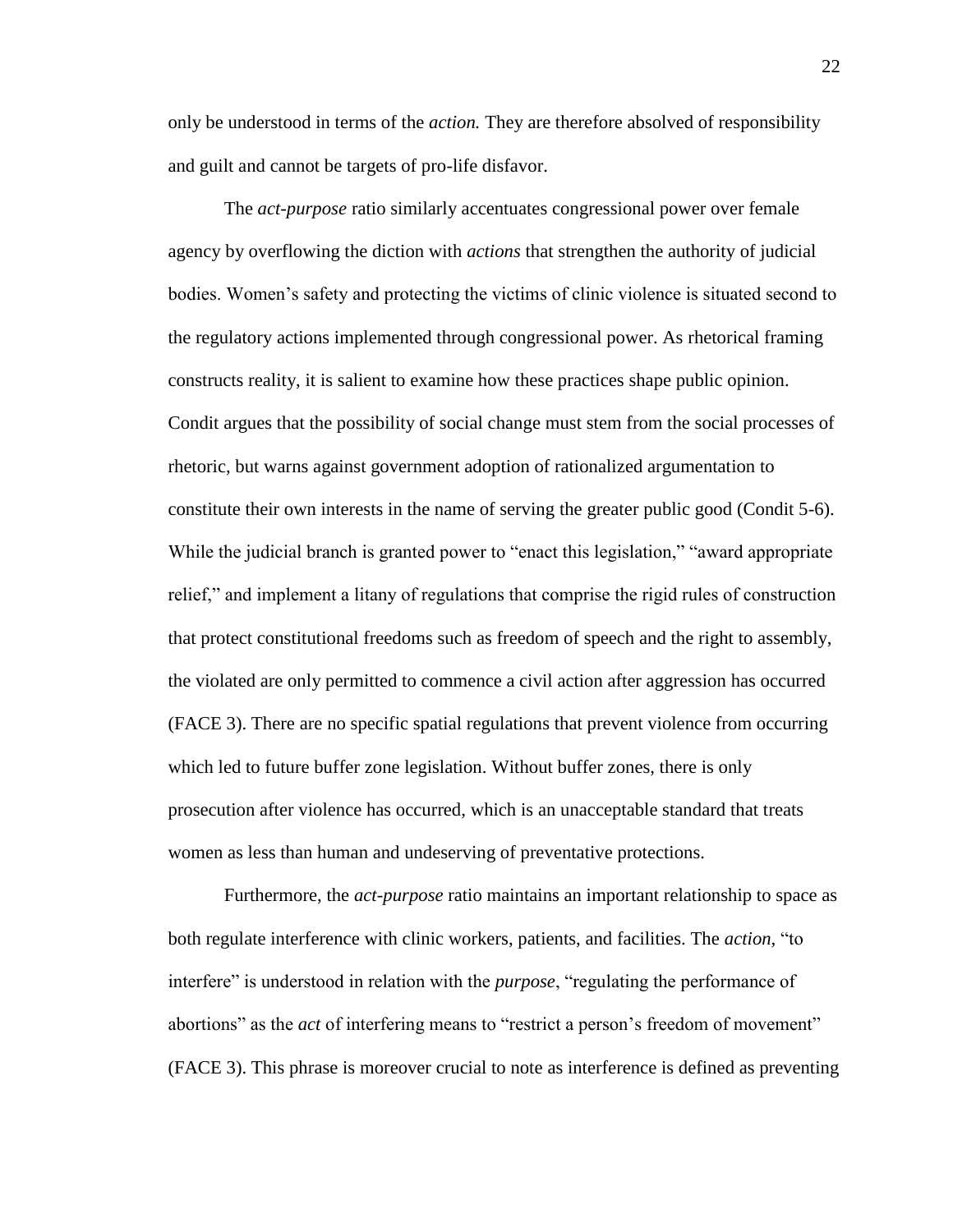something from being executed properly, which alludes to the relationship between the physical and the social. Both physical and social violence outside of reproductive facilities often deter women from bodily entry into the clinics and from seeking healthcare services. Even the mere presence of protestors outside of abortion clinics ignites enough social violence to deter women from accessing care. As space is attributed with the capacity to hide consequences from the public, restriction of movement alludes to these much larger structural implications involving the power of women and the political shape of their bodies such as the lack of access mentioned above.

#### The Space of FACE

As rhetorical, political, and physical space all affect women's ability to be and act as agents in the world, there is an extensive relationship between Burke's rhetorical analysis of motive and action and spatial hermeneutics. Spatial analysis of FACE underscores the tangled links between space and power or knowledge while examining the supremacy of human geographies to shape identity and reality. For instance, the rhetorical phrase "interfere with" that inhibits the literal freedom of bodily movement outside of abortion clinics mirrors Henri Lefebvre's discussion of interference through spatial analysis (FACE 3). To him, interference is a force that collides with and destroys major movements such as immense waves and vast rhythms. In this case, freedom of movement is metaphorically equated with the enormous might of ocean waves to highlight the great power associated with inhabiting and controlling space. Annihilating one's capacity to move freely not only restricts choice but infects social relationships,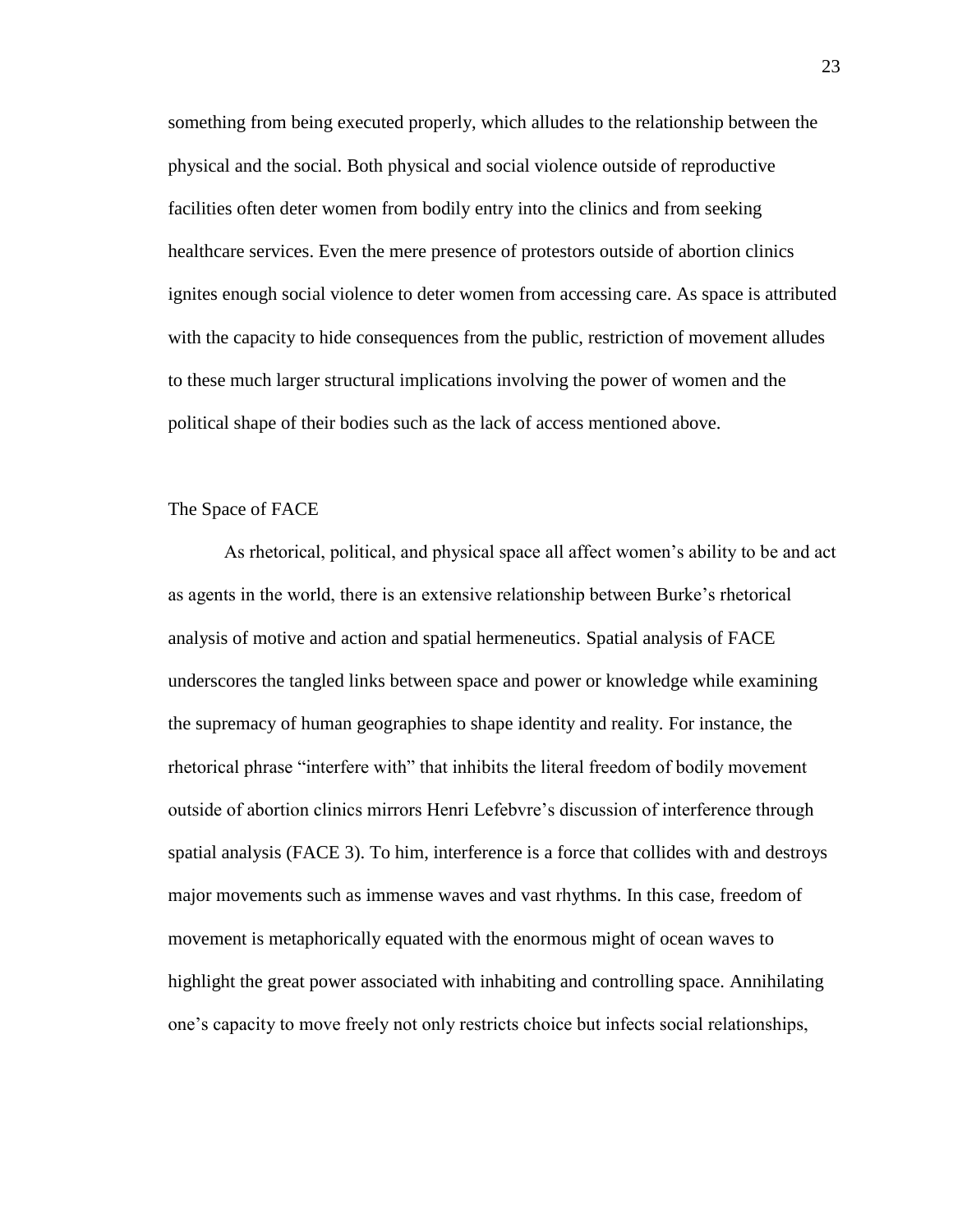accentuating the negative consequences underscored by regulating bodily movement (Lefebvre 87).

While the ability to take up space and move freely within a given area is a sign of power, the restriction of space for women constitutes the female body as an Other in need of eradication with no place in the public sphere. Not only does labelling women as Other ensure that they will continually be deduced to their bodies, but it also subordinates women by defining them as an enemy. Furthermore, the power of spatial studies to construct identity and reality is solidified in an understanding of the female body as this type of metaphoric dangerous terrain. B. Jessie Hill argues that spatial rhetoric works to "construct the female body as a sort of geographical space, a dangerous terrain that not only permits but also requires regulation" (Hill 2). Regulation of women's ability to inhabit and control space justifies treating women as objects in need of similar regulation. Thus, through a rhetorical frame this narrow, women are not active citizens but spaces to be regulated, thereby warranting treatment of their bodies as public property germane for state and federal interference. Such discourses tout the assertion that "law, not the woman herself, controls [the body's] very borders" (Hill 20). Moreover, body politics promote women's disembodied status by reducing their citizenship based on strict markers of sex, a notion that explains why abortion is one of the most heavily regulated procedures in the United States (Hill 2).

Discipline and punishment for sexuality function as the apposite discourse for regulating the female body to perpetuate hegemonic power structures as exemplified through FACE. Michel Foucault discusses how punishment is a complex social function that determines relationships of power by disciplining female bodies because of their sex.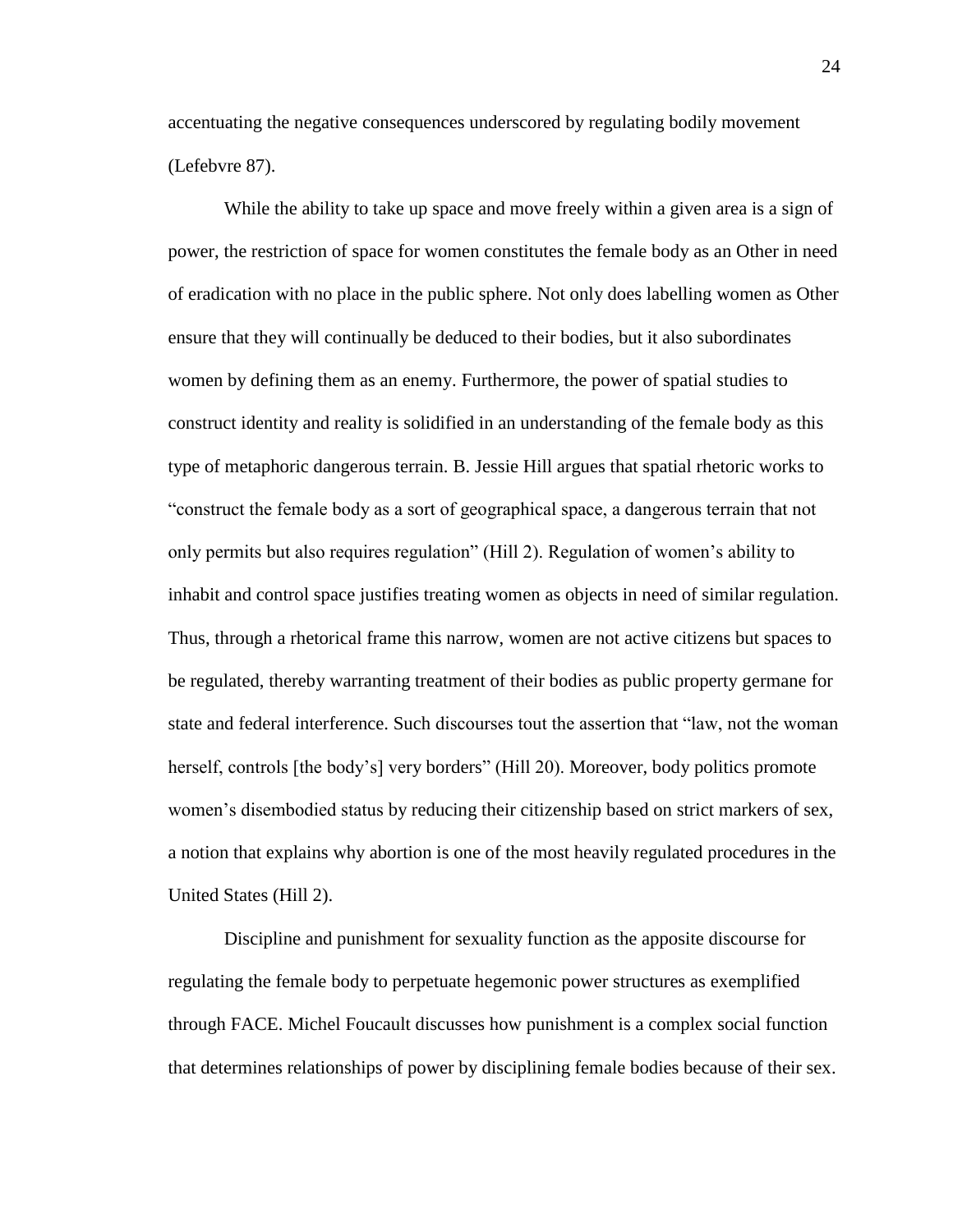Power regulation takes the form of law, demanding obedience to uniform repression of sex through juridico-discursive texts (*History of Sexuality* 82). As male-dominated power suppresses and prohibits sex to the point of extinction, women's natural bodies are manipulated and classified by authority and continually subjected to discipline and control (*Discipline and Punish* 109). This guarantees that female bodies become a backdrop for police scrutiny and state regulation, summoning panoptic surveillance and labelling the female body as the site of criminal action (Hill 20). Furthermore, the gendered jurisprudence of FACE uses this male-dominated power to regulate spaces inhabited by women. Heightened surveillance guarantees that women are seen but cannot communicate as their permanent visibility emphasizes a lack of power (*Discipline and Punish* 201). Panoptic emphasis on self-surveillance encourages women to obediently serve hegemonic power structures, obsequious to their stigmatized sex. Congressional hegemony in FACE therefore emphasizes regulation of the female body through its capitalization of male-dominated power.

These expressions of typically hegemonic male power accentuate how body politics use the rhetoric of space to unmask social processes that make it vulnerable to "territorial structures of exploitation and domination" (Soja 92). Therefore, the political production of spatiality determines representation according to a patriarchal social order that regulates issues according to its gendered group of occupants. As space is imbedded with ideological conflicts, Edward W. Soja argues that space adopts an illusion of transparency which "dematerializes space into pure ideation and presentation" (Soja 103). This illusion prevents publics "from seeing the social construction of affective geographies," teaching them not to question dominant structures of power (Soja 103).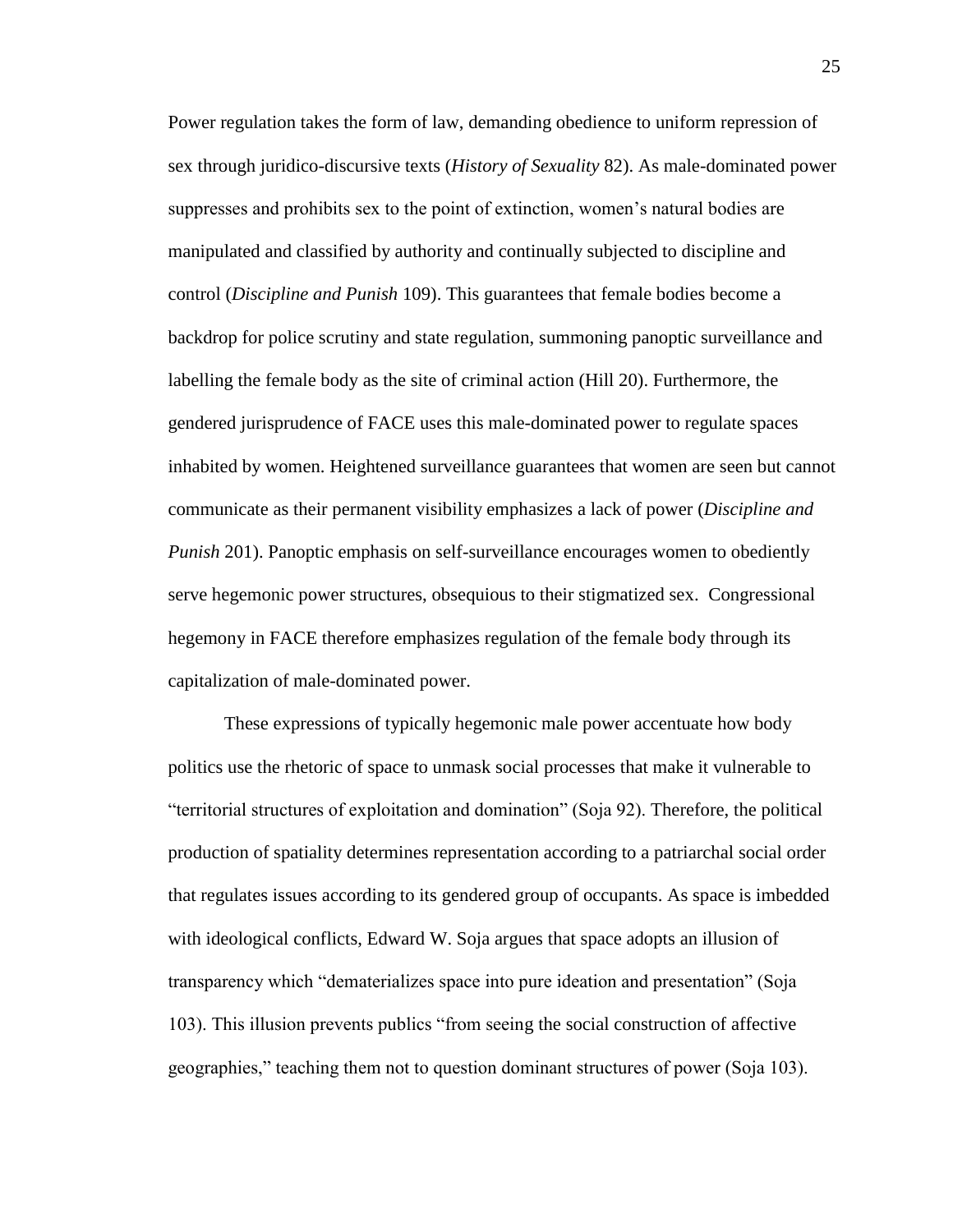Such blind acceptance ensures that hegemonic forces remain in power while discouraging publics to think critically about their constructed representation in society.

While FACE did effectively reduce large amounts of violence outside of reproductive facilities, it problematically describes obstruction and aggressive violence as actions of a few antagonists rather than a wide-scale structural problem of societal hostility actively cultivated by other legal doctrines (the Hyde Amendment, for example). Such flaws exemplify the powerful, hidden consequences of buffer zone spatial rhetoric by problematically masking the perpetuation of wide-scale structural and institutional prejudices (Ott  $\&$  Aoki 492). Penetration of state power into everyday life frames truth as something to discover, instead of something that is continuing, to discourage critical thinking and investigation into the hegemonic power systems that keep oppression and privilege secure (Code 34). Thus, ignoring the larger, structural implications invoked in judicial discourse and spatial relations generates a myopic view of a macroscopic problem.

While FACE discourse greatly deters large levels of clinic violence, it is not a panacea for every state. The Act proved difficult to enforce and did not adequately protect numerous states, propelling them to pass legislation of their own. Instead, the *actpurpose* ratio dominated the narrative to absolve judiciaries of responsibility for violence. It is because of this displacement of responsibility that it became easier to blame women for the acts of violence visited upon them. Judicial and legislative bodies absolved of guilt could therefore deny the need to pass greater protections outside of women's clinics.

Before the 1994 passage of FACE, the Colorado General Assembly addressed the arduous problem of increased clinic violence outside of reproductive facilities by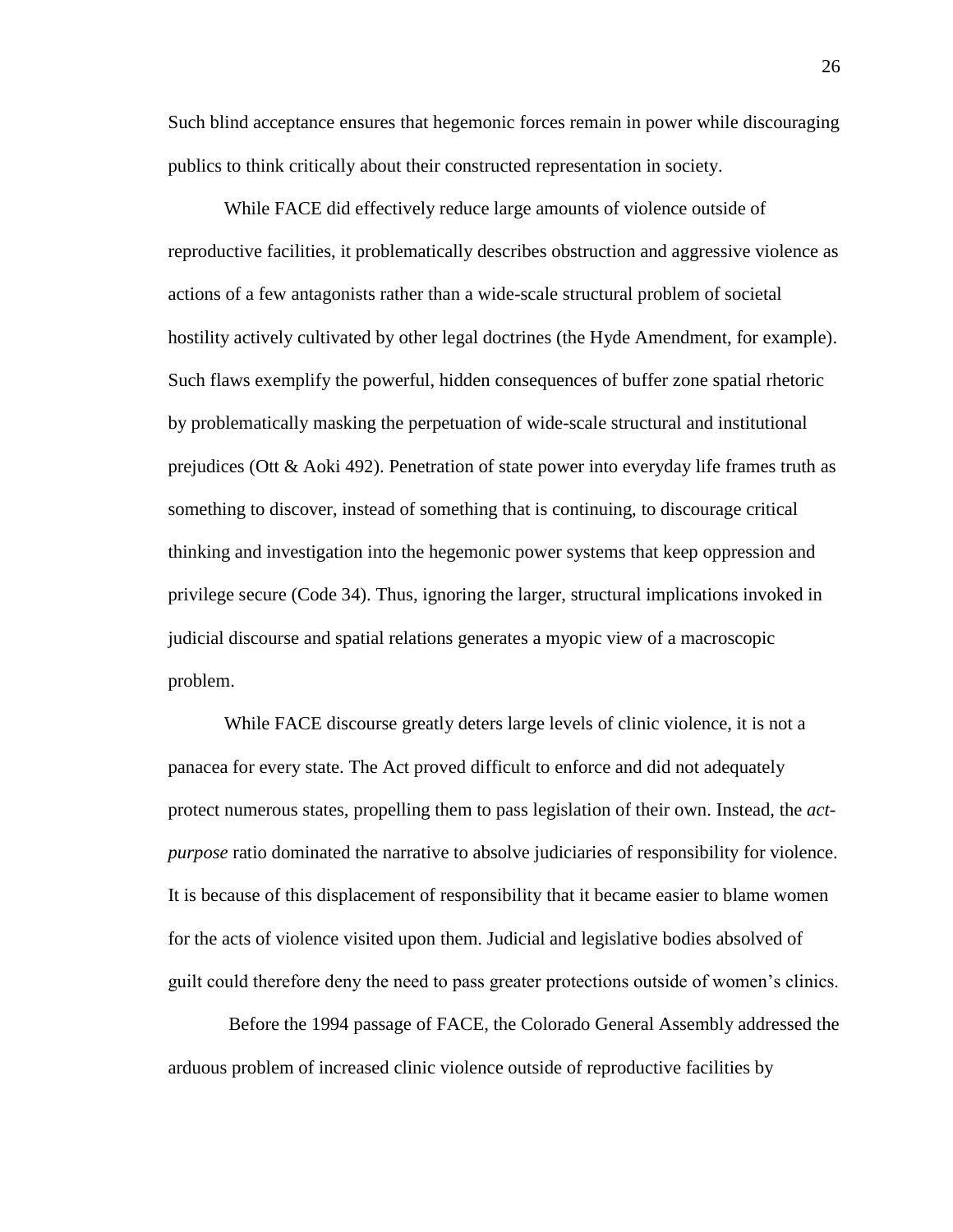enacting their own protective statute in 1993. Known as the "bubble bill," this statute was the first in the nation to establish a protective radius around abortion clinics themselves and the people wishing to enter or exit them. Balancing the right to safely access medical counseling and treatment with the rights to free speech and to protest, Colorado's statute has withstood two high-court challenges (NARAL 2). While both FACE and *Hill* were ridiculed for their supposed imposition on free speech, FACE satisfied constitutional requirements by regulating conduct as opposed to actual speech, and *Hill* regulates places where language can occur rather than speech itself.

#### *Hill v. Colorado (2000)*

The second case subject in this analysis, *Hill v. Colorado,* is salient to dissect as it addresses both fixed and floating buffer zones around abortion clinics in 2000. Colorado found that the federal protections outlined in the 1994 FACE Act were not strict enough to protect their state from clinic violence. State police powers supported the Reproductive Health Care Facilities Act in order to protect citizens' health and safety and prevent patients from experiencing the trauma associated with hate speech, harassment, and unwanted communication. Colorado established a "no-approach law" which made it unlawful for any person within 100 feet of any healthcare facility to "knowingly approach" within 8 feet of another without their consent. The combination of a floating buffer zone within a fixed buffer zone was implemented to ensure maximum safety for all patients, doctors, employees, and volunteers. Within the established radius, approaching another without consent is prohibited in the hopes of limiting harassment including oral protests, counseling, and the distribution of pamphlets, or leaflets, or signs. Prevention of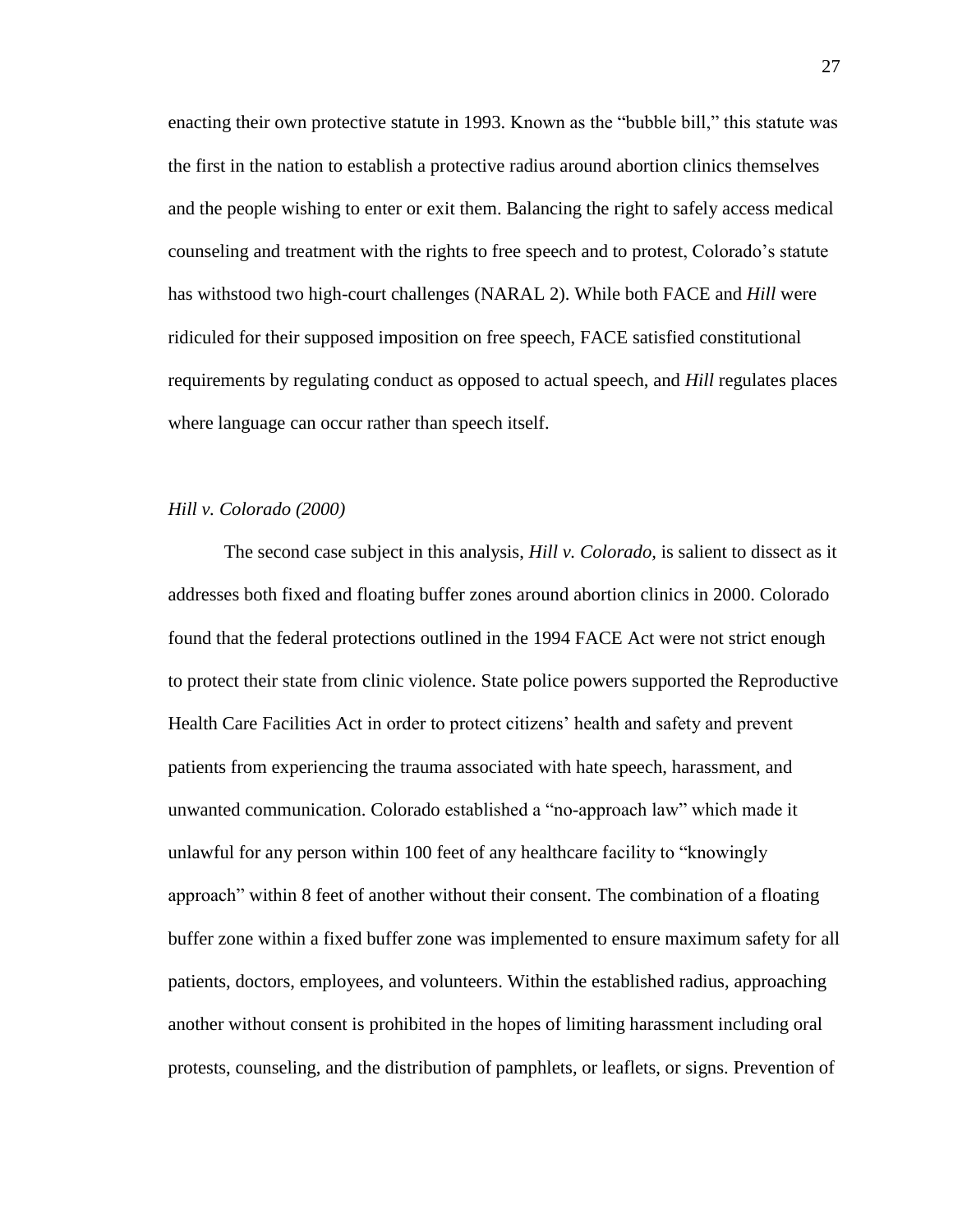unwanted harassment and encroachment of personal space justified regulations on free speech in order to promote public safety and ensure women receive access to reproductive healthcare services.

The dissent, who described anti-abortion activists as "sidewalk counselors" instead of protestors or a threat to safety, argued that *Hill* was an unconstitutional and unnecessary restriction of First Amendment freedoms and an open declaration of favoritism towards buffer zone supporters. By framing themselves as sidewalk counselors, the opposition employs terministic screens to construct a reality that they are peaceful counselors on a mission to educate and care for abortion patients. This linguistic frame clouds the fact that their "peaceful protests" actually generate large levels of social and physical violence that deter patients from accessing constitutionally protected healthcare. Furthermore, the dissent argued that they were the targets of a biased judicial system that permitted the free-flowing movement of certain bodies within the buffer zone, namely clinic employees, instead of all types of people, including protestors. While the court agreed that they had "legitimate and important concerns" and their "First Amendment interests [were] clear and undisputed," the law withstood scrutiny because of *Ward v. Rock Against Racism's (1989)* constitutional free speech restrictions (*Hill* 1).

The Colorado law was upheld because it fulfills the time, place, and manner restrictions established in *Ward v. Rock Against Racism (1989)* which states that the government can impose regulations on free speech as long as ample, alternative communication channels are left open, the discourse is narrowly tailored to serve a specific government interest, and the content is neutral (*Hill* 5). The statute is narrowlytailored to promote the state's "significant and legitimate governmental interests" of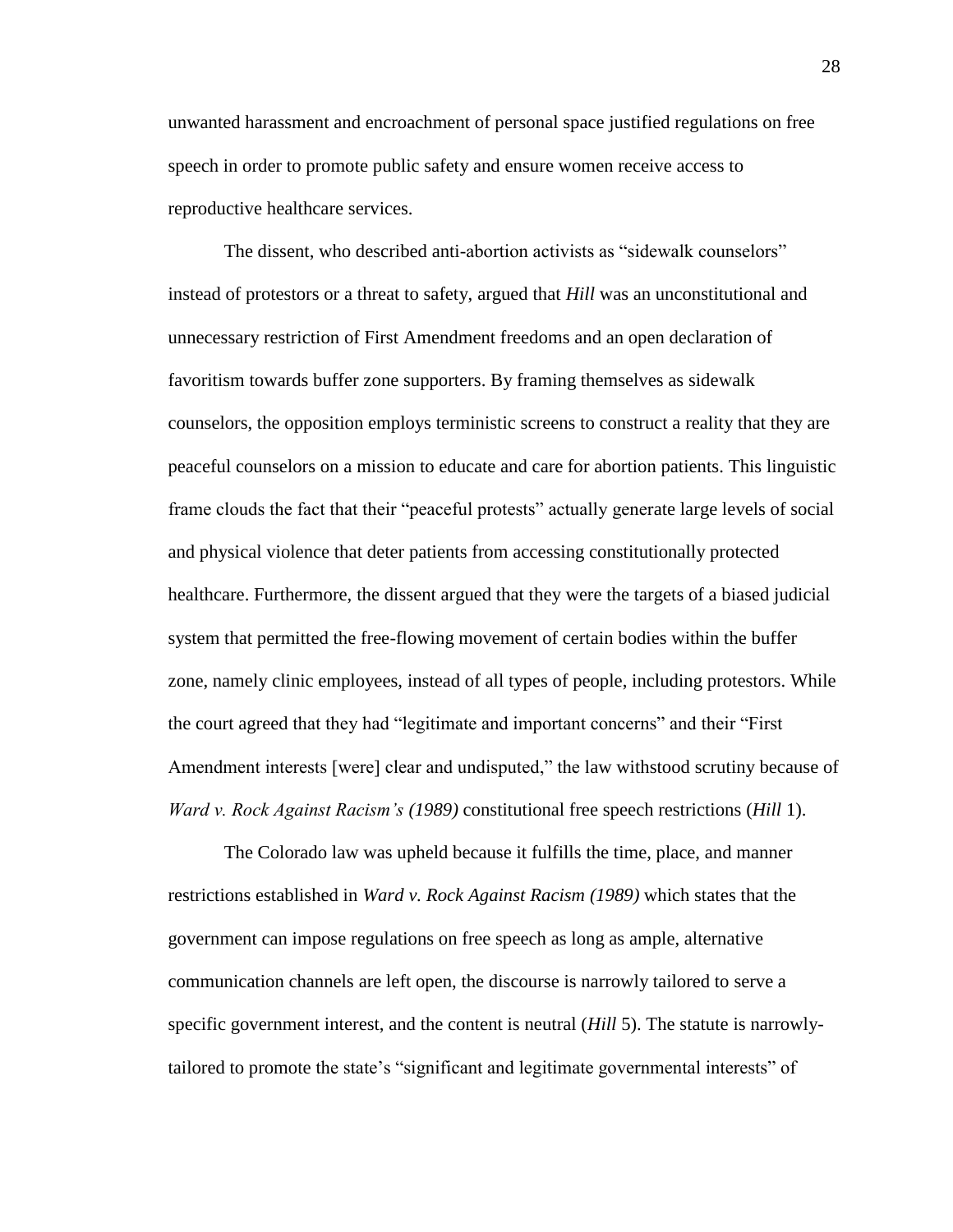supporting public health through access to healthcare facilities and by saving patients from the potential trauma associated with exposure to confrontational protests. Additionally, other alternative channels of communication remained open so as not to unnecessarily violate petitioners' right to free speech and accommodate time, place, and manner restrictions (*Hill* 2).

Similarly, Colorado law satisfies content-neutrality established in *Ward v. Rock Against Racism (1989)* which granted state police forces the authority to implement speech-related restrictions in the name of protecting citizens' health and safety**.** The Court declared that *Hill* passes the Ward content-neutrality test for three reasons—"It is a regulation of places where some speech may occur, not a 'regulation of speech'; it was not adopted because of disagreement with the message of any speech" and that these "restrictions apply to all demonstrators, regardless of viewpoint"; and because the "State's interests are unrelated to the content of the demonstrators' speech" (*Hill* 2). Therefore, the constitutionality of *Hill* was indisputable considering its observation of *Ward's* content-neutrality and time, place, and manner restrictions.

The 6-3 decision in *Hill* withstood two high-level challenges—in 2000, the United States Supreme Court declared the Colorado law constitutional as mentioned above, and in 2014, the Court declined to hear another challenge (NARAL 2). Not only did this case set a noteworthy precedent through the combination of floating and fixed buffer zones, but it established a landmark standard of review, "avoiding strict scrutiny of measures restricting abortion protestors' activities" (Russell 1). This standard is challenged in the final case of this analysis *McCullen v. Coakley (2014)* which meticulously dissects the impositions placed on protestors outside of Massachusetts' abortion clinics.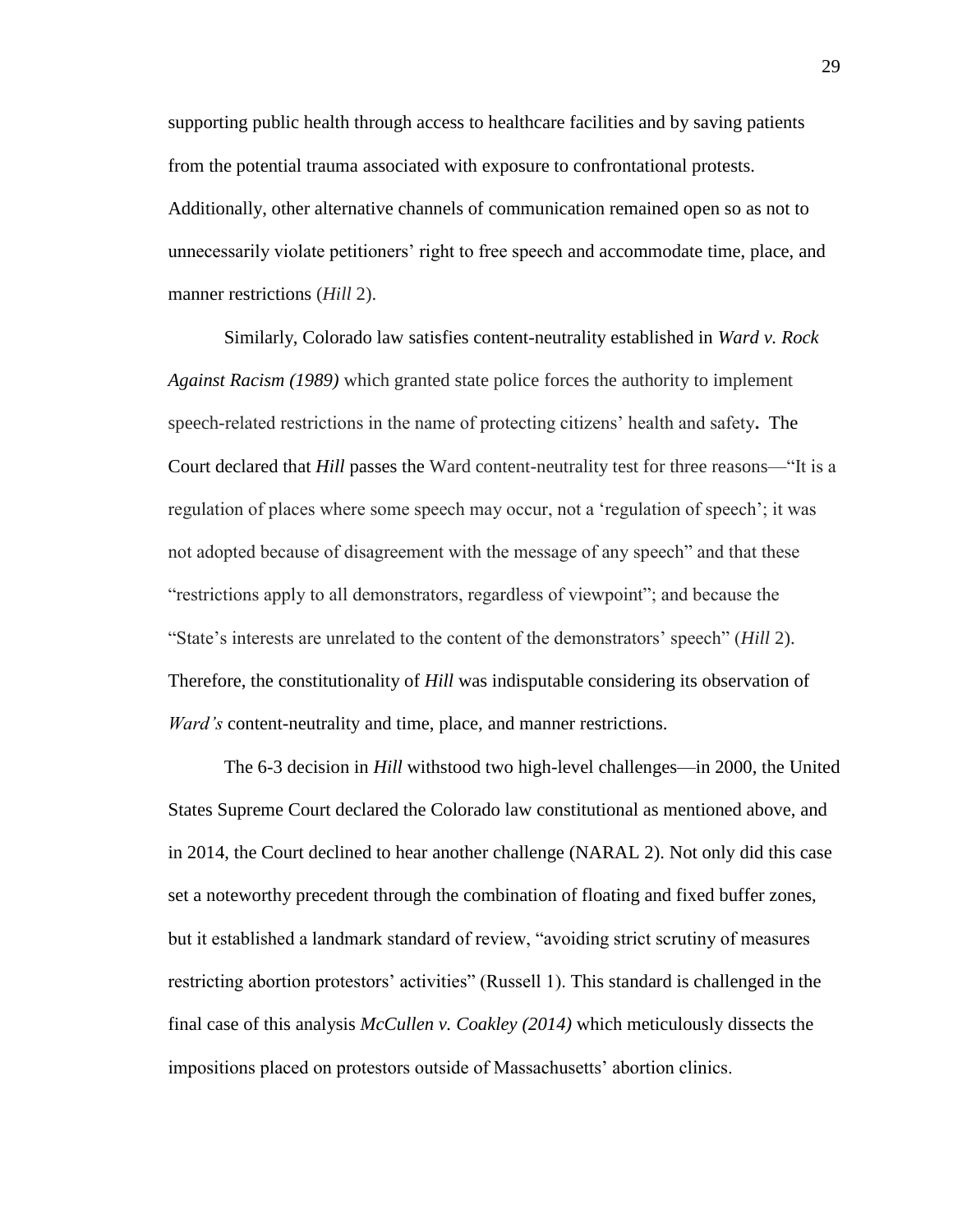## The Pentadic Elements of *Hill*

Examination of each of the pentadic elements reveals the dominance of the *sceneact* ratio which interprets each action according to the circumstance. In this case, *scene* functions to defend judicial opinion while ensuring safe access to clinic entrances. *Hill* satisfied constitutionality for its strict adherence to *scene* as it accommodates First Amendment interests, time, place, and manner restrictions, and passes the test of contentneutrality. Furthermore, it is because of *Hill's* attention to *scene* that this case became a landmark precedent for future buffer zone legislation. The combination of fixed and floating buffer zones generates a *scene* that places safety above all other freedoms. This serves as a political gain for women by inserting their physical and rhetorical presence into the dominant narrative.

Alternatively, the *agents* in *Hill* are more important to examine for the ways in which they are linguistically framed rather than for their specific actions. The *agents* in this discourse are government bodies, those accessing or performing abortion procedures, and those restricting safe access to clinic entrances. However, each *agent* is strategically and rhetorically framed in order to incite an emotional reaction. For instance, those accessing or performing abortion procedures are referred to as "patients" and "unwanted listeners" to arouse sympathy and public support for the social and physical violence they encounter and emphasize their desire to obtain healthcare (*Hill* 2). It is significant to note that both terms used to describe people who receive an abortion avoid gender entirely. Instead of "women," they are "patients" or "listeners," exemplifying the stigmatization that accompanies the female body by erasing the female identity (*Hill* 2). While gender neutrality does greatly aid in the satisfaction of content-neutrality, such depletion further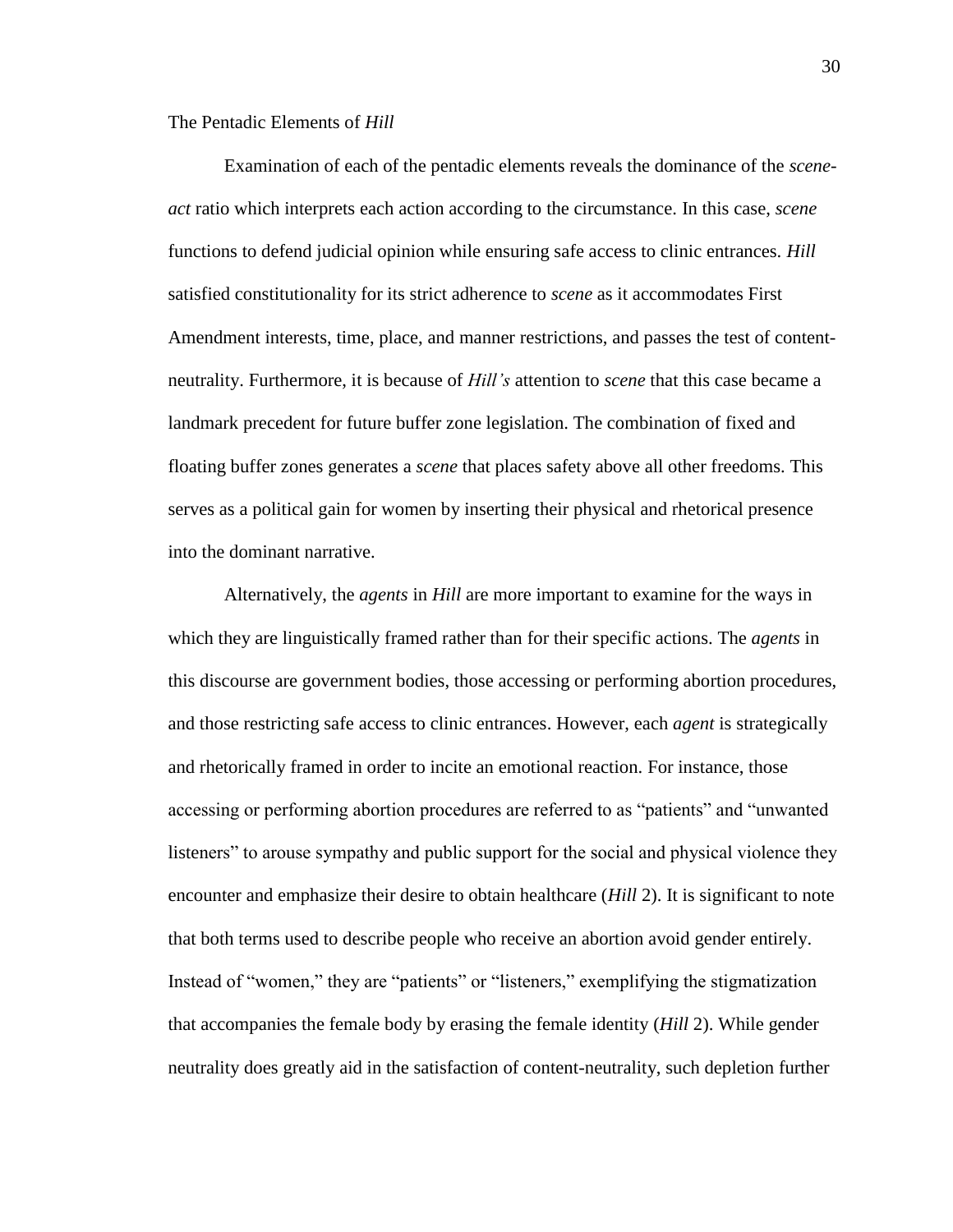generates a cultural amnesia about women's place in the public sphere and discourages their role in participatory culture. Similarly, those restricting safe access frame themselves as "sidewalk counselors" to belittle their violence and terror by focusing on mystified claims of educational and emotional support (*Hill* 3). Both sides of the debate employ constitutive rhetoric and linguistic framing in order to arouse support for their positions. This strategy highlights the ability of rhetoric to construct a reality that influences legislation and judicial discourse.

Although *purpose* is important to all buffer zone discourse, it is overshadowed in the Colorado case because of the *scene-act* ratio which determines constitutionality. *Purpose* accentuates the motives behind the linguistic frames and constitutive rhetoric that each side utilizes to constitute publics and gain support for their end goals. The sidewalk counselors state their *purpose* as "engaging in oral protest, education or counseling" while the dissent interprets their motives as "confrontational protests" yielding "unwanted communication" (*Hill* 2). Unending debate over rhetorical frames and *purpose* highlights why interpretation of abortion-related discourse is crucial in configuring reality. Additionally, the restrictive *scenic* details of the discourse satisfy constitutional scrutiny as they are adapted to "serve the State's significant and legitimate governmental interests" (*Hill* 2). This statement alludes to the greater *purpose* of the legislation which is to protect and promote safe access to reproductive healthcare facilities. While *purpose* is salient to examine in interpreting motives, it is second to the *scene-act* ratio which has allowed *Hill* to withstand two high-court challenges.

The prevalence and power of *act* similarly justifies constitutionality as this discourse is a regulation of places where actions can occur, rather than regulations of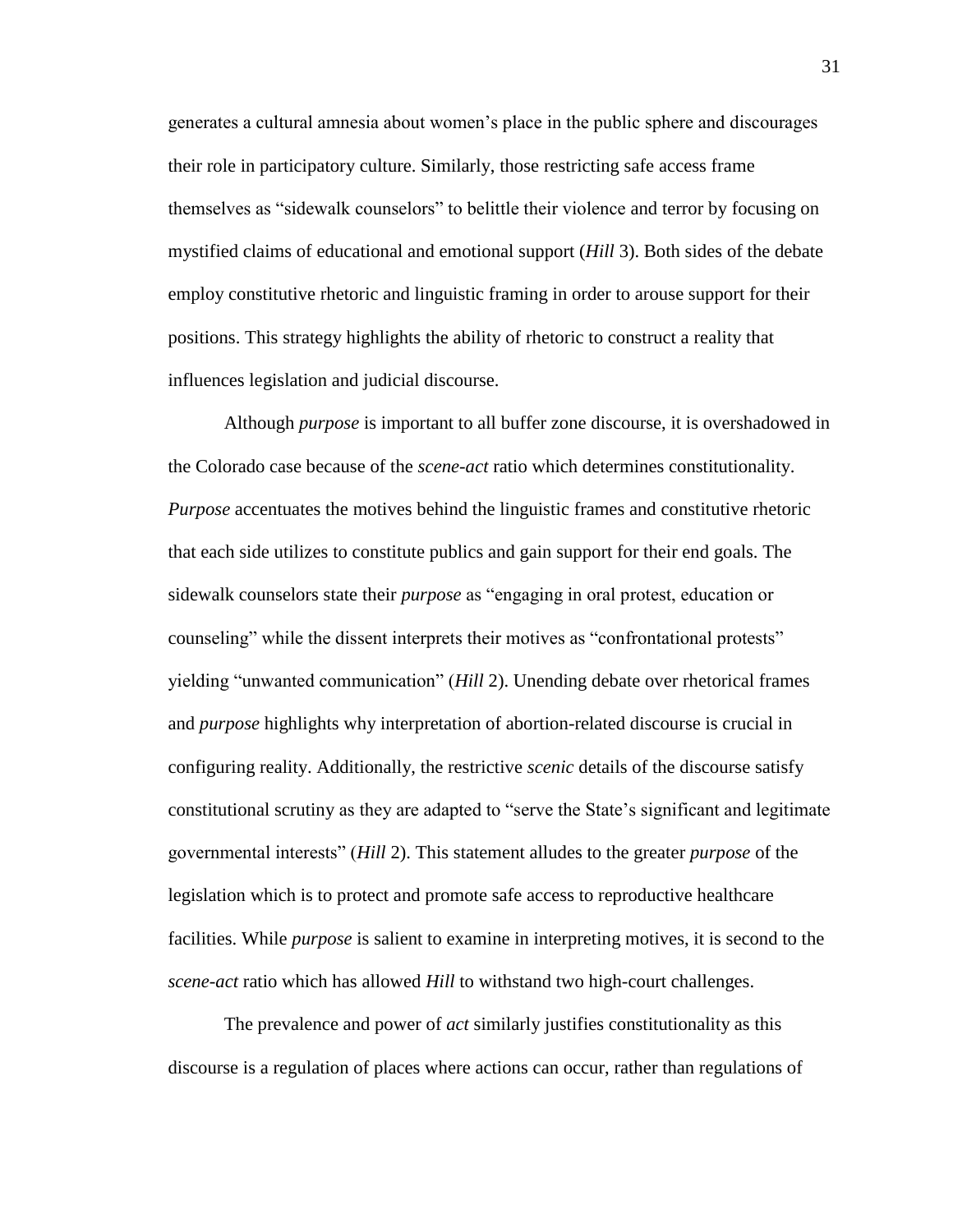speech. The *actions* of protestors are prohibited as they are not permitted to '"knowingly approach' within 8 feet of another person, without their consent" in attempts to "pass a 'leaflet or handbill to, displa[y] a sign to, or engag[e] in oral protest, education, or counseling" with said person (*Hill* 1). The text expresses an ambivalent disregard to the actual (con)text of protestors' speech, stating that there would be "no need to know exactly what words were spoken" in order to regulate the places where speech can occur (*Hill* 2). This exemplifies the claim that social violence emerges from the mere presence of bodies that interfere with abortion access regardless of the content of speech. Therefore, the ability to inhabit a physical presence within space generates adequate amounts of social violence and discomfort to deter women from accessing healthcare.

Similar to FACE, *agency* takes a backseat to the other elements as the means behind a given action do not incentivize agents to act. The specific actions within the discourse are not explained through *agency* because of the way *scene* dominates the restrictive means through which *Hill* satisfies constitutionality. Thus, the only mention of *agency* in *Hill* is in terms of the regulatory agencies, congressional and judicial entities that emphasize the element of *agent*, through which the legislation itself was enacted.

#### The *Scene-Act* Ratio of *Hill*

Utilizing Burke's pentad of motives to assess the legal diction of *Hill,* it is undeniable that emphasis on the *scene-act* ratio comprises a larger narrative about power and the ways in which private spaces have incited conflict. *Scene* is essential to symbolic action in the buffer zone debates as it refers to the physical *scene* outside of clinics and the metaphysical *scenic* perspective of symbolic territory (Tonn et al. 170). In this case,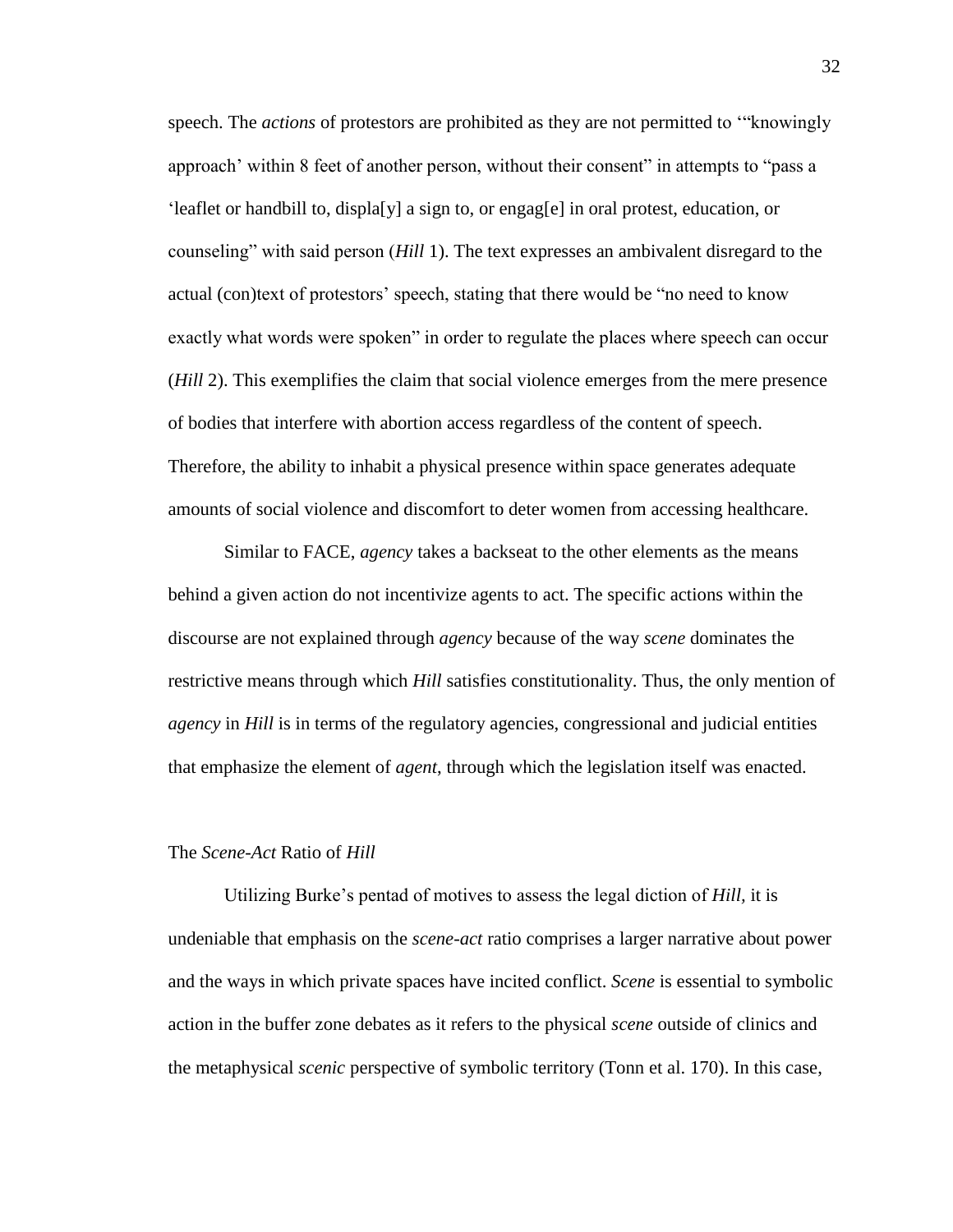the two kinds of *scenic* perspectives that flood buffer zone narratives highlight *scene* as the dominant element that constructs and dictates the functioning of the remaining pentadic elements. *Scene* functions to define the *act* as it is assigned to the *agent* who is against the *scene* and in violation of the social order, referring to the petitioners infringing upon designated protected space. Similarly, motion is reserved to the natives who are submerged within the *scene*, applying to the patients, doctors, and employees of abortion clinics because they are a victim of circumstances (Tonn et al. 175). When capitalizing on the *scene-act* ratio, Burke articulates that "*scene* is to *act* as implicit is to explicit," to confirm that the details of the action cannot be deduced from the setting (*Grammar of Motives* 7). This mirrors the aforementioned time, place, and manner restrictions including the availability of alternative channels of communication, contentneutrality, and narrowly-tailored government interests. Therefore, regulations on *action* are justified by the *scene* as they cannot be deduced from the details of the setting. Evidence of the *scene-act* ratio widely manifests in two ways—"deterministically in statements that a certain policy *had* to be adopted in a certain situation, or it may be applied in hortatory statements to the effect that a certain policy *should be* adopted in conformity with the situation" (*Grammar of Motives* 13). It is argued that *Hill v. Colorado* accentuates the former motive by proving the undeniable need for action because of a certain situation, which in this case meant a need for more effective protections outside of clinics. The *scene-act* ratio furthermore defends the stance that there are "certain 'democratic situations' and certain 'situations favorable to dictatorship or requiring dictatorship'" to justify legislative and judicial regulation of citizen behaviors (*Grammar of Motives* 17). Correspondingly, Burke argues that people will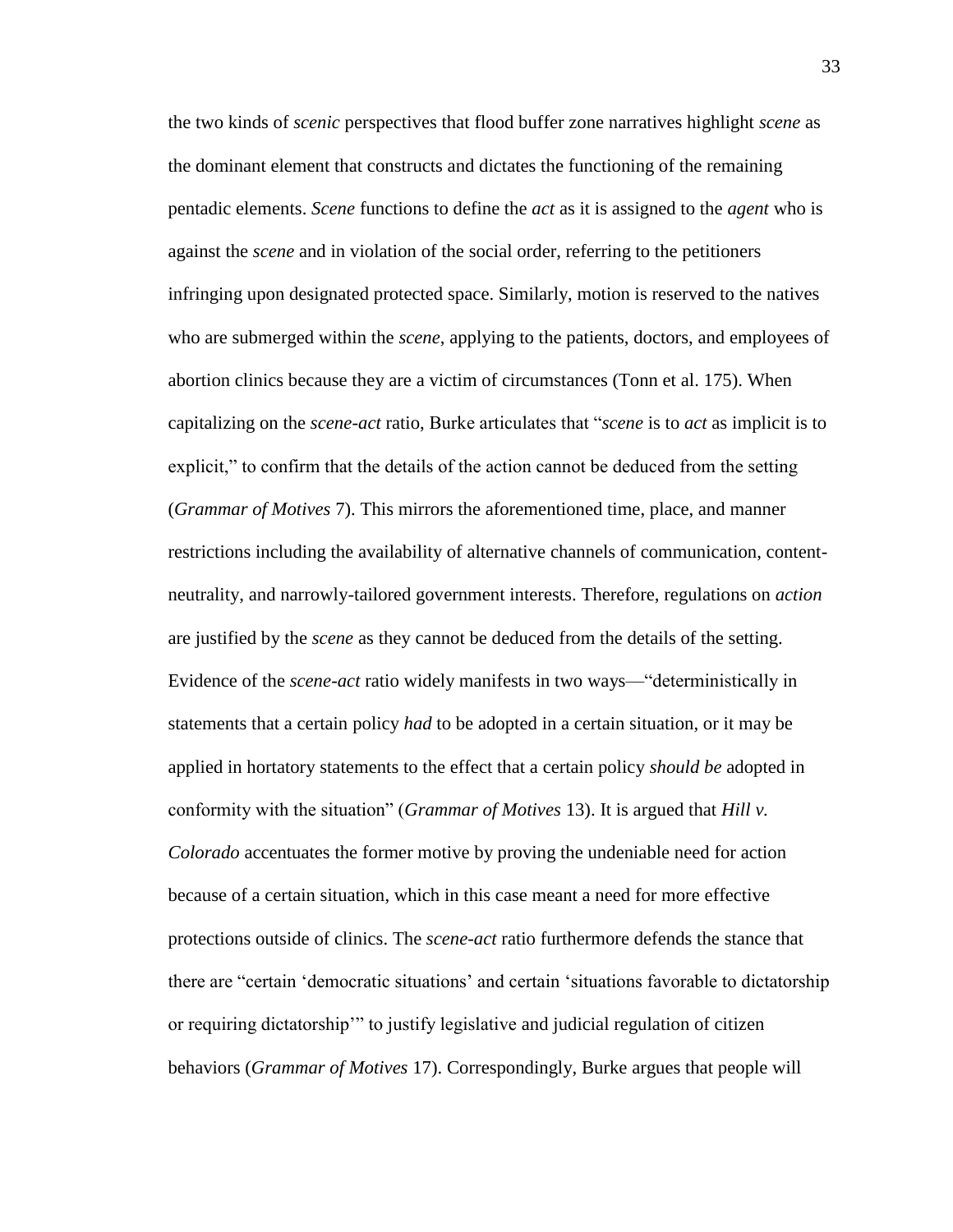employ the *scene-act* ratio within rhetoric in order to warrant abandonment of certain situations that can no longer be adequately defined as democratic. In *Hill,* unwanted harassment and communication forced upon patients was no longer considered a democratic situation therefore justifying government intervention and restriction of freedoms to ensure safety.

The *scene-act* ratio here determines constitutionality because of the statute's dominant emphasis on the situation and how the setting constitutes action. Protestor restrictions on speech-related conduct, including their ability to inhabit certain spaces, are evidenced in *Hill's* judicial diction. *Hill* unequivocally demonstrates that space and speech are inevitable linked in buffer zone discourses. For instance, the statute states that the "burden on the distribution of handbills is more serious" than "whether the 8-foot interval is the best possible accommodation of the competing interests" (*Hill* 3). The *action*, distribution of handbills, is only understood within the *scene,* the 8-foot floating buffer zone, to illustrate the key function of the *scene-act* ratio in allowing certain circumstances to regulate behavior. For Congress, they are motivated by this ratio to promote judicial claims to impartiality while enhancing their credibility and power as law-making entities. Additionally, the *scene-act* relationship places "the burden of proof on the challenger rather than the fact-finder" so that petitioners must combat for judiciary approval in order to reverse the defensive procedures (Code 39). Although *Hill* is framed as a victory for patients, doctors, and employees entering healthcare facilities, Burke's *scene-act* ratio illustrates that judicial diction here is more concerned with enhancing their power.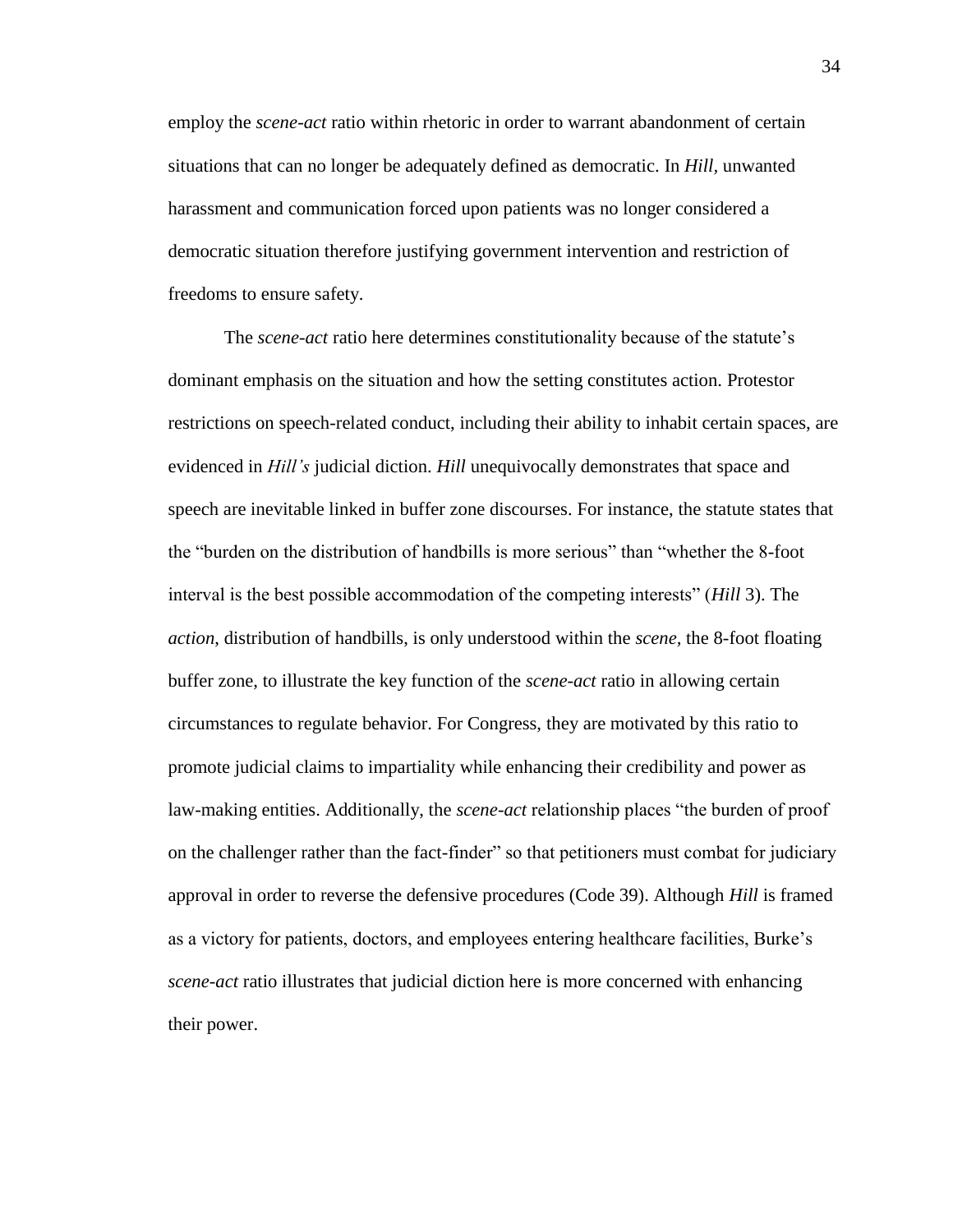A symbolic transformation of the literal *scene* reveals that the judicial discourse of *Hill* continues to place patients' needs secondary to the build-up of congressional power. While it is a significant step for women's rights that this case satisfied constitutional scrutiny, the language still deduces pro-choice women's place to the background of action by emphasizing male-dominated, government power. Strategic and explicit framing of diction as objective and value-neutral discourages strict scrutiny and critical interpretation of the actual motives behind the legislation. Mari Boor Tonn et al. warn of the dangers of the *scene-act* ratio as it often downplays the other elements in order to promote the execution of certain acts. This potential limitation of the ratio is present here as women accessing abortion care are reduced to organisms responding to external stimuli rather than moral, thinking agents (Tonn et al. 173). For instance, the terms "woman" or "women" are never mentioned in the artifact and their protection is only vocalized once as the *purpose* behind the statute is the avoidance of potential trauma to gender neutral "patients" (*Hill* 10). The disappearance of women from the *scene* renders their bodies mere backdrops to conflict and fortifies a lack of corporeality (Hill 19).

While it is promising that women's needs are being addressed, pro-choice women are still marginalized legally as the discourse completely overshadows them with instances of congressional authority. By manipulating the system itself, legislators are similarly void of any responsibility concerning violence that occurs in buffered spaces and instead are defined as acting with moral stoicism (Tonn et al. 177). The dominant narrative concerns power and continues to define women as objects and as a type of space in need of regulation and control. Transformation of female *agents* into *scene* by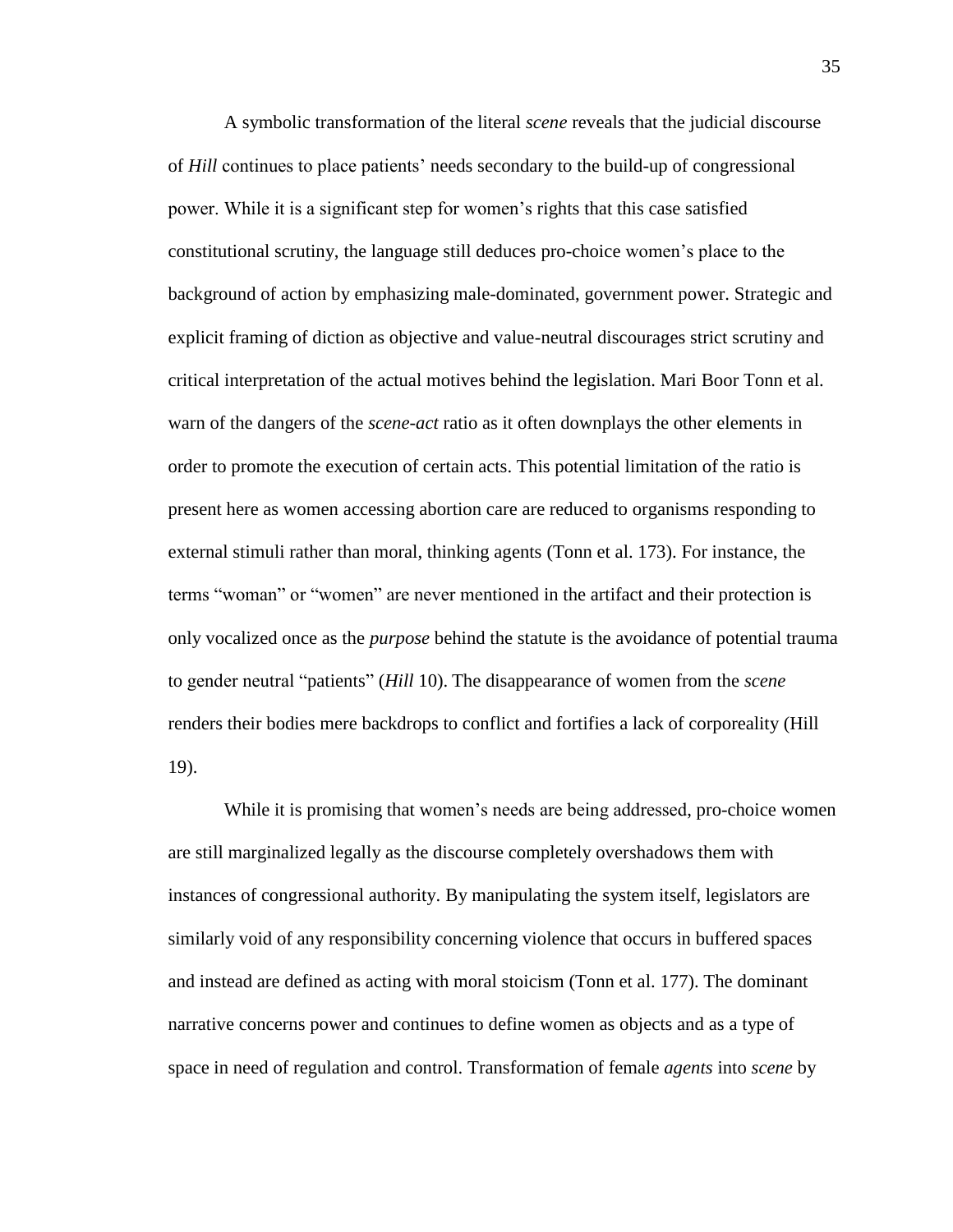regulating them in the same manner that space is regulated is "dehumanizing, taking attention away from qualities of individual action and decision," while underscoring the possibility of negative action or conspiracy (Rountree 21). Lack of female agency thus fortifies the argument that women have been historically defined by "their place" that dictates appropriate action and presence in the public sphere. Women's actions therefore are traditionally configured based on their *scene* as a regulation of admissible behavior (Tonn et al. 177). As stated, the statute is positive in terms of its added protections to women's safety upon accessing abortion healthcare, but they are still being shoved into the background of public dialogue on their own needs.

#### Understanding Space in *Hill*

Furthermore, as symbolic territory impacts social processes and community development through territorial claims, *Hill* requires a thorough inquiry into spatial studies in order to unmask the dehumanization of women that accompanies inaccessibility to healthcare. As space simultaneously shapes social life and is a product of such relations, it is necessary to discuss space in terms of defined and limitless in the creation of discursive realities (Soja 7). The concretization process of space in this case is overflowing with incongruity and conflict between petitioners and patients, healthcare professionals, and facilities that are combatting for claims to the rhetorical and physical battleground of power. This quest is exemplified as the diction in *Hill* explicitly states a function of regulating places, not speech, implying that spatial control is harmless compared to regulation of voice (*Hill* 2). However, these insinuations fail to recognize the political nature of space and how it deeply structures power and knowledge as actual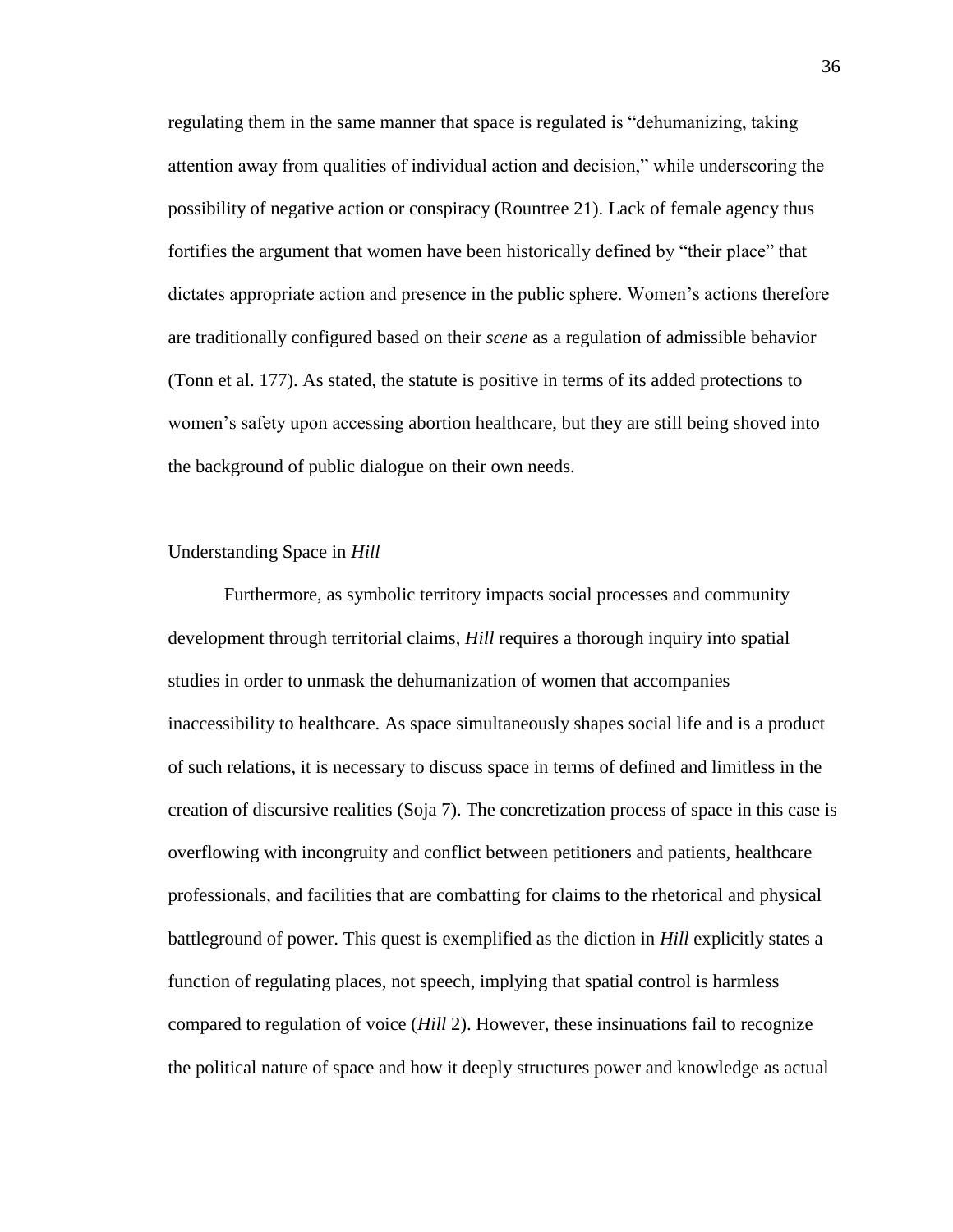human geography is territorially designed according to a configuration of exploitation and dictatorship. These harsh demands of space not only possess the ability to define power, but they also dictate human identity and determine all forms of communal life and urban products (Soja 19). The social and political implications undoubtedly disprove the implicit claim that spatial control is insignificant.

For Colorado, the state articulated their overwhelmingly need for extra protection in order to prevent unwanted communication and harassment while constructing a more accurate narrative about consent, power, and responsibility. The combination of a floating, 8-foot personal zone coupled with a fixed, 100-foot facility zone accentuates the widespread social and physical violence outside of clinics against women as they are in need of dual layers of protection. The dual approach properly addresses issues of accountability by displacing the "universal propensity to blame women for acts of violence visited upon them" (Tonn et al. 177). This case generates a significant conversation about consent by highlighting women's rights to privacy, to access reproductive healthcare, and to safely inhabit public space. Due to the fact that women are often excluded from epistemic authority, consent is a generative rhetorical space that can provide women with necessary instruments to combat systematic exclusion (Code 174). Knowledge and power cannot continue to be constructed according to male privilege, especially in the realms that directly dictate women's ability to access their constitutional right to reproductive services and their right to escape violence.

As space is characterized with the ability to conceal consequences from the public, an analysis of spatial rhetoric according to *Hill* exposes the broader implications associated with the spatialization of power according to conventional narratives. Space is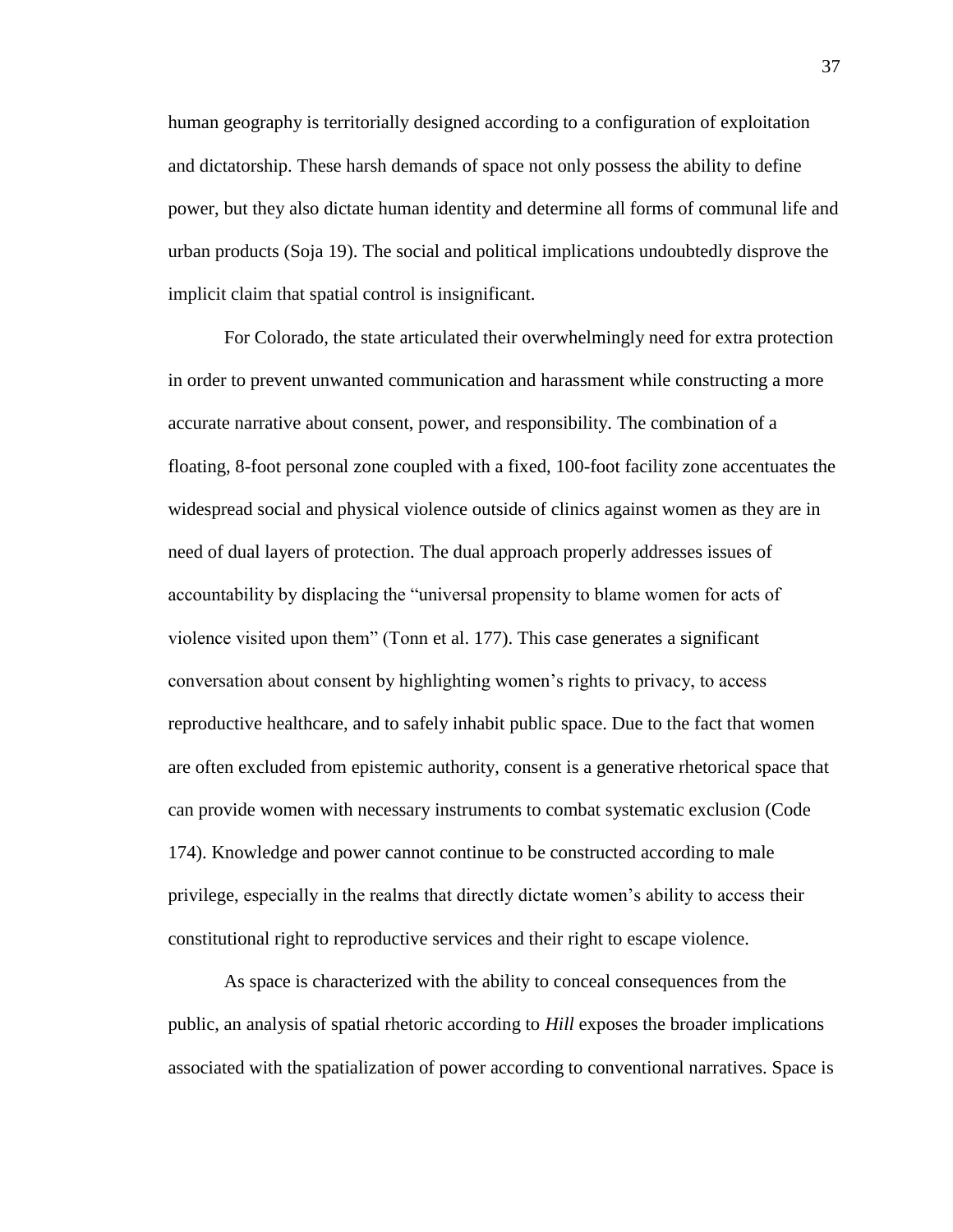a deceptive space that simultaneously dominates while being dominated by (Soja 1). Dissecting and scrutinizing the production of space through rhetoric strips space of its omnipotent and omnipresent power by exploiting its relationship to ideology and representation (Soja 7). The dissent in *Hill* argues that they are acting as sidewalk counselors that uphold the First Amendment freedom of speech to engage in "education or counseling" in order to help women with their decision to abort (*Hill* 2). Framing themselves as nonviolent publics on a mission to educate and support women ignores and mystifies the undeniable fact that their sheer presence is a form of social violence. This frame also deeply discounts the statistical data reported about the rampant aggression and physical violence pertaining to abortion facilities, therefore exemplifying Soja's argument of the deceptive nature of space with its ability to conceal consequences (Soja 1). Spatial analysis hereby incorporates data and understandings of symbolic territory to expose weak arguments and unpalatable framing techniques. Women's public presence snowballs into rhetorical agency that strips illusions of socio-political power from hegemonic parties. Exposing the illusory and disingenuous discourse of space demystifies the personal and political consequences of social stigmatization at the expense of marginalized groups. Moreover, women need to control spatial rhetoric in order to heighten social criticism and emancipatory potential by forming strong, collaborative publics that expose this marginalization.

As the victim of a clinic shooting in Brookline in 1994 that killed two employees and wounded five others, Massachusetts recognized a need to fashion clinic protections stronger than those outlined in FACE. Similar to Colorado, Massachusetts responded to the assassinations and a "record of crowding, obstruction, and violence" outside abortion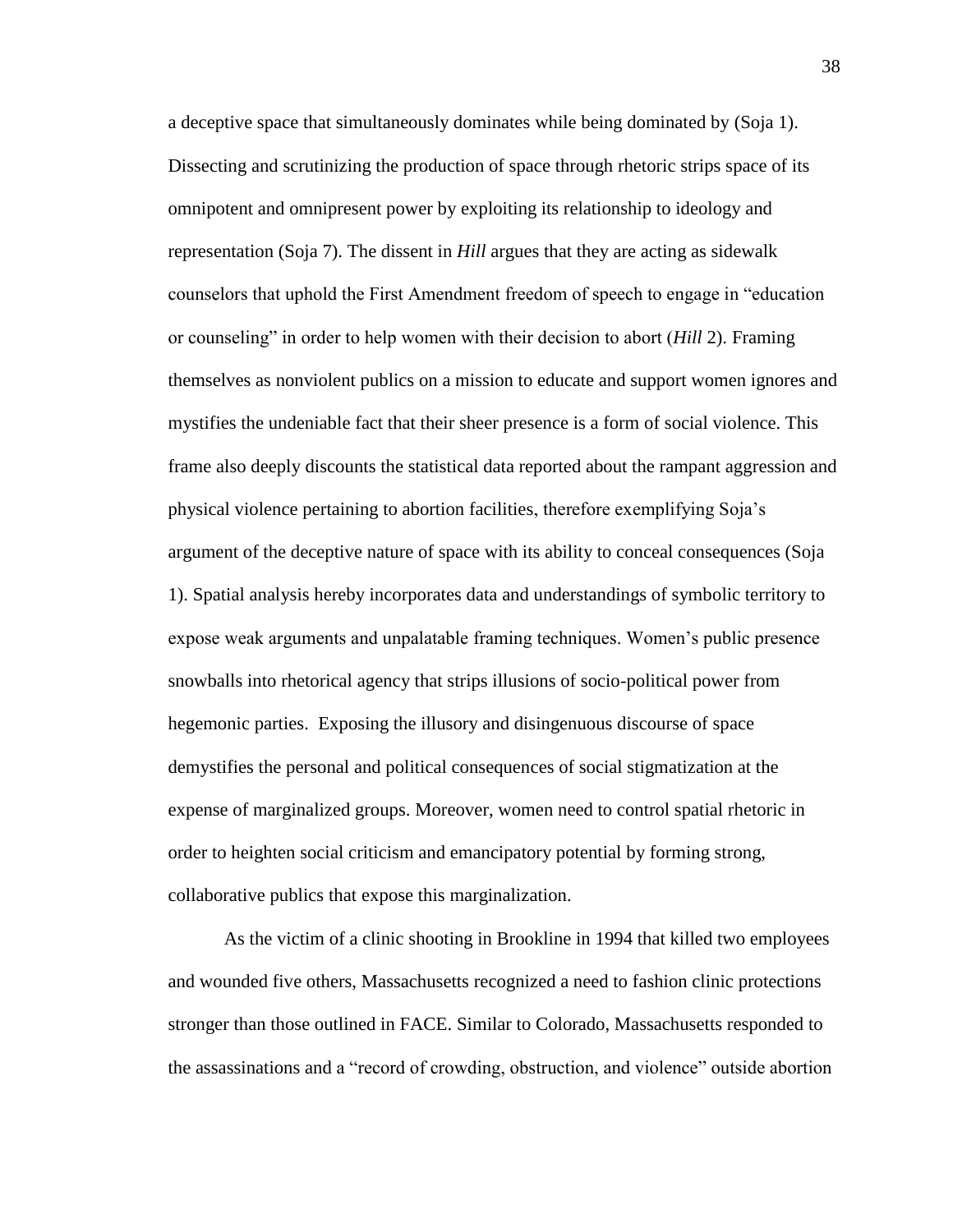clinics by amending its 2000 Reproductive Health Care Facilities Act in 2007 (*McCullen v. Coakley* 2, syllabus). The amended version of the Act cultivated great controversy as petitioners argued that this legislation not only violated their First Amendment rights like in FACE and *Hill,* but also infringed upon the Fourteenth Amendment. Attorney General of Massachusetts Martha Coakley defended the buffer zone implementation as a necessary burden to safeguard public safety and preserve patient access to healthcare. According to the Commonwealth, the amendment regulated place where speech can occur, not speech itself, and therefore satisfied constitutional scrutiny. After applying *Ward v. Rock Against Racism's (1989)* time place and manner restrictions, the Court struck down the amendment by declaring that buffer zones here burden more speech than necessary to further the government's legitimate interests.

#### *McCullen v. Coakley (2014)*

Conflict over territorial integrity most notably manifested in the recent Supreme Court ruling over the legality of buffer zones, *McCullen v. Coakley.* The case, ruled on June 26, 2014, is the focal point of this critical analysis because of the ways in which its salient and highly publicized rhetoric highlight a broader struggle for political supremacy through the ownership and embodiment of publics. The 2007 Massachusetts statute that made "it a crime to knowingly stand on a 'public way or sidewalk' within 35 feet of an entrance or driveway to any place, other than a hospital, where abortions are performed" was modeled after the high court's decision in *Hill v. Colorado (2000).* Although the statutes have similar purposes and standards, Colorado's law differs from Massachusetts' in size and type of facility regulated. Colorado's law established buffer zones outside of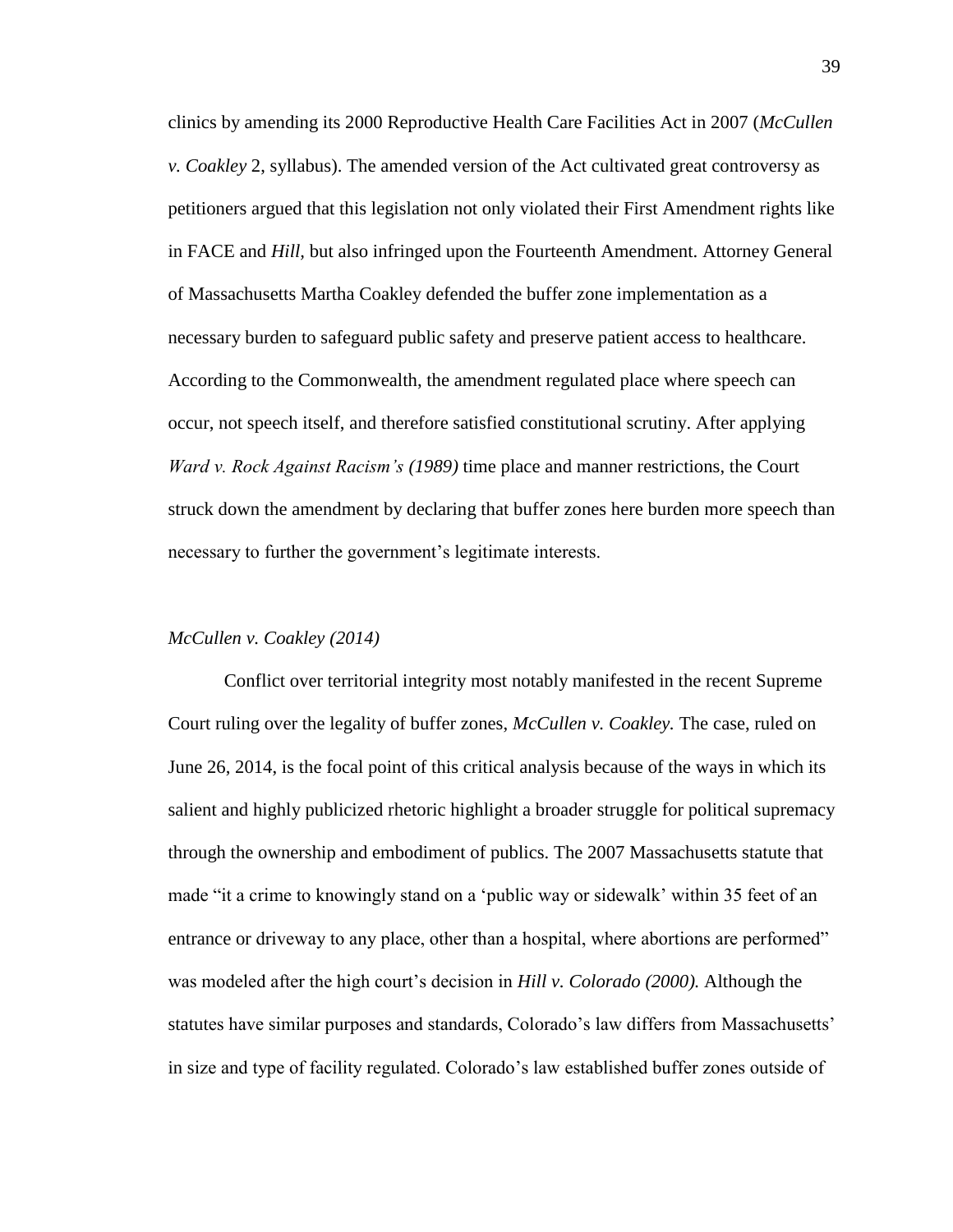all types of healthcare facilities while Massachusetts law is formatted for abortion clinics specifically (Lithwick 3).

The dissent, led by Eleanor McCullen, claimed that the 2007 statute violated their First Amendment rights to free speech, ignoring the fact that National Abortion Federation members overwhelmingly report that buffer zones prevent violence and make staff and patients feel safer (Klabusich 4). The Attorney General of Massachusetts, Martha Coakley, defended the fixed buffer zone as the former floating zones implemented in the Reproductive Health Care Facilities Act of 2000 were in her words, "unenforceable" and infringed "on a routine basis" (*McCullen v. Coakley* 2-3). Fixed zones were necessary to promote "patient and clinic worker safety while attempting to balance the free speech rights of anti-abortion protesters" (Marty 1). However, McCullen and her anti-abortion allies took the case to the United States Supreme Court arguing that it is unconstitutional to create censorship zones where the First Amendment is not applicable. Their argument continues by changing the issue at hand to the alleged consequences of abortion being that it "destroys lives – physically and emotionally" and that they "simply want to hand out pamphlets and have conversations with patients" about their alternatives (Marty 1). Rhetoric therefore exposes the fallacies of these frames as they are not truly concerned with buffer zones or guaranteeing safety, but are instead seeking the abolishment and criminalization of abortion.

Moreover, this spurred protestor dissent as they further distinguished *Hill* from *McCullen* by asserting that the Massachusetts law abused *Ward v. Rock Against Racism's (1989)* time, place, and manner restrictions that permit government regulation of free speech. For instance, Jay Sekulow, Chief Counsel of the American Center for Law and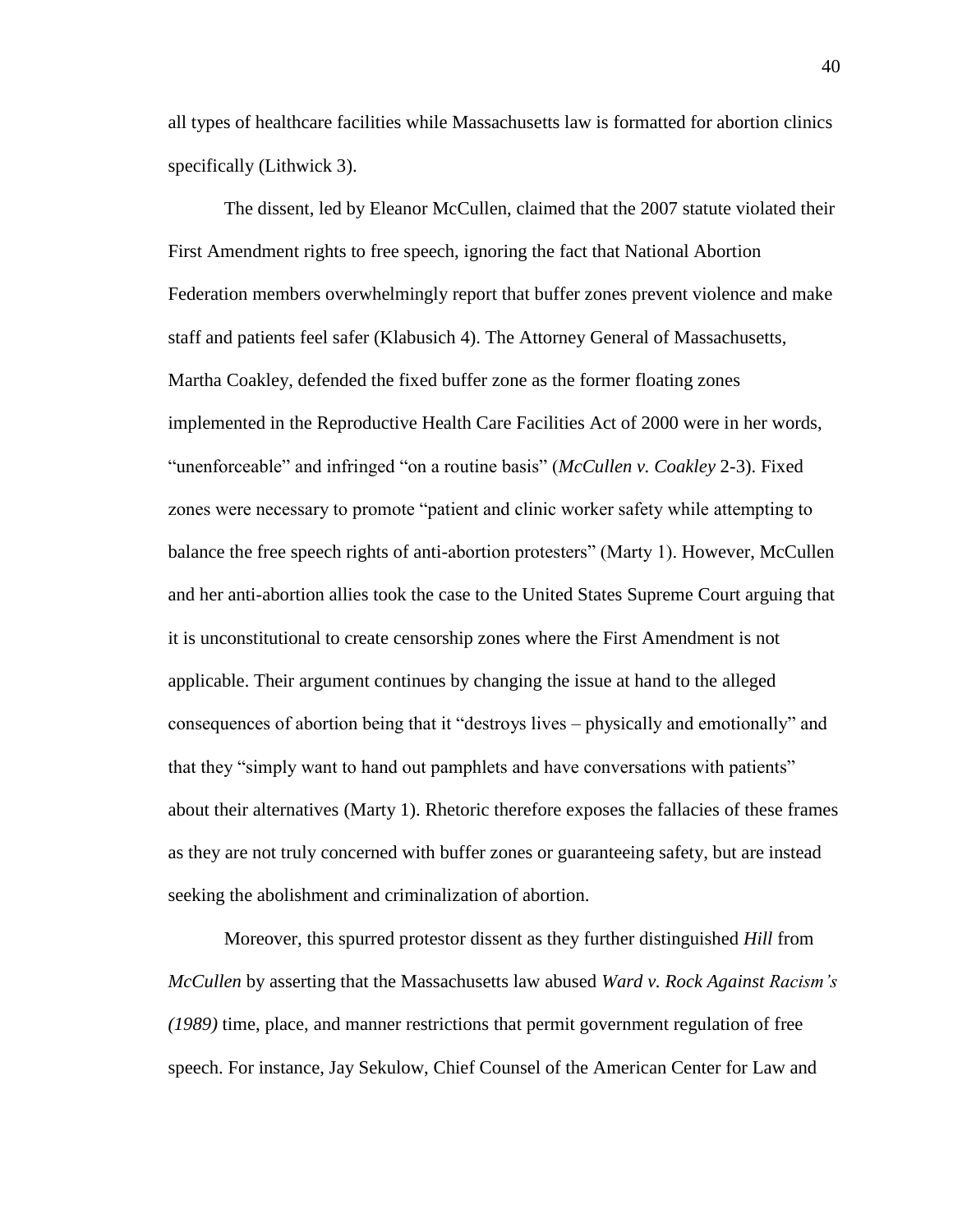Justice, argues that judicial discourse construes free speech freedoms by denying the voices of the pro-life movement (qtd. in Marty 2). On the other hand, proponents of buffer zone legislation emphasized that the protective areas do not actually prevent protestors from speaking with patients but rather it prevents them from following them to the clinic doors. Coakley similarly stresses that the zone accommodates both groups by safeguarding the rights of patients to access healthcare safely and the free speech rights of protestors by providing them with ample time and space opportunities to speak with patients. Therefore, buffer zone legislation has a crucial dual purpose of preventing violence while also permitting expression of various viewpoints. Without buffer zones, the only instrument remaining to combat violence is prosecution after the offense has been committed (Marty 2). While potential prosecution and fear of incarceration has statistically shown to not be a significant deterrent for aggression, it does impede and dissuade certain women from obtaining essential healthcare. It is undeniable that lack of buffer zones affects pro-choice women's safety and health and cements their position as recipients of violence. Vilifying these women in the name of motherhood teaches them that their bodies are not their own and that they should be criminalized for intervening with or vandalizing so-called private property.

While the consequences of the 2014 Massachusetts ruling are still unfolding, some cities and states have already been instructed that they cannot enforce buffer zone legislation. The cities of Portland, ME, Burlington, VT, Madison, WI, and San Francisco, CA, have either repealed or expressed that they will not enforce these protective laws, and states such as Colorado, Montana, and New Hampshire face potential invalidation of their current standards (NARAL 2). Moreover, judicial discourse influences future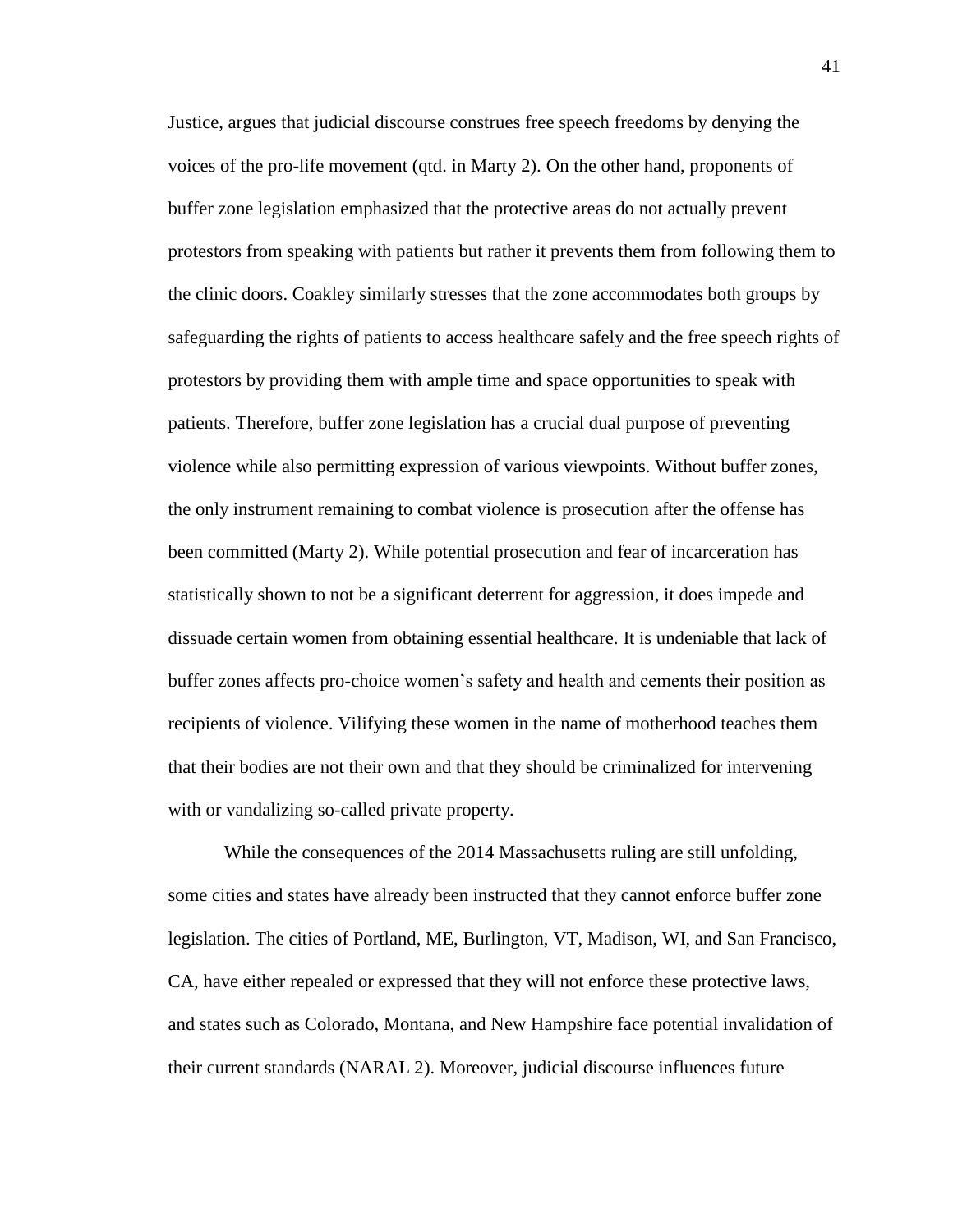amendments and sets a precedent for the regulation of space around other public spaces and facilities. Those seeking to inch closer to polling places to advocate for a candidate have been using *McCullen v. Coakley (2014)* to try to gain access. Therefore, this case is monumental in shaping other discourses and judicial rulings concerning the regulation of space and speech freedoms.

## The Pentadic Elements of *McCullen*

Analysis of pentadic elements illustrates that *purpose* functions as one of the key elements in this case's controversy as McCullen portrays the dissent as victims of this legislation, articulating that their speech is the only voice under restriction. According to Coakley, the Act serves to protect "public safety, patient access to healthcare, and unobstructed use of public sidewalks and streets" while also making the jobs of law enforcement much easier and allowing employees to safely do their jobs (*McCullen* 2, syllabus). She argues that the statute is violated on a routine basis, subjecting women and clinic staff to unwanted harassment and intimidation. Not only does this Act protect women's freedom to seek pregnancy-related services, but it also promotes the free flow of traffic in public spaces and the protection of property rights. Regardless of location, large crowds undeniably threaten public safety, obstruct sidewalks, and impede access. Therefore, the acumen *purposes* of the Act protect women, clinic staff, and facilities from deliberate obstruction, harassment, and violence occurring outside of Massachusetts reproductive healthcare clinics. On the other hand, McCullen and her supporters interpret this legislation as a content-based restriction on speech that opposes abortion. Arguing that the public safety and health concerns are already addressed and remedied in a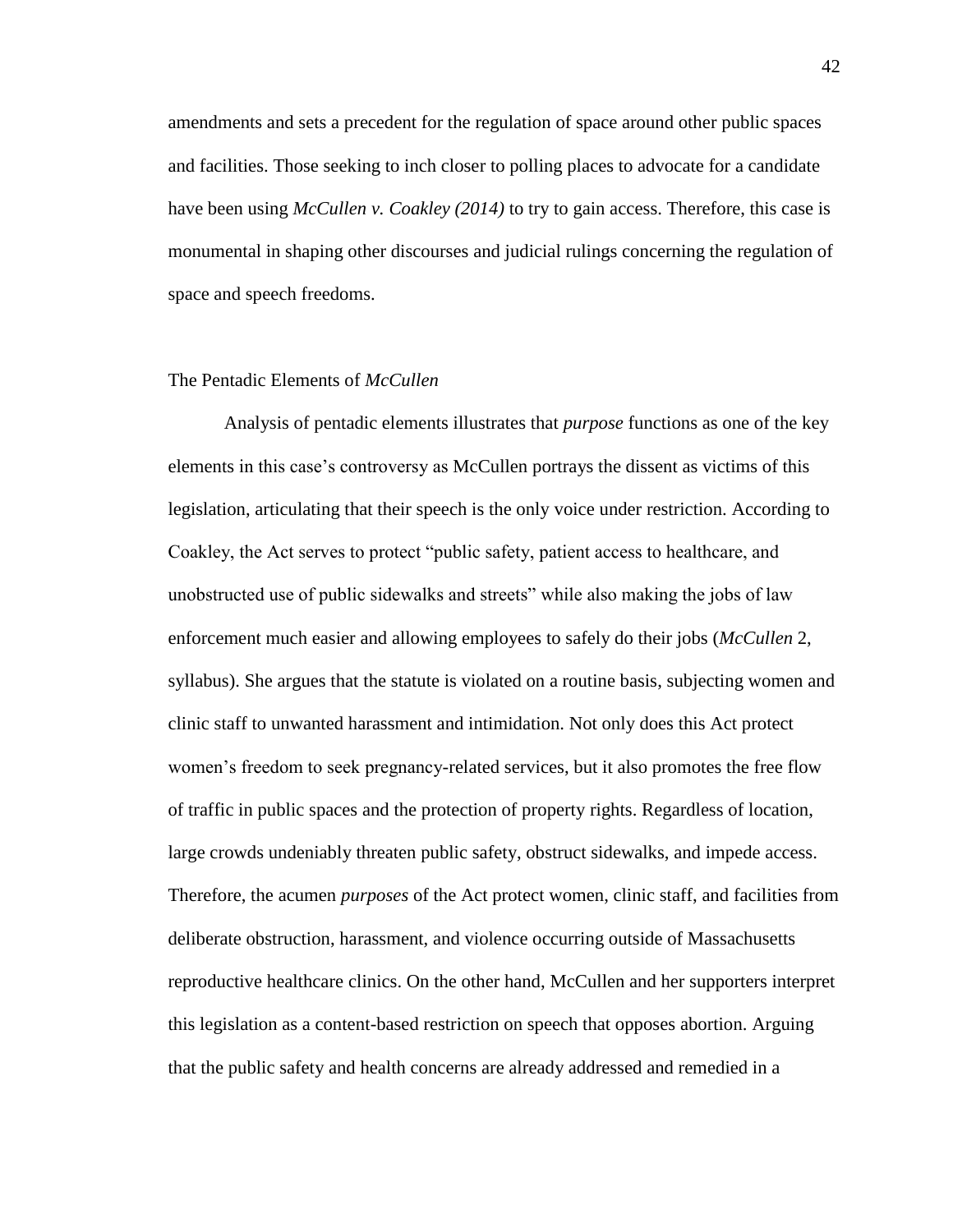separate provision of the Act, the dissent harangues Coakley for supposedly regulating abortion-opposing speech under the frame of promoting safety and access (*McCullen* 23). Buffer zones impede their greater *purpose* of curtailing access to abortion-related services by "offering information about alternatives to abortion and help pursuing those options" (*McCullen* 1, syllabus). The victimization rhetoric embedded in their statements of *purpose* and intent reveal that McCullen and her supporters see themselves as victims of this legislation, ignoring the violence enacted on patients and clinic staff outside of reproductive facilities. Misappropriating victimage is one of the key motives behind Burke's pentad as it serves to uncover the linguistic biases that influence policy decisions. Constructing petitioners as victims belittles and even justifies women's exposure to violence outside of clinics. Therefore, *purpose* drives the narrative by forming publics through victimization rhetoric and displacement of blame.

In correspondence with *purpose*, *act* creates polarized publics by framing petitioners as harmless victims deprived of their First Amendment rights and stripped of their strategic messaging techniques. While the statute itself made it a crime to knowingly enter, remain, or stand on a "public way or sidewalk," McCullen and supporters claimed that it restricts access to places traditionally open for speech and therefore burdened more free speech than necessary (*McCullen* 1, syllabus). Describing themselves as petitioners instead of protestors, McCullen articulates their *actions* as sidewalk counselors, "which involves offering information about alternatives to abortion and help pursuing those options," "attempts to communicate with patients," "expressing opposition of abortion," and engaging in "personal, caring, consensual conversations with women about various alternatives" (*McCullen* 3, syllabus). These "harmless" *actions* are considerably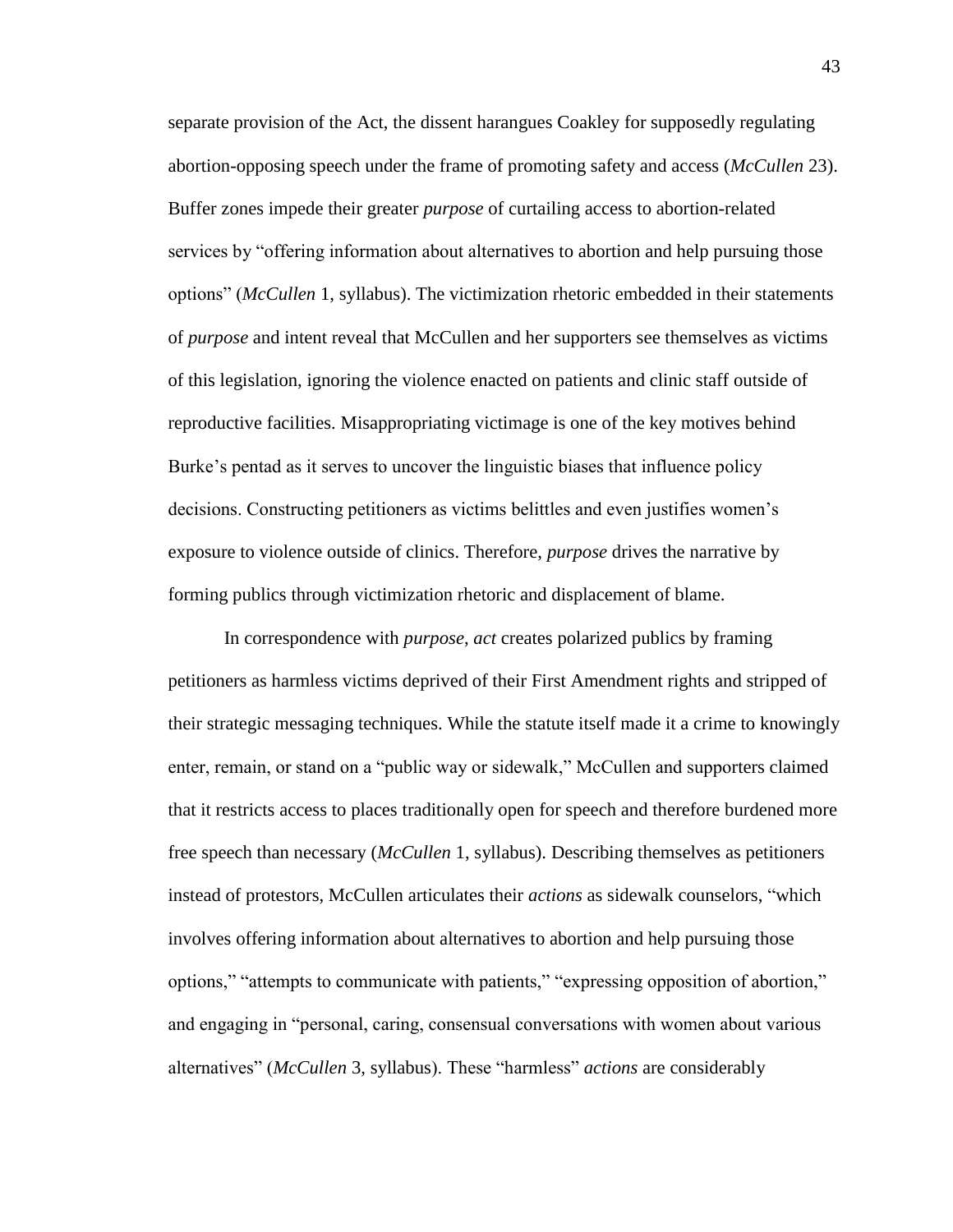hampered by regulating access to public ways and sidewalks, resulting in less frequent and less successful messaging. Moreover, these framing techniques serve to vilify the other side for restricting their freedoms while continuing to portray themselves as victims of legislation, ignoring the social violence they inflict through their presence and speech. Furthermore, *act* attempts to justify this violence by concluding that they were "reduced to raising their voice" because of buffer zone regulations and escorts telling patients "not to 'pay any attention' or 'listen to' 'crazy' petitioners" (*McCullen* 20). *Act* plays a significant role in the strike down of the Massachusetts buffer zone by framing the petitioners as sole victims of legislation who cannot share their "non-confrontational" message with patients.

While McCullen specifically mentions and describes petitioners' *actions*, Coakley highlights intent and regulation of space instead of speech as methods to determine constitutionality. I argue that the defense lost this case because of its inability to appropriately illustrate the violence and injustices taking place outside of Massachusetts clinics. The Court denounced Coakley's credibility by claiming that her arguments about petitioner's deliberate obstruction were ungrounded based on lack of convictions, ignoring the fact that she repeatedly stated that it is difficult to prove intent behind such obstruction which leads to this lack of convictions. Therefore, Coakley's arguments were not as vivid as the prosecutions' description of their "caring demeanor," "calm tone of voice," "direct eye contact," and ability to ask compassionate questions such as "Is there anything I can do for you?" (*McCullen* 4-5). The Commonwealth's argument that the *act* of standing is a violation because it curtails access by causing patients to retreat was also proven unfounded by failing to identity prosecutions brought under these laws (*McCullen*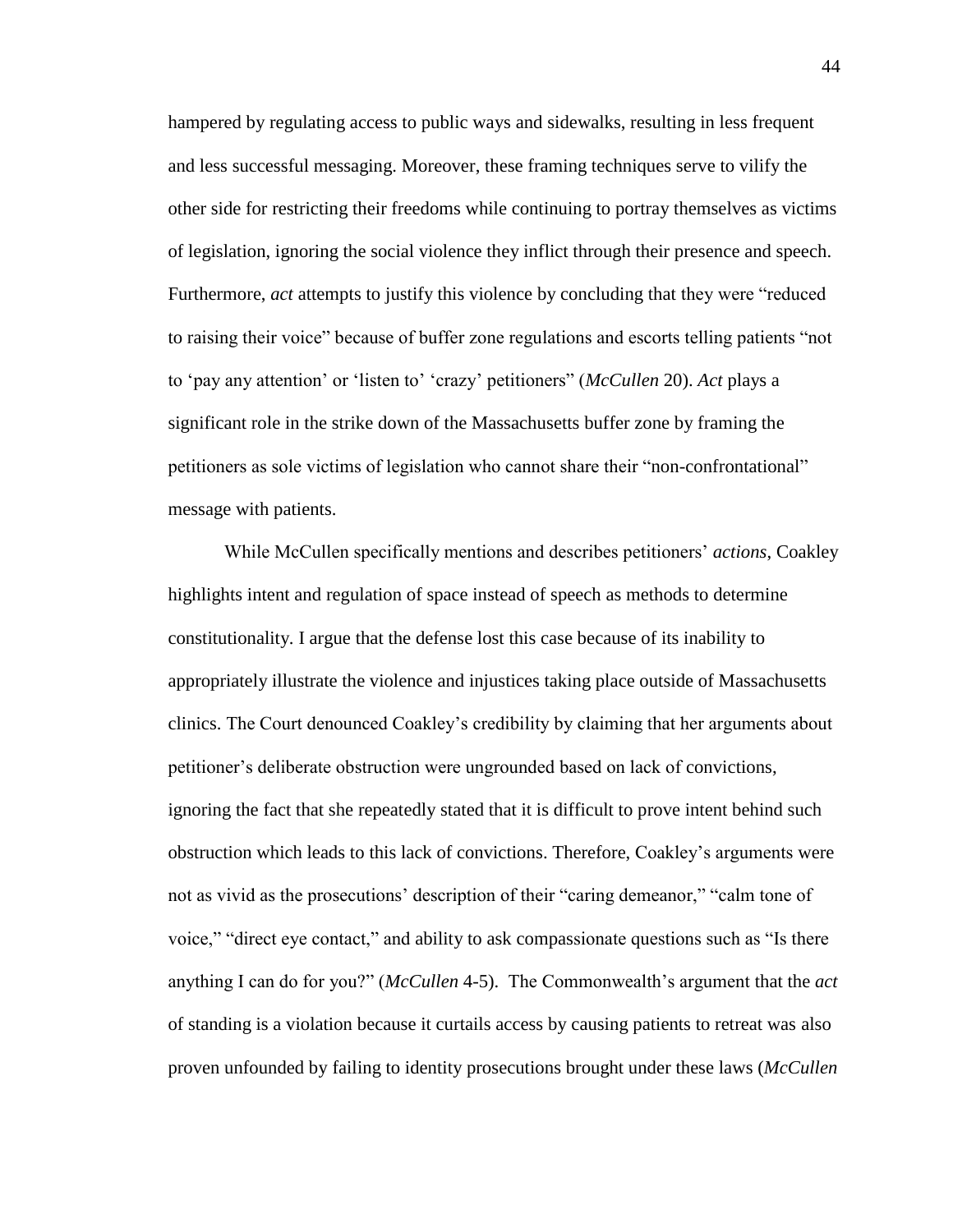27). Therefore, the alarming statistics on clinic violence are dismissed without proper evidence of petitioners' actions, resulting in the first unconstitutional buffer zone ruling in the United States.

Similarly, the element of *agent* reveals the biases of judicial rhetoric as women seeking abortion-related services are distinctly categorized and framed in order to influence public opinion and mobilize publics. While McCullen and her supporters label themselves as petitioners, "individuals who approach and talk to women outside such facilities attempting to dissuade them from having abortions," Coakley and buffer zone proponents refer to them as protestors, those "who express their moral or religious opposition to abortion through signs and chants or, in some cases, more aggressive methods such as face-to-face confrontation" (*McCullen* 4). This distinction is crucial to buffer zone discourse as petitioners are described as peaceful, harmless sources of information whereas protestors are confrontational and apparently do not accurately describe McCullen and her supporters. The petitioner frame is much more likely to persuade justices and the public that buffer zones are unnecessary considering the spaces outside of clinics are safely regulated, justifying the erasure of all types of buffer zone protections.

Petitioners also label themselves as "innocent individuals" that have been unnecessarily excluded from the Act's protected speech to fortify the victim frame (*McCullen* 25). Under these types of discourse, the Act appears to be an explicit attack on the pro-life movement by regulating their speech and preventing them from approaching patients. Furthermore, *agent* is important to investigate according to the descriptions of female patients seeking services outside of these facilities. The dissent's diction depicts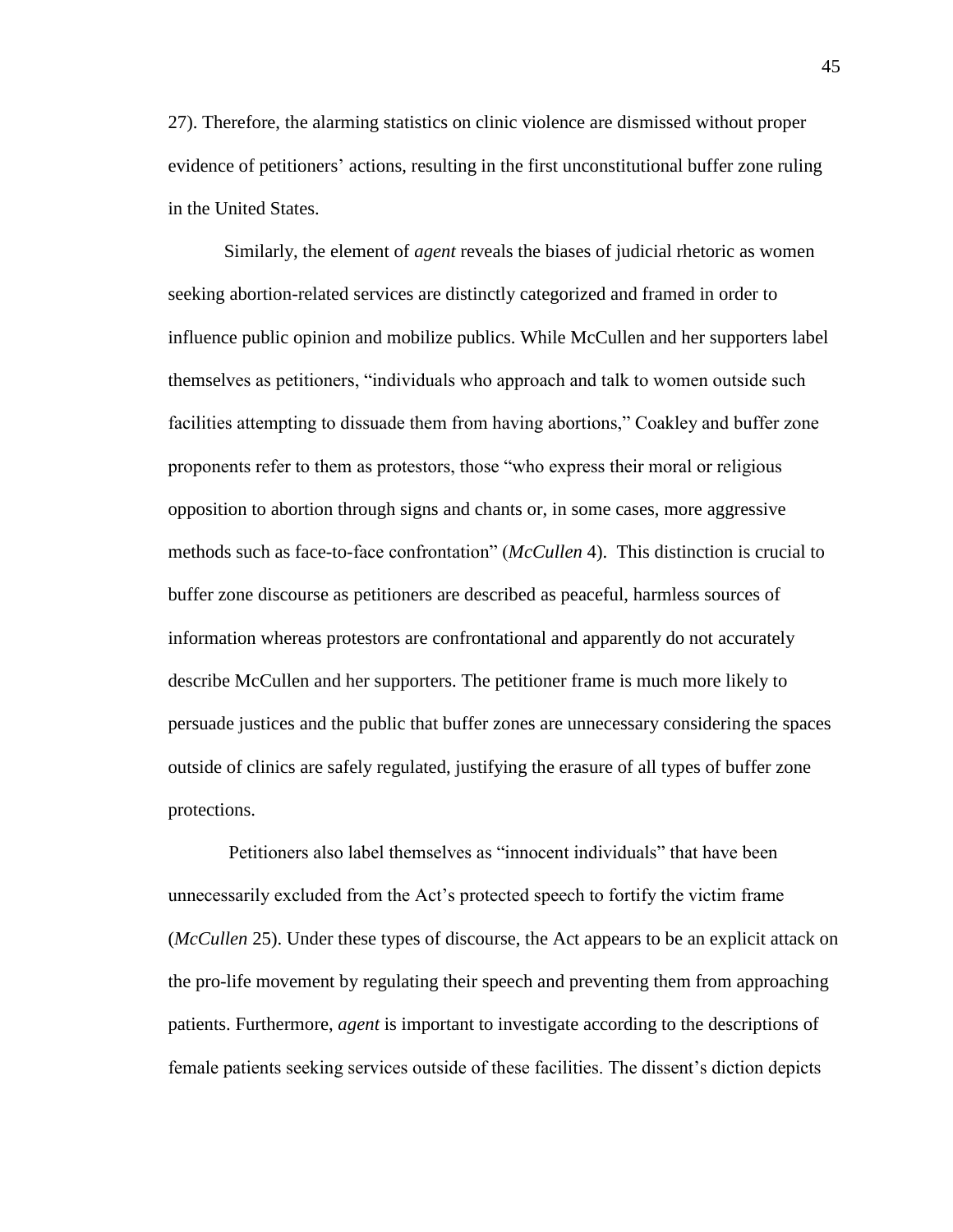them as "women" and "prospective clients," but it is the latter frame that is extremely problematic for the women obtaining abortive services (*McCullen* 11). Expressing patients as potential clients not only limits their agency but forfeits petitioners' claims of compassionate treatment. This frame objectifies these women by equating their medical care with a business-like transaction meant to reduce the total number of abortions performed in Massachusetts. On the other hand, Coakley more appropriately refers to this group of women as "prospective patients" therefore accentuating the healthcare aspect of reproductive issues (*McCullen* 2). Coakley and defendants have been criticized by the opposition for not describing specific instances of violence or prosecutions outside of clinics, but they maintain that this is not an individual problem and therefore should not be treated or understood as such.

The *agent* exemptions explicit in *McCullen* triggered a ruling of unconstitutionality as the exempt bodies parallel a lack of content neutrality. The Act permits the free flow of four groups of individuals under the scope of their employment: (1) "persons entering or leaving such facility"; (2) "employees or agents of such facility acting within the scope of their employment"; (3) "law enforcement, ambulance, firefighting, construction, utilities, public works and other municipal agents"; and (4) "persons using the public sidewalk or street right-of-way adjacent to such facility solely for the purpose of reaching a destination other than such facility" (*McCullen* 4). To Coakley, these *agent* exemptions allow employees to safely and effectively do their jobs but their opposition views these exclusions as an unfair exception for those in favor of buffer zones. They believe that speech occurs within these zones which limits antiabortion speech while permitting the speech of employees escorting pro-choice women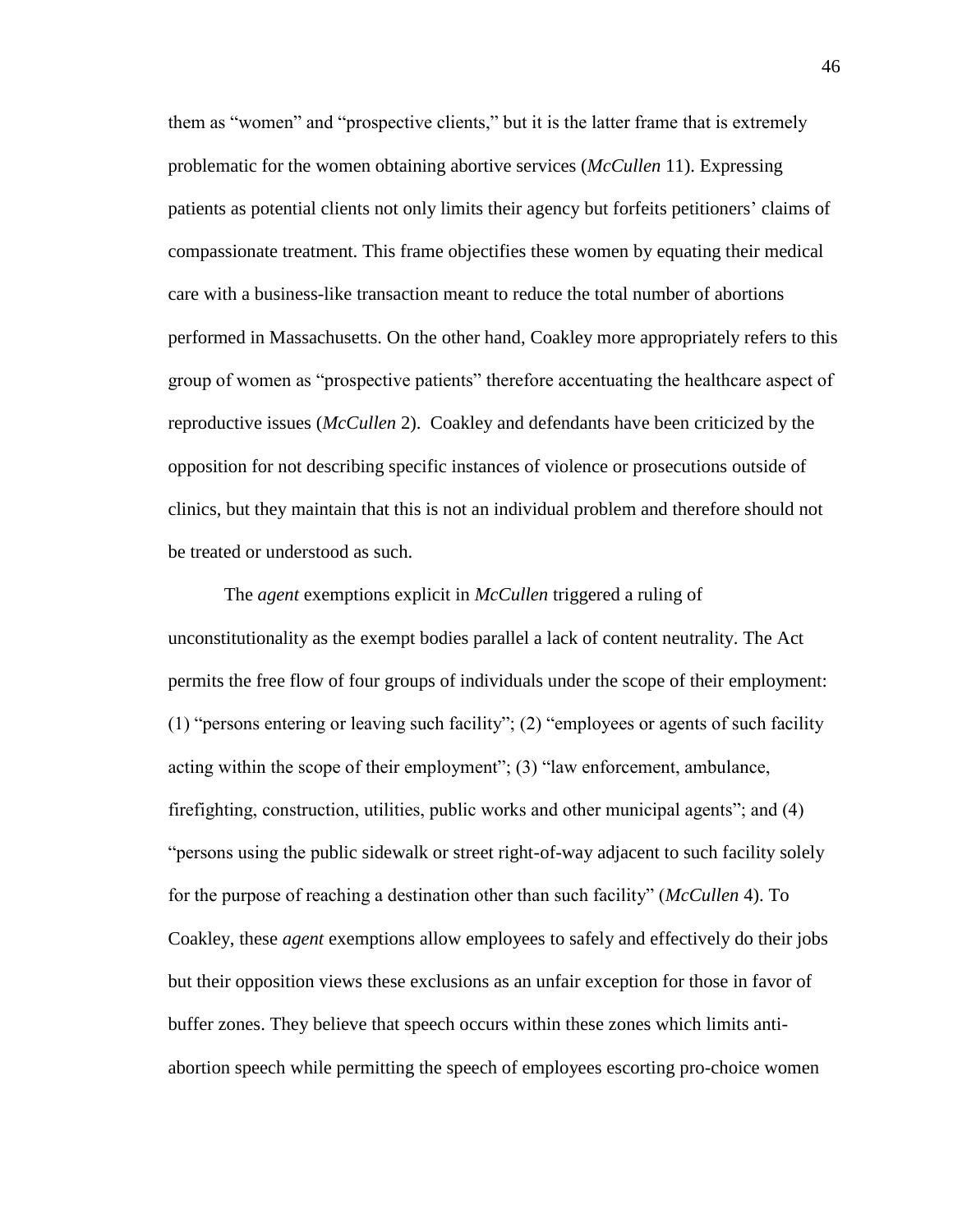into facilities. This distinction negates the Act's claim to content neutrality despite the fact that these immunities are necessary to protect employees, pedestrians passing by, and government entities that may have to enter the zone in case of an emergency.

Furthermore, judicial interpretation and application of *scene* causes a unanimous ruling of buffer zone unconstitutionality in *McCullen*, arguing that the 35-foot radius burdens more free speech than necessary to serve a significant government interest. It is held that any restrictions must satisfy strict scrutiny by employing the least restrictive means possible while upholding *Ward's* time, place, and manner restrictions. According to Coakley, the statute maintains content neutrality because there are no explicit speechrelated distinctions on its face and is instead a regulation of places where speech can occur rather than of speech itself. On the other hand, McCullen and supporters interpret buffer zone exceptions for employees as actions that specifically favor one viewpoint over another, as abortion-related speech is supposedly permitted by employees within the zone but not by protestors. The court upheld content-neutrality as workers are acting within the scope of their employment but struck down the statute for not being narrowly tailored, "because it 'burden[s] substantially more speech than is necessary to further the government's legitimate interests" (*McCullen* 3). Here, it is the size of the buffer zone that separates the Massachusetts case from other state precedents. Petitioners assert that the Act is not narrowly tailored and deprives them of their two primary methods of "communicating with arriving patients: close, personal conversations and distribution of literature" (*McCullen* 3, syllabus). Framing these *acts* as "forms of expression" and "transmission of ideas," petitioners denounce buffer zones for violating their First and Fourteenth Amendment rights. These persuasive frames render petitioners harmless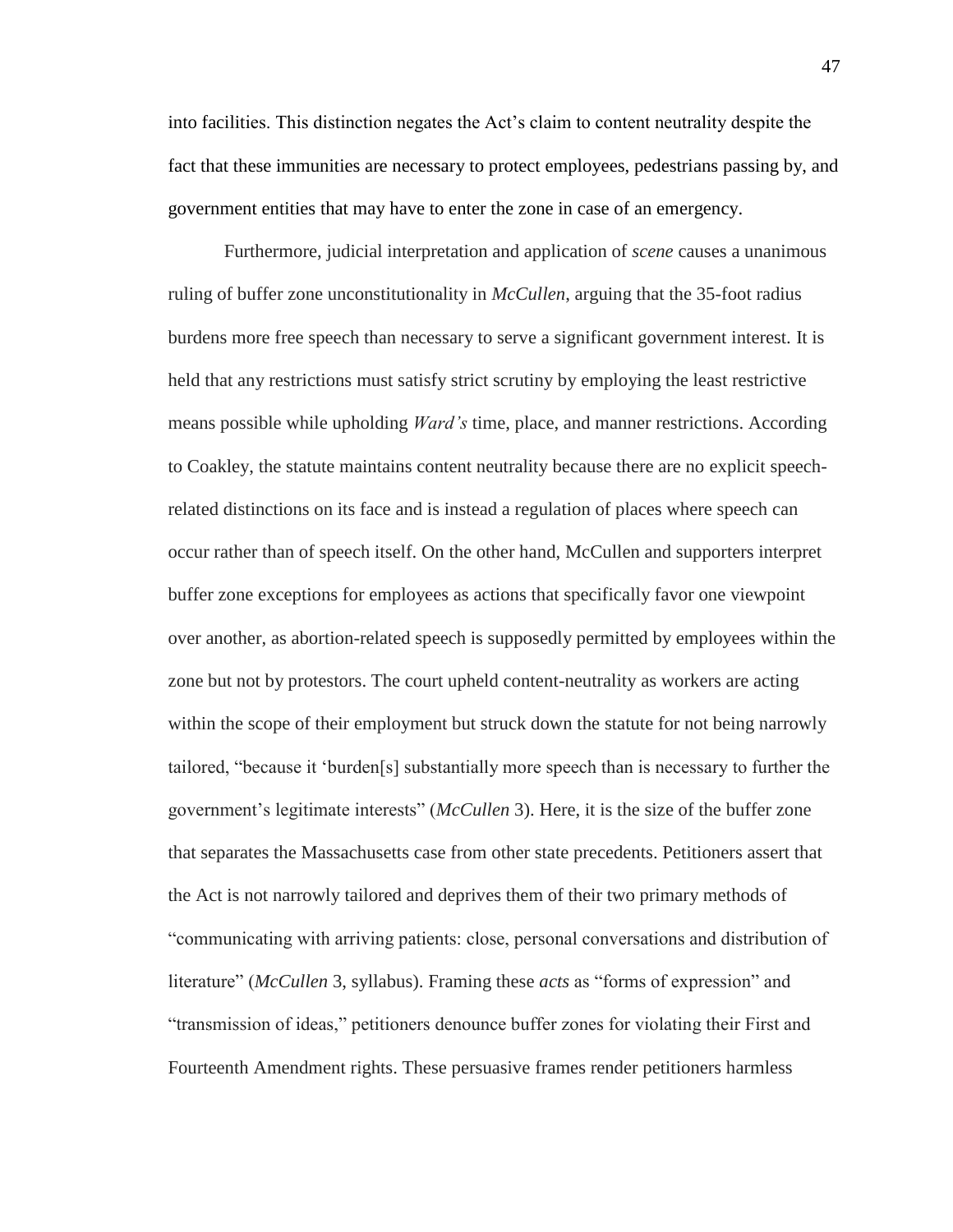victims that have had a "significant portion" of their speech restricted, without ample alternative channels for communication in place (*McCullen* 19). Deemphasizing violence towards women outside of these clinics fuels petitioners' claims that they are personally victimized by buffer zone legislation.

Understanding *scene* is especially crucial in *McCullen* as it belittles wide-scale, structural violence into an isolated, individual problem. The Court denies the Commonwealth's argument that previous restrictions were ineffective by citing that anticongestion interests pertained mainly to one place at one time—the Boston Planned Parenthood clinics on Saturday mornings. Minimizing the problem to a once a week problem for one city detrimentally characterizes clinic violence as an isolated problem that does not need to be addressed or regulated (*McCullen* 26). Under this frame, buffer zones, especially 35-foot ones seem extremely unnecessary and a deeply significant burden to law enforcement, patients, and petitioners. Therefore, it is crucial to dissect the *scene* in *McCullen* as the aforementioned data clearly shows that clinic violence is not an isolated problem and should not be treated as such. Ignoring structural violence and injustice ensures a rigid system that continues to victimize the already marginalized, further depleting their resources, voice, and access to basic human rights.

Moreover, the element of *agency* plays an important role in attempting to differentiate abortion clinic buffer zones from those around polling places and the Supreme Court itself. In *Burson v. Freeman (1992),* the Supreme Court upheld a 100-foot buffer zone outside polling places on Election Day within which no one was permitted to display or distribute campaign materials or solicit votes, stating that previous laws were insufficient because it is difficult to detect voter intimidation and election fraud.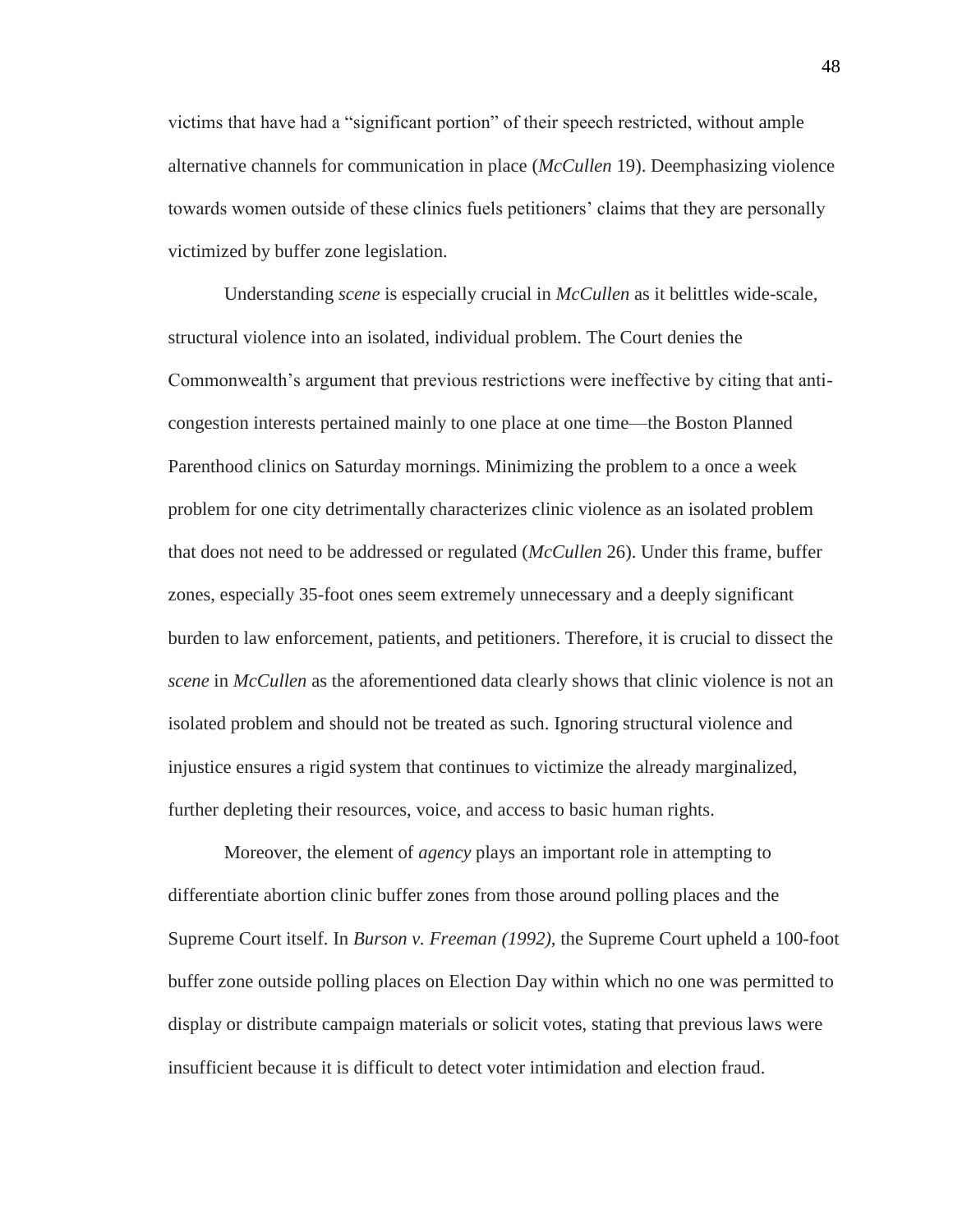However, the Court attempts to differentiate this precedent by stating that "obstruction of abortion clinics and harassment of patients, by contrast, are anything but subtle," portraying buffer zones as unnecessary implementations (*McCullen* 29). This claim sharply opposes Coakley and police testimony, particularly from Captain Evans of Massachusetts, that "intent is often difficult to prove" and that buffer zones would make law enforcement's "job so much easier" (*McCullen* 28). Furthermore, the Court fails to address the 100-foot protective buffer zone that they have for their own protection which serves as a clear double standard for who has the right to safety. *Agency* exemplifies this double standard and how pro-choice women are victimized by violence, lack of buffer zone protections that curtail their access to healthcare, and are framed as unworthy of protection.

#### The *Act-Purpose* Ratio of *McCullen*

Based on in-depth examination of each pentadic element, it is clear that this artifact of judicial discourse exemplifies the *act-purpose* ratio as each publics' *actions* shape either the petitioners' ultimate goal of persuading women not to have an abortion or the defense's objective to promote clinic safety. Furthermore, it is unsurprising that *purpose* and *act* function at the forefront of this discourse as Kuechenmeister argues that *purpose* is most commonly emphasized by the pro-choice movement and *act* is highlighted by pro-life organizations (Kuechenmeister 3). I argue that one of the primary factors in a ruling of unconstitutionality is the petitioners' ability to create vivid mental images of what their actions outside of clinics entail. Harmless *acts* of "sidewalk counseling" and "offering information about alternatives to abortion" mask their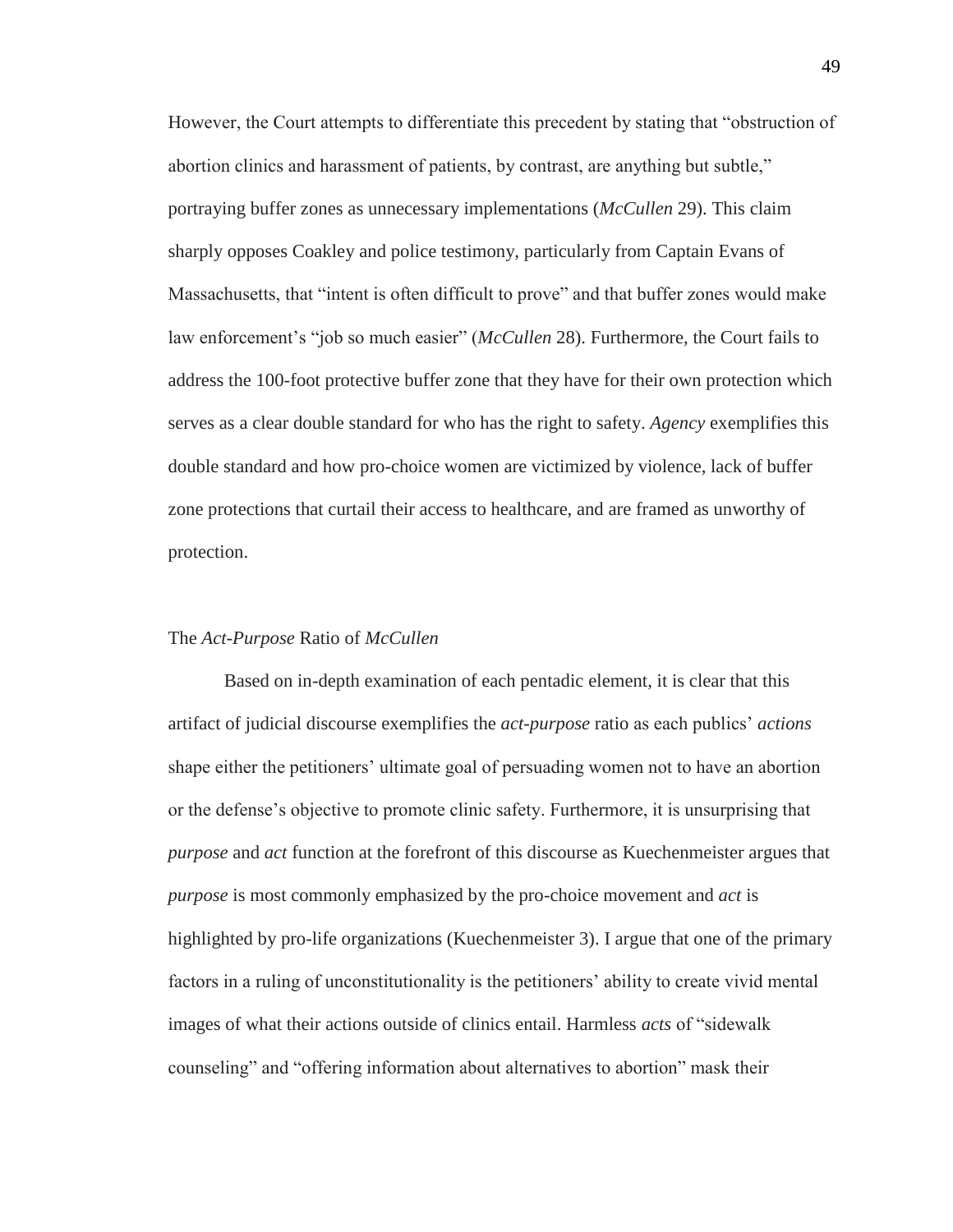underlying *purpose* of persuading women out of abortion care, or "help pursing [these] options" (*McCullen* 1, syllabus). Framing their *actions* as calm, peaceful, and educational paints petitioners as the victim and creates a cultural stigma that buffer zones are unnecessary and an extreme burden on citizens. Emphasizing each *action* in this manner ignores the terrorism and abuse occurring in many states, even those with buffer zone laws. This *act*-heavy rhetoric is common of most pro-life diction to accentuate biases and a lack of impartiality in judicial rhetoric. Indeed, accentuation of *act* is detrimental unless interpreted as it can mask pernicious consequences which in this case dangerously manifest in a justification of violence towards women seeking abortion care and an annihilation of basic rights to safety. By displacing who is actually the victim in this situation, the *act-purpose* ratio encroaches upon women's rights and perpetuates stigma, social and physical violence, and silencing of female voices.

Not only does the *act-purpose* ratio misappropriate victimage, but it also functions to depreciate the Commonwealth's *purposes* of maintaining public safety, preserving access to reproductive healthcare facilities, allowing employees to safely perform their jobs, and promoting unobstructed use of sidewalks and streets. These irrefutable goals are therefore overshadowed by petitioners' *actions* because of the *actpurpose* ratio that dominates this narrative. Instead, *act* mutilates these important *purposes* and portrays them as a vendetta against petitioners designed to suppress their anti-abortion speech. With such fundamental and crucial liberties at stake in the buffer zone debates, it is vital that the *act-purpose* ratio be dissected and analyzed based on its propensity to mask dire consequences. This rhetoric therefore has the power to transform buffer zones from a tool used to exemplify and protect the Commonwealth's legitimate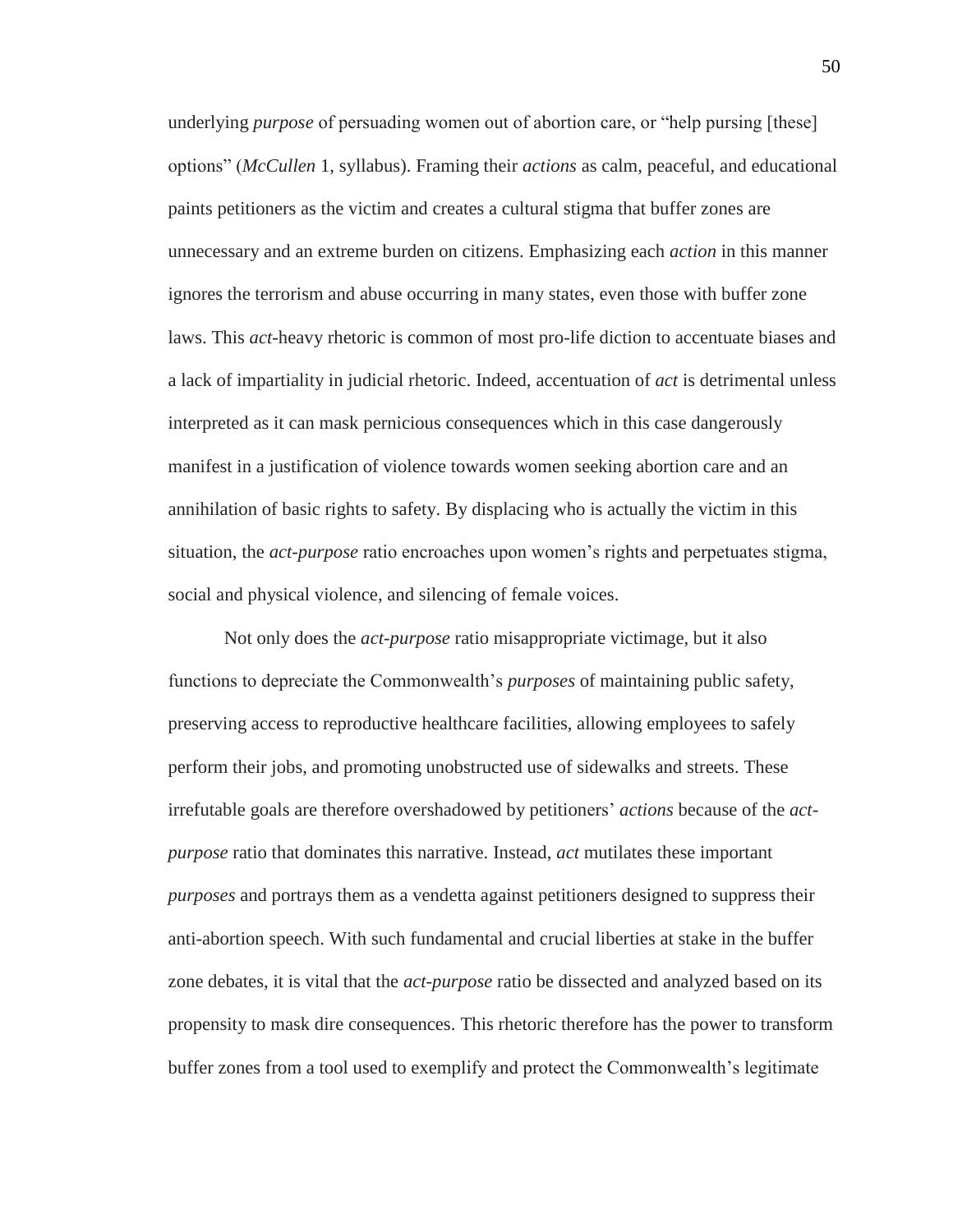interests into a weapon inflicted upon petitioners to restrict and impose serious burdens upon their First Amendment freedoms.

Examination of judicial discourse in the Opinion of the Court reveals deep rhetorical biases, denouncing judicial claims to impartiality. In the discussion of petitioner's *actions*, they are framed as "[attempting] to communicate," while escorts and their *actions* are vilified through the descriptions that they "thwart," "block," and "disparage" petitioners (*McCullen* 7). Dawn McCaffrey and Jennifer Keys have defined such rhetorically dichotomous techniques as a "polarization-vilification frame" that creates an us-versus-them discourse that discredits adversaries and justifies depletion of their resources (McCaffrey & Keys 44). This frame is furthermore present as the defense's efforts are described as a "failure," for not adequately looking into less restrictive means of regulating free speech (*McCullen* 25). Such diction vilifies and demonizes Coakley and the Commonwealth in order to defend the Court's ruling. This discourse continues in the last section of the Opinion to completely polarize the two viewpoints. Petitioners are glorified through descriptions that they "wish to converse with their fellow citizens," raise "undeniably significant interests," and have "hosted discussions" about important issues (*McCullen* 30). Contrast this with the rhetorical frames that the Commonwealth is "extreme" and has acted "without seriously addressing the problem," and it is undeniable that judicial rhetoric is not impartial (*McCullen* 30). The polarization-vilification frame here highlights the biases that help support McCullen's argument while demonizing the defense.

It is also interesting to note that *Hill v. Colorado (2000)* upheld that distribution of handbills is more serious than whether an 8-foot interval is the best possible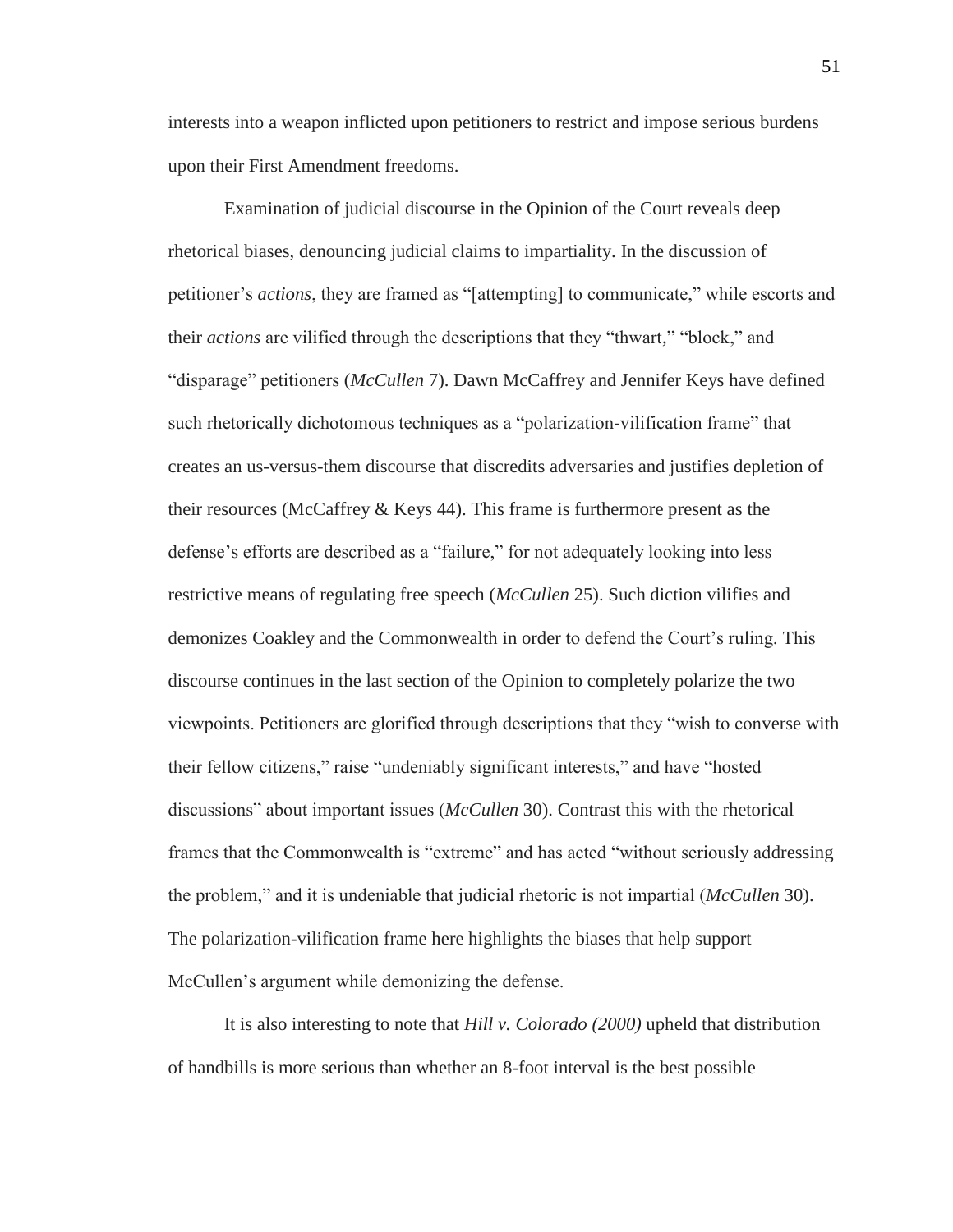accommodation, while *McCullen* did not even attempt to address this precedent (*Hill* 3). The question of buffer zone size should therefore not be as important to remedy as the physical and social violence outside of reproductive healthcare facilities. This discrepancy highlights how women's safety is pushed to the background of debate and depicted as an unnecessary problem in no need of a solution.

## Spatial Analysis of *McCullen*

Furthermore, the fact that a 35-foot zone was deemed a significant burden while other states' zones have continually satisfied constitutional scrutiny signifies that women are regulated and excluded to a limited, secondary role. While space is said to be inherently neutral, its dialectical power often goes unnoticed although it frequently manifests through societal contradictions such as the violence rampant outside of clinics. The hidden consequences of space perpetuate a divided state through the exertion of violent power in attempts to gain control over the dominant narrative. This ruling tells women that their safety is less important, exemplified through their inability to inhabit and dominate public space. Spatial inequality greatly affects women by silencing their public presence, stifling their rights, severely curtailing their access to basic healthcare, and ensuring their marginalization as second-class citizens.

As Doreen Massey argues that all spaces are socially regulated in some way, it is clear that women's spatial inequality reflects a larger argument that justifies the regulation of women themselves (Massey 152). The power of space to dictate identity and reality highlights Soja's contention that space has a profound ability to hide consequences (Soja 7). Therefore, the construction of human geographies fortifies space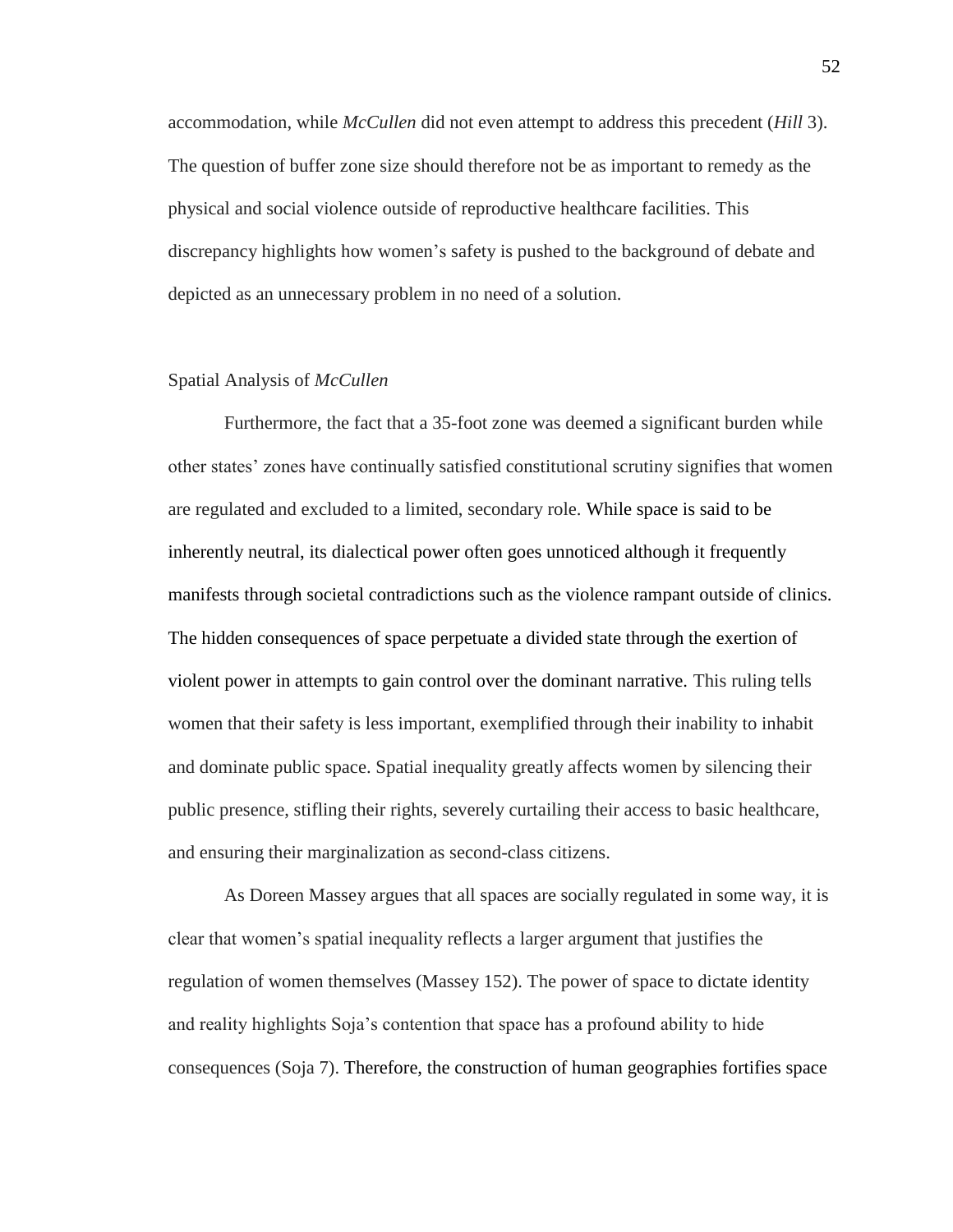as an expression of the broader structures that interpret the homologous but dialectically inseparable relationship between social and spatial analysis. This relational vision of spatial politics not only shapes the makeup of public space, but it also subjects women to the same strict regulation as buffer zones. Women are only permitted a limited spatial presence in order to keep the patriarchy in control of their bodies and their voices. Lack of buffer zone protections tells women that they are a type of space and that the law, not women themselves, control the borders of their own bodies (Hill 20). The unconstitutionality of the 35-foot zone may be framed as an unnecessary imposition, but in reality it encourages a society that perpetuates women's exclusion by violence. Erasing the physical and rhetorical public presence of women makes it much easier to justify mass violence and blaming against victims. Since space operates as "a product literally filled with ideologies," the survival of capitalism depends on hierarchically structured spaces and discourses that exemplify marginalization and fragmentation (Soja 80). Thus, it is necessary to expose spatial hermeneutics for the ways in which spatial realities maintain hegemonic power through exclusion by violence.

#### Supreme Hypocrisy

The unanimous vote in *McCullen* has been widely ridiculed by proponents of buffer zone legislation and pro-choice groups for its blatant hypocrisy. There is an explicit double standard as the U.S. Supreme Court is permitted a 100-foot buffer zone to ensure their safety while polling places in Massachusetts maintain a 150-foot buffer zone on Election Day, allowing those advocating for a candidate to distribute literature outside of the established area. Additionally, the ironic and prejudiced legislation fails to protect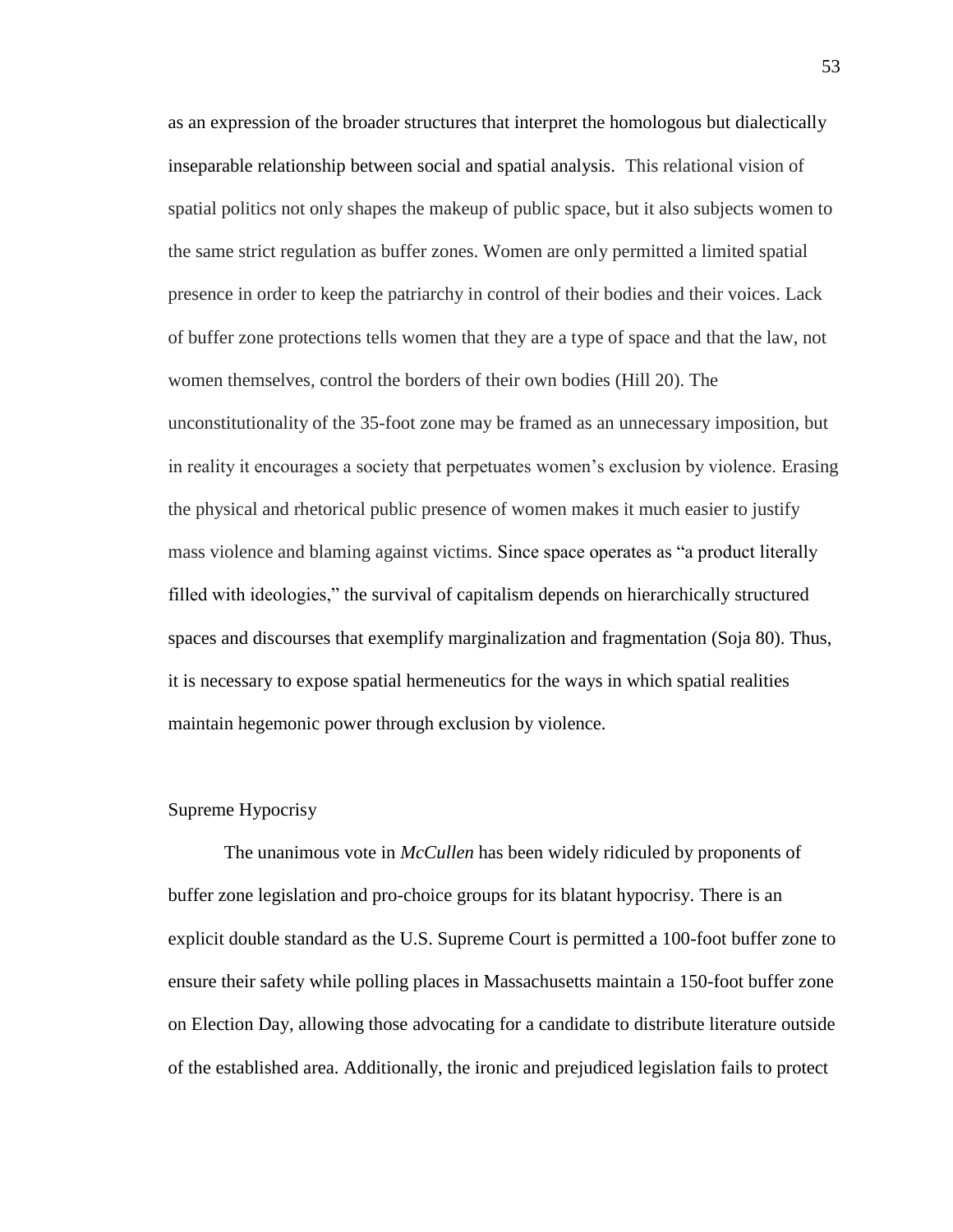the private act of visiting one's doctor, but other state statutes safeguard the public act of voting (Klabusich 4). Churches, funeral services, and even circuses are permitted buffer zone protections but the right to privacy is not applicable for women seeking reproductive healthcare. These double standards emphasize the subordinate status of women in the United States and the hegemonic, male-dominated powers that ensure their servility. As pro-choice women are not even granted protection from violence when accessing a constitutional right, they are completely disparaged from participatory culture and erased as autonomous citizens in contemporary political drama.

## Can't Call This Counseling

While protestors outside abortion clinics and facilities that provide abortion services are quick to label their presence as counseling services, graphic pictures, escort and patient testimony, and news reports undeniably prove these acts as extreme violence. Clinic Escort Michelle Kinsey Bruns documents over 40 "snapshots of harassment and hate" from her patient escort volunteer work in 8 states including images of pseudoscience claiming to depict an aborted fetus (Bruns 1). Bloody, disfigured, and injected with scissors, these inaccurate fetal images are one of the main tactics used to demonize women as murderers and deter them from seeking abortion care. These militant protestors have also been found to smear red paint on the walls of facilities, an act that extends beyond mere vandalism and threatens severe violence. Additionally, some clinics such as the Jackson Women's Health Organization, the last abortion clinic in Mississippi, have experienced destruction of outdoor security cameras and the severing of electrical lines (Maddow 1). Although protestors argue that intentional property damage is not a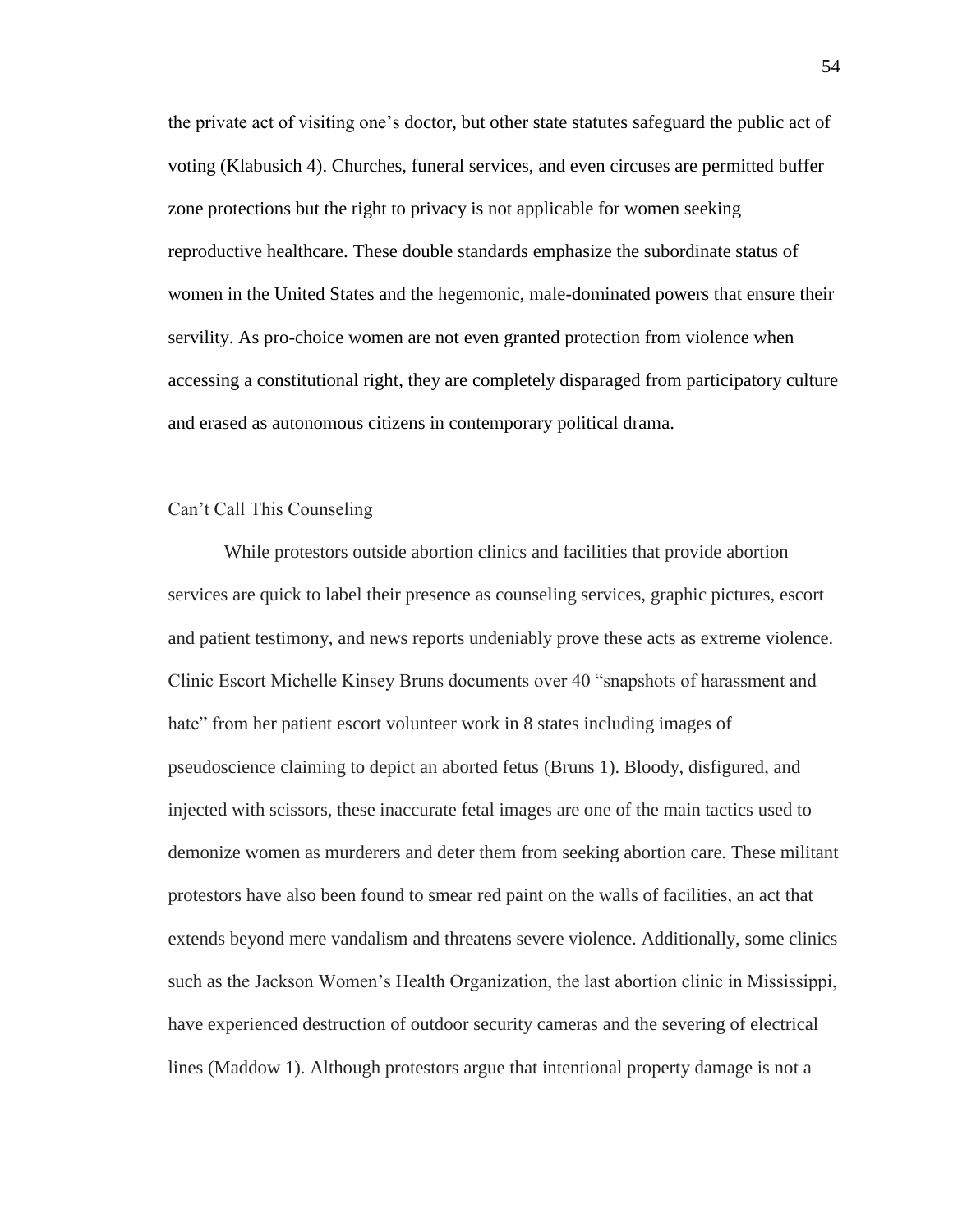threat to the lives of individuals, it is clear from the murders of Dr. Tiller in Kansas, Dr. Gunn and Dr. Britton in Florida, and Dr. Slepian in New York, that property vandals have the potential to become active shooters (Feminist Majority Foundation 2).

To clearly depict the increase in violence over the past four years and since *McCullen v. Coakley,* the Feminist Majority Foundation conducted the 2014 National Clinic Violence Survey to find that nearly 1 in 5 clinics experience severe violence, including blockades, clinic invasions, bombing, arson, chemical attacks, stalking, physical violence, gunfire, bomb threats, arson threats, and death threats (Feminist Majority Foundation 2). Even more alarming, clinics surveyed in 2014 reported significantly higher levels of threats and targeted intimidation of doctors, often in the form of WANTED-style posters, an increase from 1.7% of all clinics in 2010 to 7.7% in 2014, and the distribution of "Killers Among Us" leaflets and internet posts featuring doctors' photographs, personal information, and home addresses. Publicizing personal information has increased from affecting 18.8% of clinics in 2010 to 27.9% in 2014 (Feminist Majority Foundation 2). Similarly, stalking of physicians has increased to 8.7% and tracking of employees' schedules amplified to 11.1%. These frightening statistics are especially striking considering the fact that Drs. Tiller, Gunn, Britton, and Slepian all appeared on WANTED posters with their home and clinic addresses before their executions (Feminist Majority Foundation 2).

The overall percentage of clinics impacted by these types of threats and targeted intimidation has drastically increased, from 26.6% in 2010 to 51.9% in 2014. Furthermore, the survey reports that 25% of clinics experience anti-abortion activity on their premises on a daily basis while 42.8% report this type of activity weekly (Feminist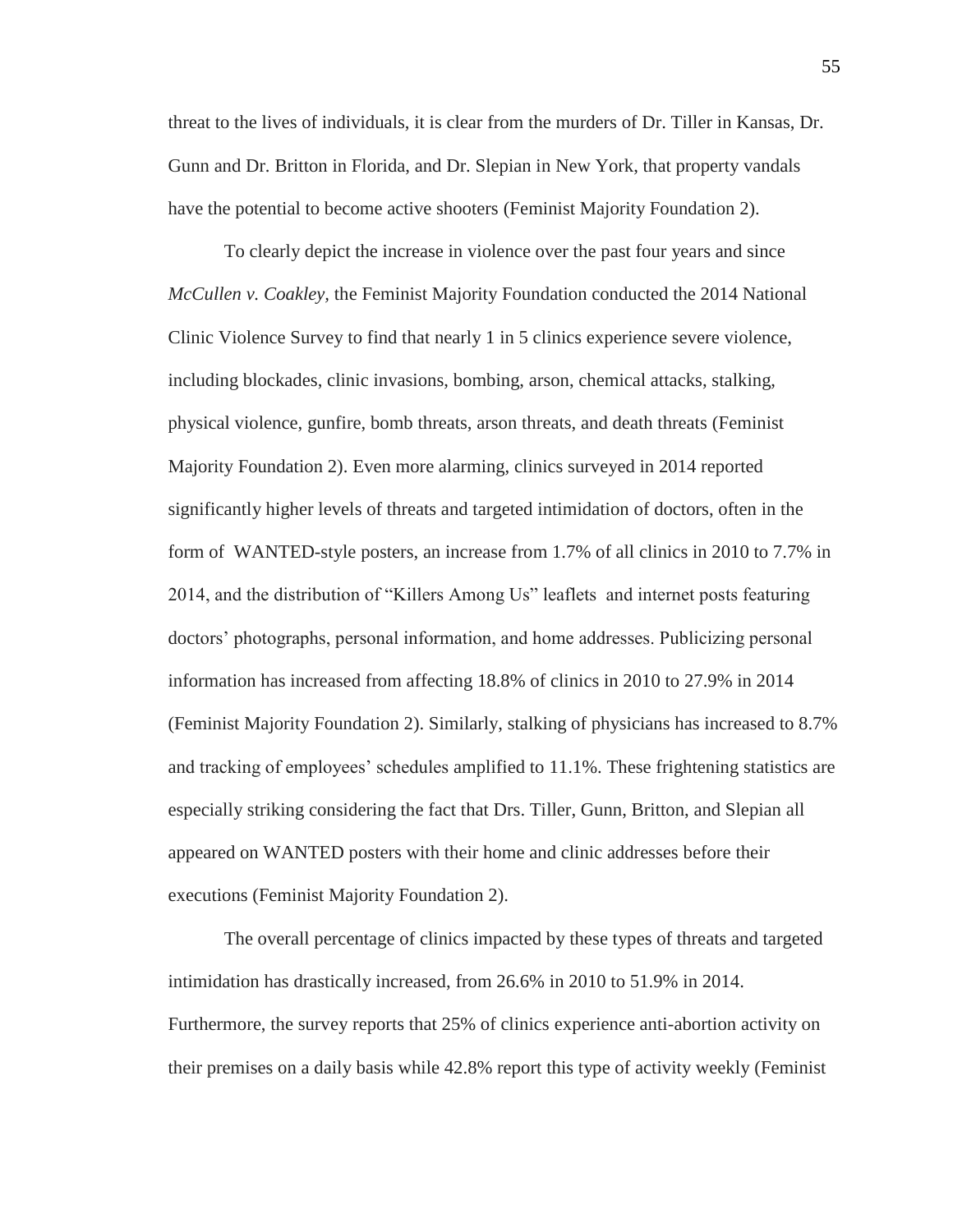Majority Foundation 2). It is unacceptable that 67.8% of women's health clinics in the United States experience frequent and regular anti-abortion activity.

#### Where Are We Now?

Since the 2014 decision, the United States has not only seen a tremendous rollback of buffer zone enforcement and legislation, but it has also increased restrictions on accessing abortion care. Only 13 states and the District of Columbia still have some form of buffer zone legislation. 12 states and D.C. prohibit blocking of clinic entrances, 6 states and D.C. prohibit threatening or intimidating staff, 3 states outlaw damage to facilities, 2 states and D.C. prohibit phone harassment, and 5 states and D.C. have banned other disruptive actions such as excessive noise and trespassing (Guttmacher 1). Similarly, only 3 states have upheld a personal floating "bubble zone" around persons including Colorado with an 8-foot floating zone within a 100-foot fixed zone, Massachusetts with a 25-foot zone if ordered by police, and Montana with an 8-foot floating zone within a 36-foot fixed zone (Guttmacher 2).

Although protective zones are gravely endangered after *McCullen v. Coakley,*  clinics are reporting a greater need for escorts since the decision. The Boston clinic that was the site of controversy in the 2014 case has now hired 20-30 additional escorts to ensure patient safety and requires their services every day of the week instead of just Friday and Saturday as before the decision. Additionally, the clinic reports 20-80 protestors a day that walk up to patients, follow them up to clinic doors, and chant loudly so that patients can hear their hostile message from examination rooms. These forms of social violence have generated a greater need for counseling services than ever before as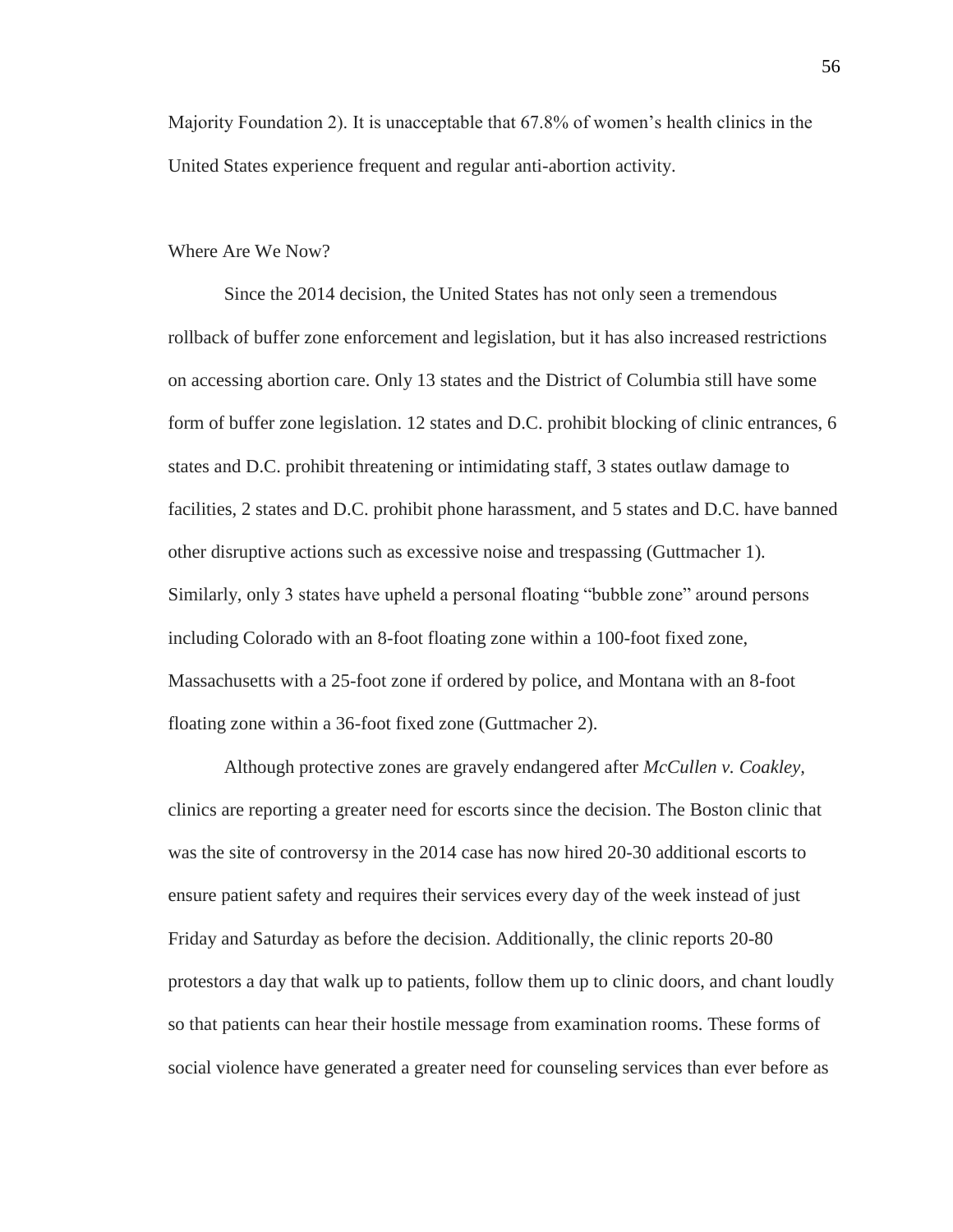highlighted through one clinic escort's testimony that "Protestors are always going to be a scary thing, not matter how much knowledge you have about them" (Pearl 1). While protestors are quick to remind escorts of their legal rights to be outside of these clinics, the Boston clinic reports that quiet prayer often turns into harassment, shouting, and intimidation.

Less than three weeks after *McCullen,* Massachusetts Senator Hariette L. Chandler sponsored the Safe Access Law that granted police the power to diffuse protestors who are "substantially impeding" patient access. Such a police order would require the offenders to remain at least 25 feet away from clinic entrances for 8 hours after an offense has been documented. However, nine months after the law's implementation, no dispersal orders have been issued because police claim that offenders can merely stop their behavior upon request to avoid any ramifications (Pearl 4).

As of March 2015, Pennsylvania was the first state to uphold a buffer zone ordinance since *McCullen.* U.S. District Judge Cathy Bissoon ruled that *McCullen* did not overturn the decisions that form the basis of Pittsburgh's ordinance therefore defending the constitutionality of the state's 15-foot fixed zone outside of clinic entrances (Ove 1). While this is a victory for buffer zone proponents, many states such as New Hampshire and Maine have refused to enforce or have repealed buffer zone legislation. This coupled with the 231 pro-life bills that have been introduced in states since 2010, more than in the three decades prior combined, are severely curtailing women's access to healthcare and continuing to rollback their rights (Thiekling 2).

As six states only have one abortion provider, abortion is on an extremely dangerous path to becoming legal in name only. According to Gloria Feldt, a rigid access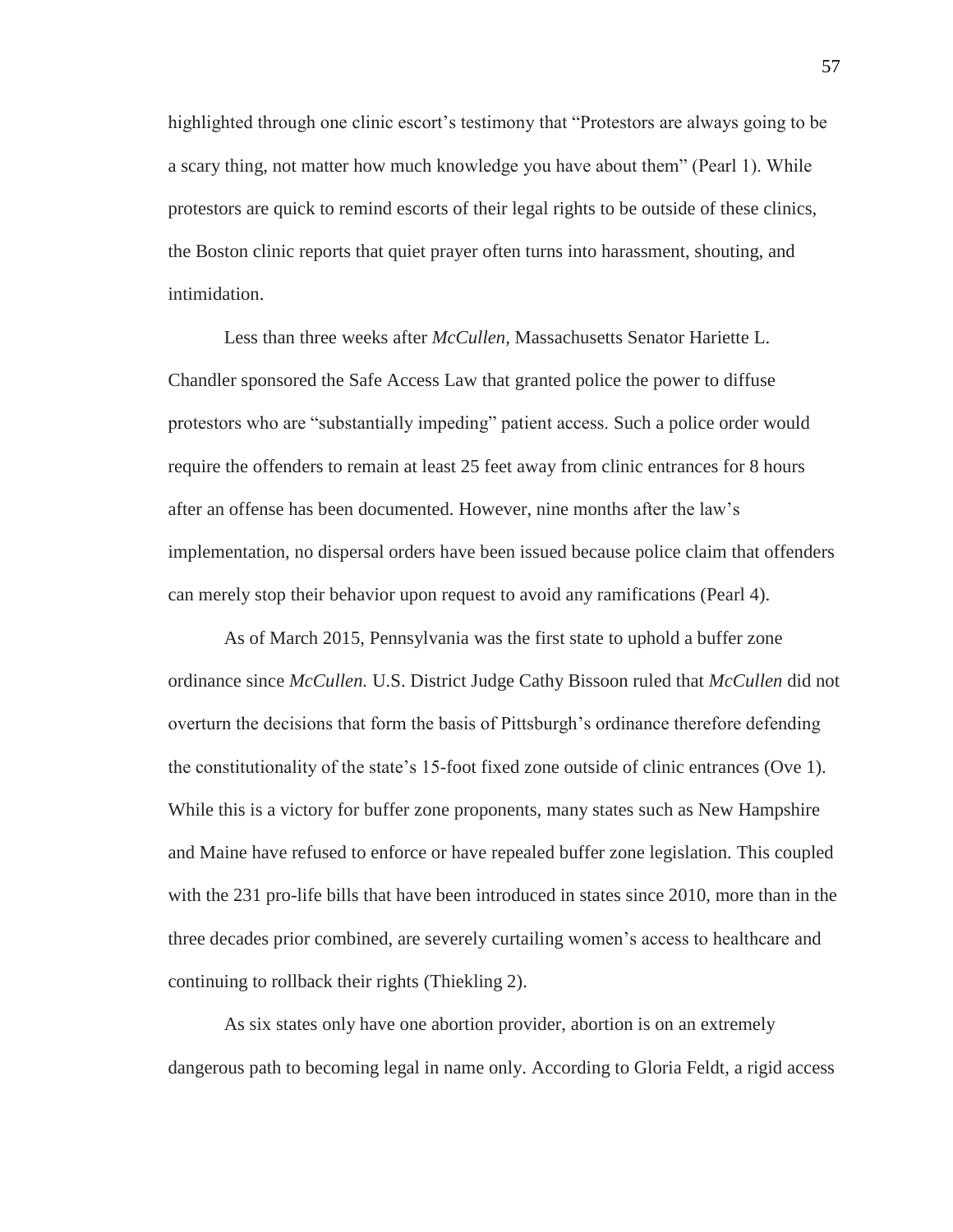gap has formed a two-tiered system where "women who have the means to travel to get a safe abortion could do so, and the others suffered illegal, unsafe abortions or unplanned pregnancies" (qtd. in Marty & Pieklo 9). In a country where a pregnant woman's suicide attempt is murder and abortion care is inaccessible for poor women, the rise of state bans and regulations exist to ultimately remove clinics. Women are experiencing an inability to create standards of care and the erosion of personal body autonomy which leads to the widespread criminalization of pro-choice mothers, especially women of color.

Meanwhile, countries other than the United States have passed significantly more extreme protective buffer zone laws in order to protect the safety of women and clinic employees. In Tasmania, Australia, the 2013 Reproductive Health (Access to Terminations) Act created a 150-meter safe access zone around the premises of a facility where abortions are provided. Within the zone, prohibited behaviors include besetting, harassing, intimidating, hindering, threatening, obstructing, or interfering with another person, protesting terminations within the earshot or vision of a person accessing or attempting to access abortion services, obstructing footpath interference in relation to terminations, or intentionally recording a person accessing or attempting to access the facility without that person's consent (Reproductive Health). Similarly, in Canada, British Columbia implemented the Access to Abortion Services Act in 1995 that created a 10-meter fixed buffer zone outside of a doctor's office, a 50-meter fixed zone around a hospital or clinic, and a 160-meter fixed radius around an abortion facility or clinic worker's home (*Pro Choice Action Network*). France and South Africa also prohibit obstruction of clinic entrances and in December 2014, Home Secretary Yvette Cooper of the United Kingdom expressed an urgent need for buffer zone legislation (Watt 1). The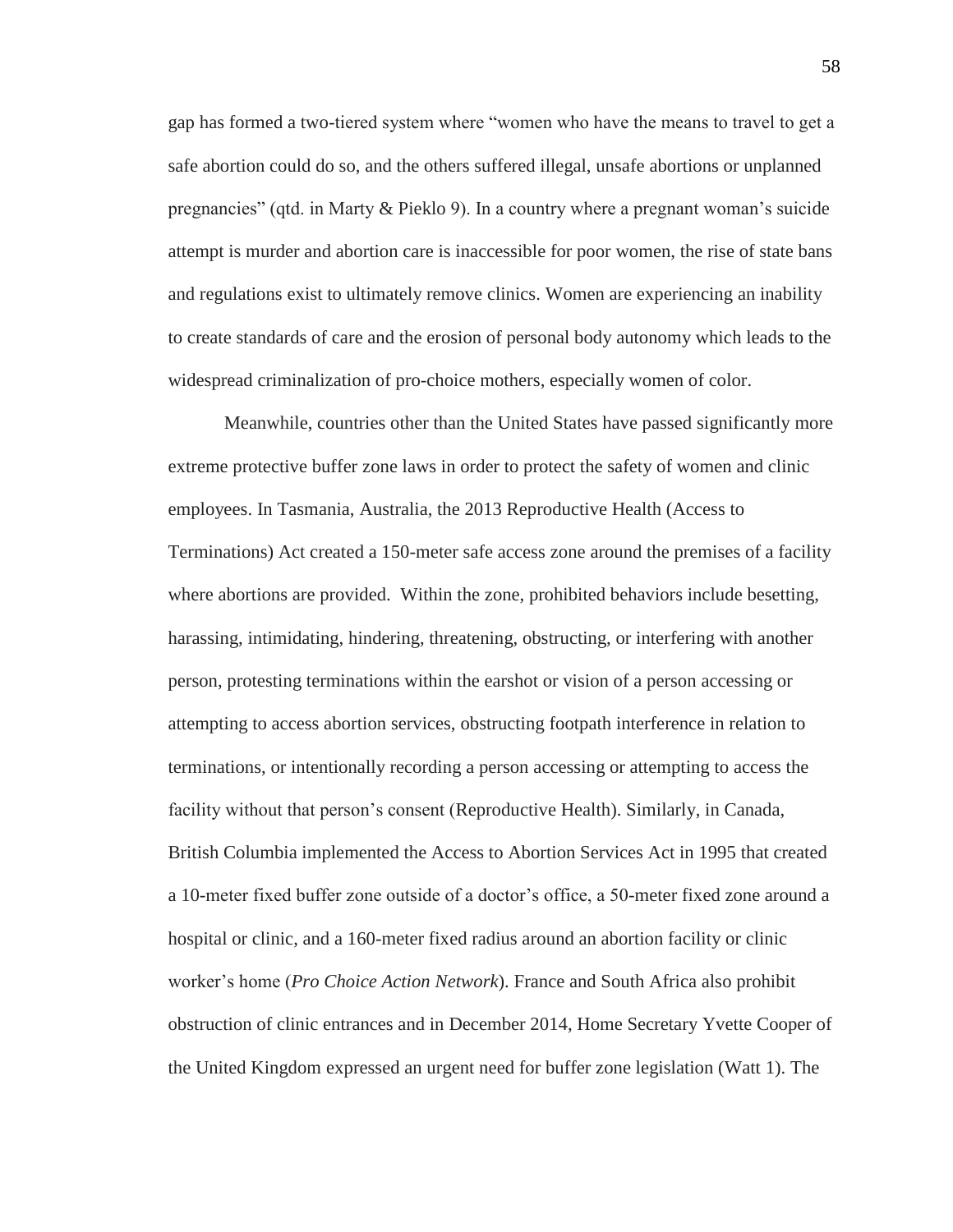beginning of global adoption of buffer zones has commenced as countries are recognizing the violence outside of clinics and its effect on women's right to safely access healthcare.

## **Conclusions**

After examining buffer zone discourse and its consequences so thoroughly, it is irrefutable that buffer zones are a necessary and significant protection for pro-choice women that not only ensures their safety, but promotes all women's physical and rhetorical presence in participatory culture. Without buffer zones, there are no tools to combat clinic violence—there is only prosecution after the fact. Fear of social and physical violence outside of clinics serves as a significant deterrent for women accessing healthcare, making abortion inaccessible to all. Lack of family planning can literally translate into a death sentence as understanding abortion is central to reproduction of the human species, analysis of gender, and formation of life ethics (Condit 1). Dorothy Roberts further exemplifies the importance of accessing abortion care as "*Reproductive freedom is a matter of social justice*, not individual choice" (Roberts 6). Similarly, examining abortion through buffer zone discourses highlights that fact that safety should not be a divisive issue. Buffer zone protections prevent patients' retreat from clinics based on outside agitators which helps to thwart the criminalization of mothers. Both safety and abortion are public health issues that can be full of common ground. Standards of care, equality of access, bodily autonomy, and a right to safety are irrefutable and cannot be compromised. Robin Marty and Jessica Mason Pieklo argue that "without access, rights are meaningless," to illustrate the extreme significance of buffer zone legislation on the lives of women (Marty & Pieklo 10).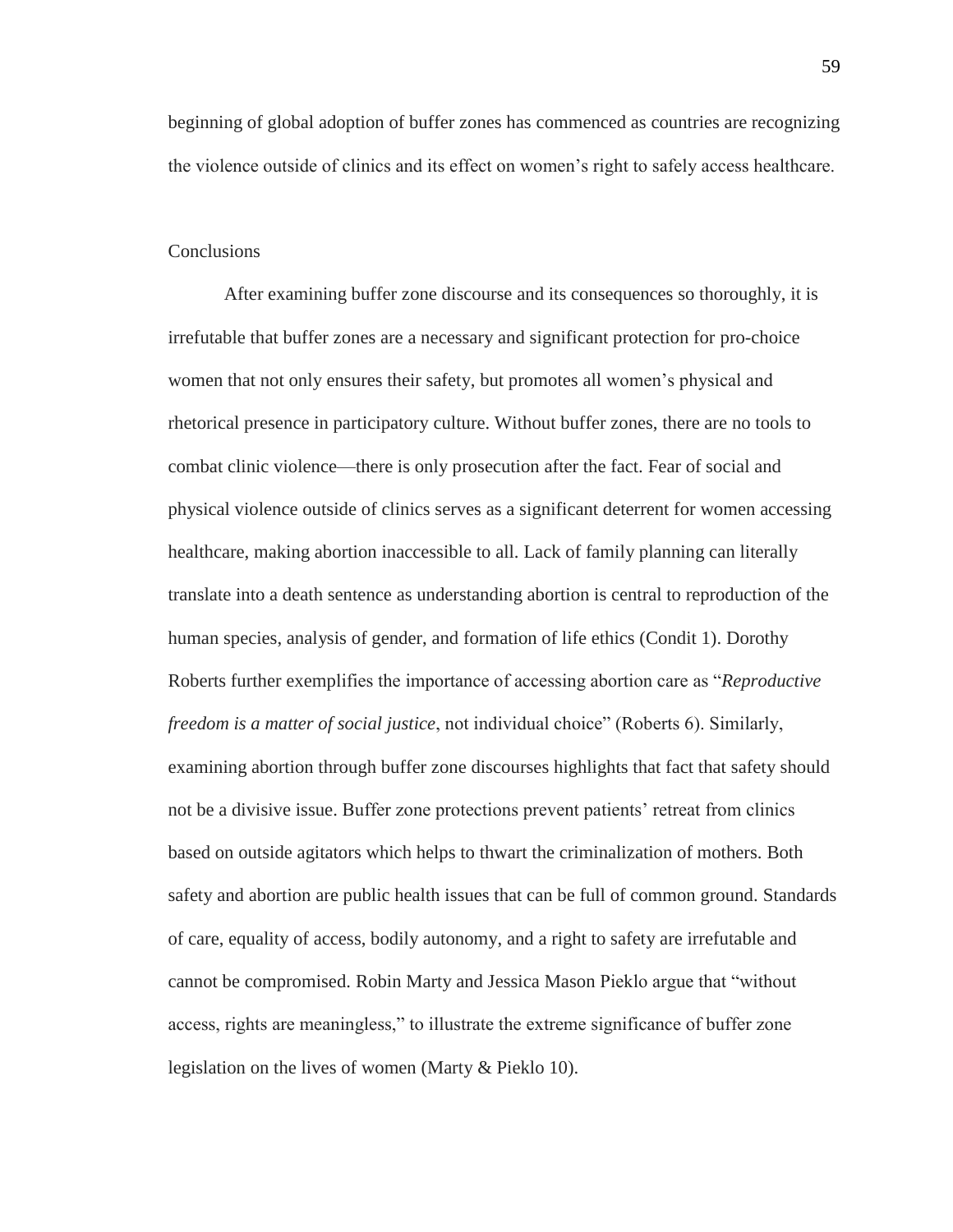Furthermore, this study accentuates the power of constitutive rhetoric in forming publics and influencing policy decisions. There is a political battle behind rhetoric where meaning is made through the interplay of competing, often contradictory, discourses. The struggle for control over the relevant narrative results in each side of the debate attempting to present their experience as universal. According to Condit, ideas gain momentum and power through repetition and expression of an audience's world, which partly explains why McCullen was victorious in gaining a ruling of unconstitutionality (Condit 9). Her vivid and emotion-laden diction better aroused public support for her arguments and helped portray petitioners as harmless victims of the abortion debates. The roles of victim and victimizer were therefore already designated even before the act, transforming trespassers into victims and manipulating the system to erase women's autonomy. Therefore, rhetoric highlights a broader struggle for political supremacy through the ownership and embodiment of publics.

Blaming the true victims in these cases, women and clinic employees subjected to violence for accessing abortion care, stresses that there is a "universal propensity to blame women for acts of violence visited upon them" (Tonn et al. 177). Moreover, Massey reveals that blaming the victim originated to absolve local authorities of responsibility and guilt which was demonstrated in judicial discourse as petitioners and ultimately judiciaries eschewed the responsibility for violence (Massey 43). By manipulating the system, refusal to admit responsibility becomes a moral act of stoicism while victim-blaming "is a familiar defense for acts of violence" (Tonn et al. 167). It is through these types of political discourses that women and men are created and taught how to behave in the world. Their reality and identity is shaped by disciplinary discourses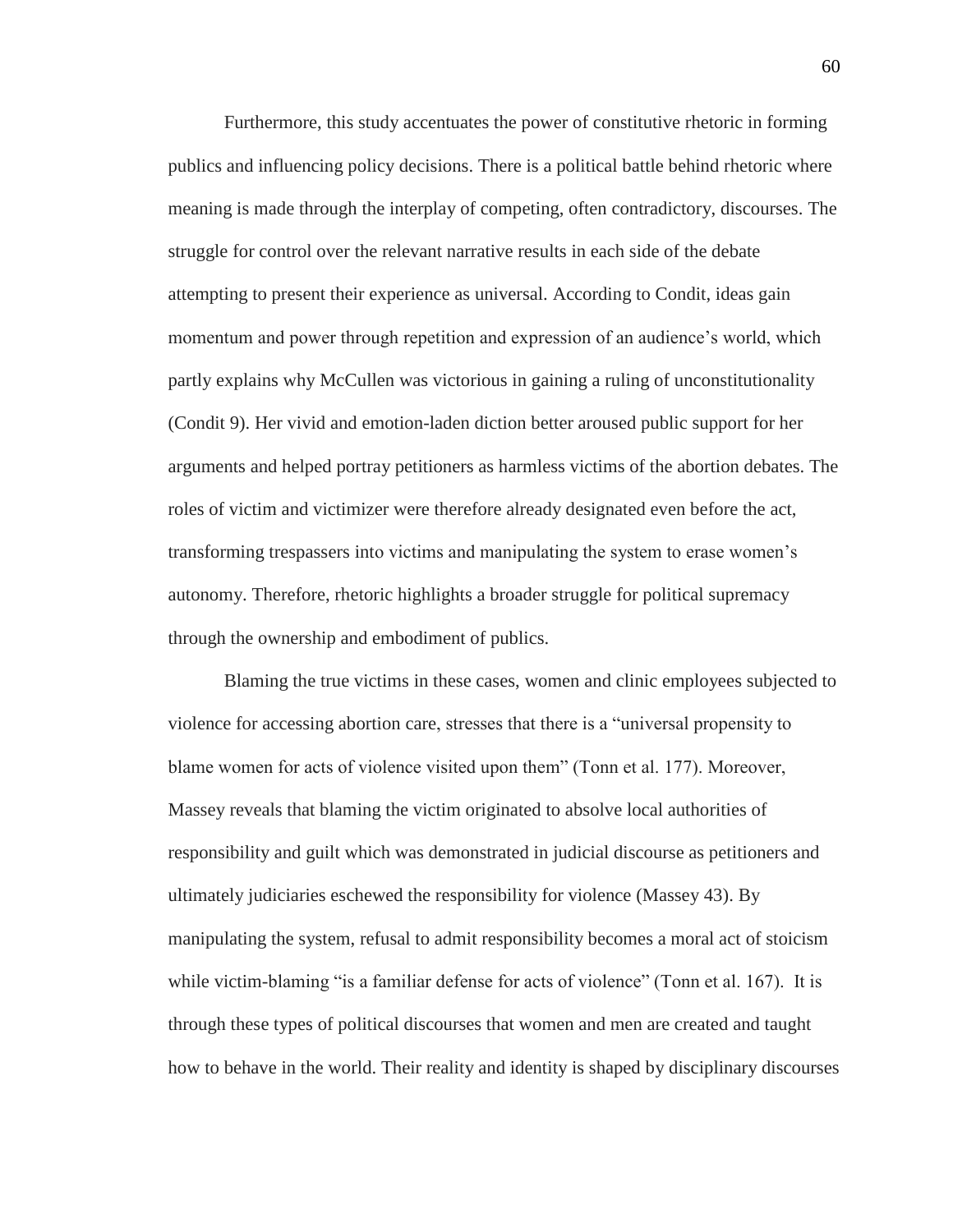that ensure regulation and surveillance. Therefore, scrutinizing women according to hierarchies of power and privilege problematically justifies female exclusion by violence.

Buffer zone legislation furthermore is extremely crucial in combatting exclusion by generating larger conversations about consent. The combination of fixed and floating buffer zones is arguably the most effective method because it grants women the right to consensual conversations while creating a fixed, safe space to counter violence. Conversations about consent in public spaces leads to invaluable dialogues about sexual consent and rape culture, both of which have the potential to aggrandize female subjectivity and autonomy.

Furthermore, as influences on and products of space, buffer zones embody a relational vision of spatial politics to determine the larger place of women in society. Erasing women's physical and rhetorical public presence discourages participatory culture and creates a cultural amnesia about women's accomplishments. They are regulated and belittled to a limited space full of state and police power that transforms their intimate, sacred, inviolate bodies into a public Other. Spatial inequality disparages adequate political representation and justifies violence and discipline against the female body. Women are taught that they are spaces to be regulated and that their bodies are the sites of criminal action. Removing buffer zones defines women's existence as recipients of violence and dissipates a cohesive community. Society is defective when relational responsibility is not seen as a significant motivation for the protection of women's humanity. Instead, narcissistic factors such as buildup of power function as more effective motivators for action than ensuring that everyone in society has equal rights. It is for these disadvantageous and damaging consequences that White argues that judicial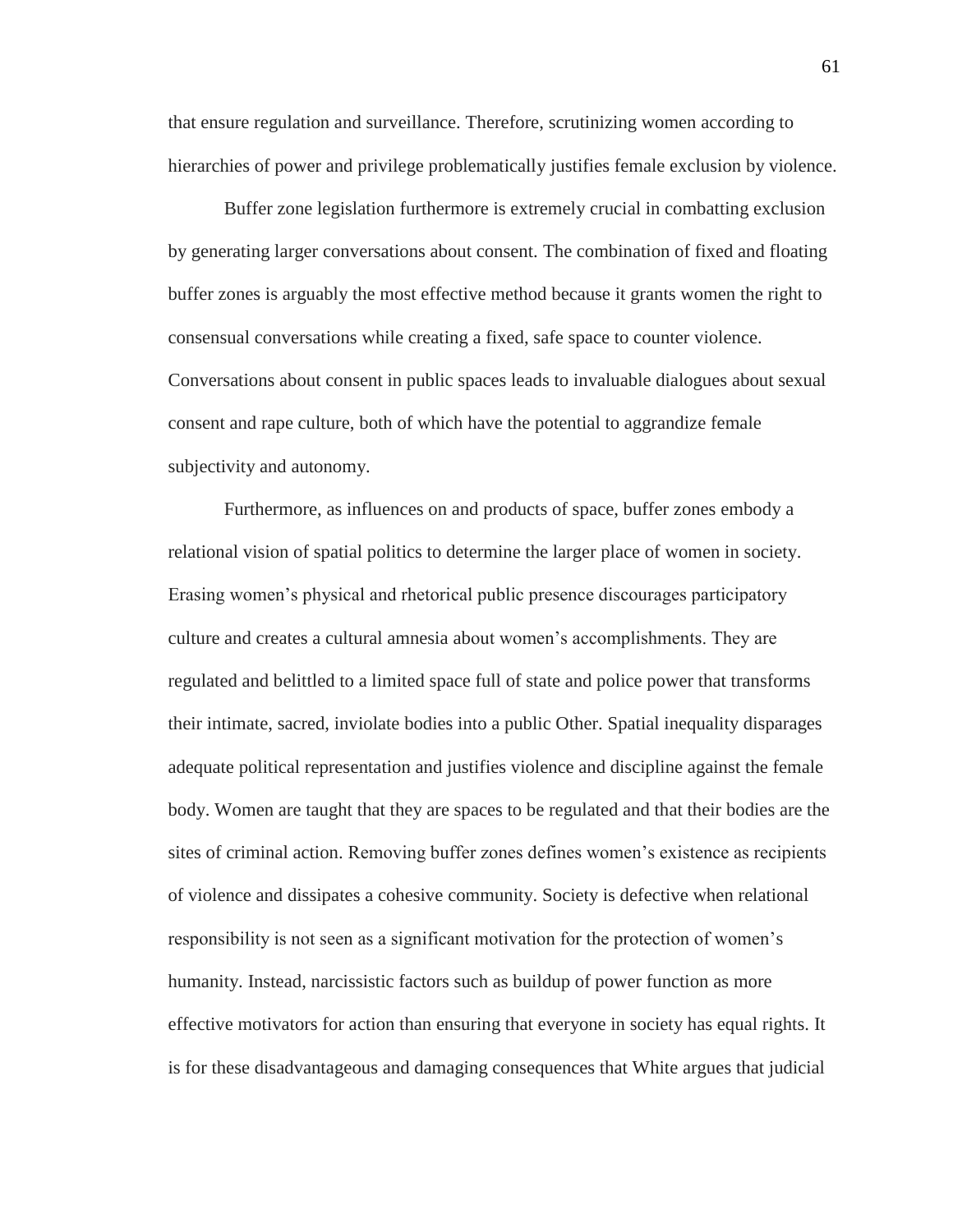opinion must be understood as an interpretation of what language means for a given culture, rather than an expression of supreme authority (White 697).

As previously stated, there is an undeniable double standard in protection as the Supreme Court is permitted a 100-foot zone to safeguard its inhabitants while a 35-foot zone around clinics is seen as excessive. Here, legislation illustrates women as undeserving of safety, dehumanized Others that are unimportant to the functioning of society. Women are victimized by this legislation, stripped of their rights to safety and privacy, and told they are unworthy of equal treatment. Accordingly, buffer zone regulations are crucial to reality construction and dictate control over cultural narratives. Conflict over territorial integrity therefore warrants violence against female bodies by exclusion.

Furthermore, this multifaceted study benefits the field of Communication by using historical research methods to depict why femininity and rhetorical action should never be considered mutually exclusive. Rhetoric has powerful consequences on the daily lives of citizens that must be unmasked in order to ensure that no one is subjected to a lesser political experience. Gendered jurisprudence functions as a discipline that disciplines discursive possibilities, discouraging participation in participatory culture and devaluing the female subject. Additionally, this study incorporates a rhetorical investigation of space to expose the links between space, knowledge, and power and the deeply intimate relationship between physical and rhetorical spaces. The combination of rhetorical scrutiny and spatial hermeneutics provide an acute understanding of the forces that motivate human behavior. These symbolic motivators explain actions, feelings of guilt or victimization, and form the basis for interpersonal relationships. With the ability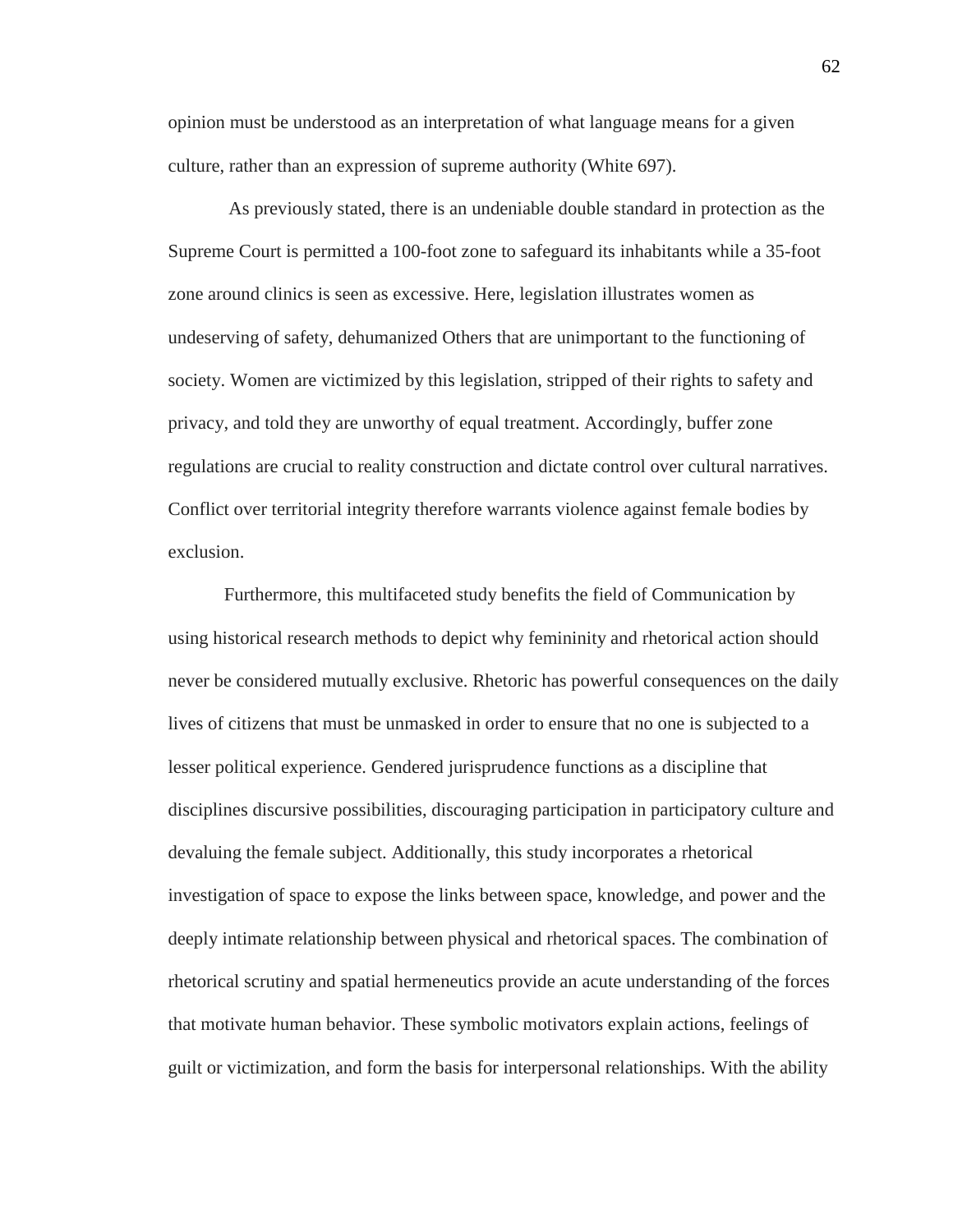to construct reality, generate social capital, and determine control over cultural narratives, communication practices require this type of scrutiny due to the vital human interests at stake.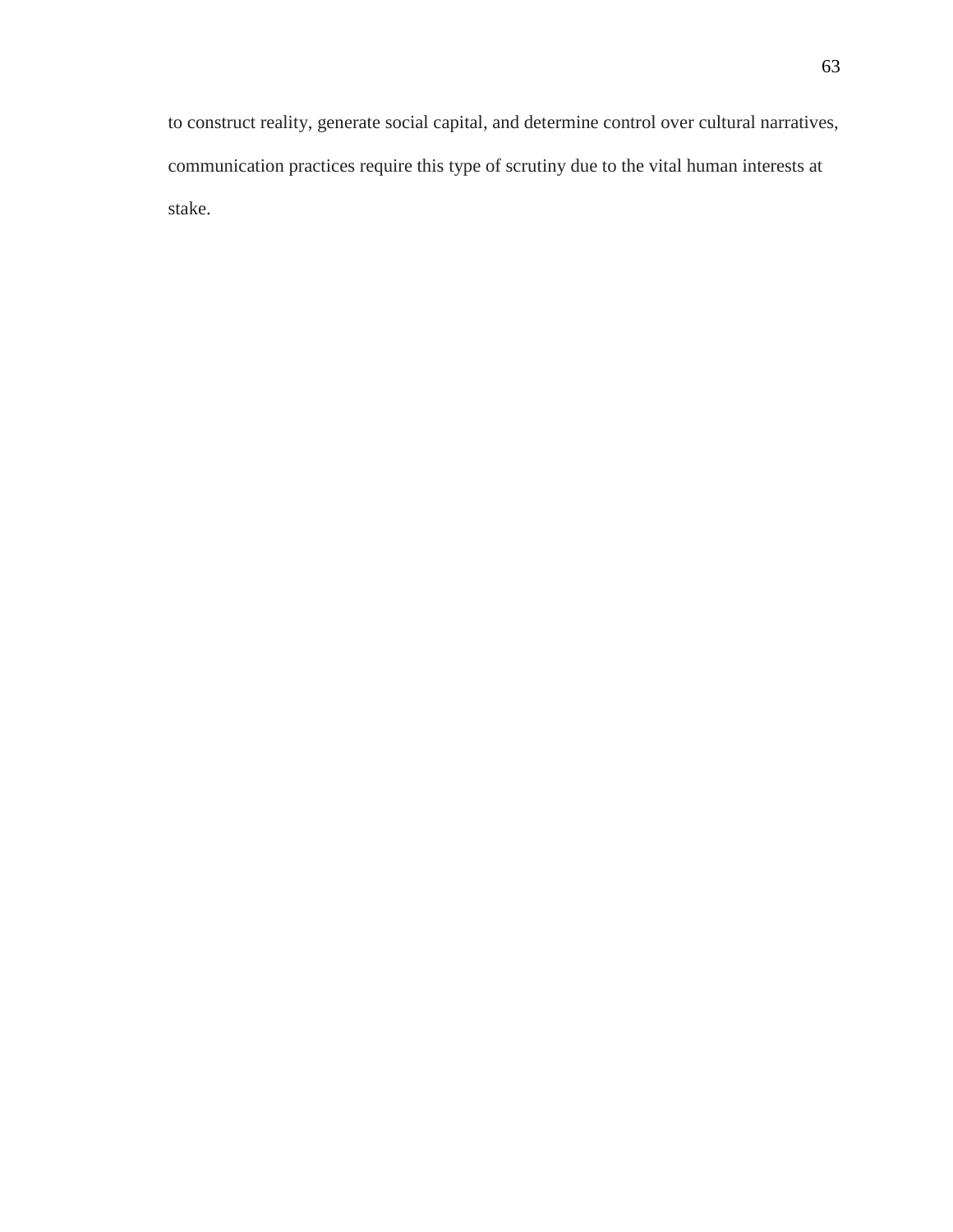## Works Cited

- Bruns, Michelle Kinsey. "*#*notcounseling: What Really Happens Outside Clinics*.*" *Storify,* 2015. Web. 24 Mar. 2015.
- Burke, Kenneth. *A Grammar of Motives.* Berkeley: University of California Press, 1969. Print.
- *---*. *Language as Symbolic Action: Essays on Life, Literature, and Method.* Berkeley: University of California Press, 1966. Print.
- *-*--. "Questions and Answers about the Pentad." *College Composition and Communication* 29.4 (1978): 330-335. Print.
- Code, Lorraine. *Rhetorical Spaces: Essays on Gendered Locations.* New York: Routledge, 1995. Print.
- Condit, Celeste. *Decoding Abortion Rhetoric: Communicating Social Change.* Urbana: University of Illinois Press, 1990. Print.
- Dickinson, Elizabeth A. "The Montana Meth Project: Applying Burke's Dramatistic Pentad to a Persuasive Anti-drug Media Campaign." *Communication Teacher* 23.3 (2009): 126-131. Print.
- Erickson, Jan. "Clinic Buffer Zones at Risk in Massachusetts Case Before Supreme Court." *National Organization for Women Foundation,* 2014. Web. 21 Sept. 2014.
- Feminist Majority Foundation. "2014 National Clinic Violence Survey." *Feminist Majority Foundation,* 2015. Web. 24 Mar. 2015.
- Foucault, Michel. *Discipline and Punish: The Birth of the Prison*. Trans. Alan Sheridan. New York: Random House, Inc., 1977. Print.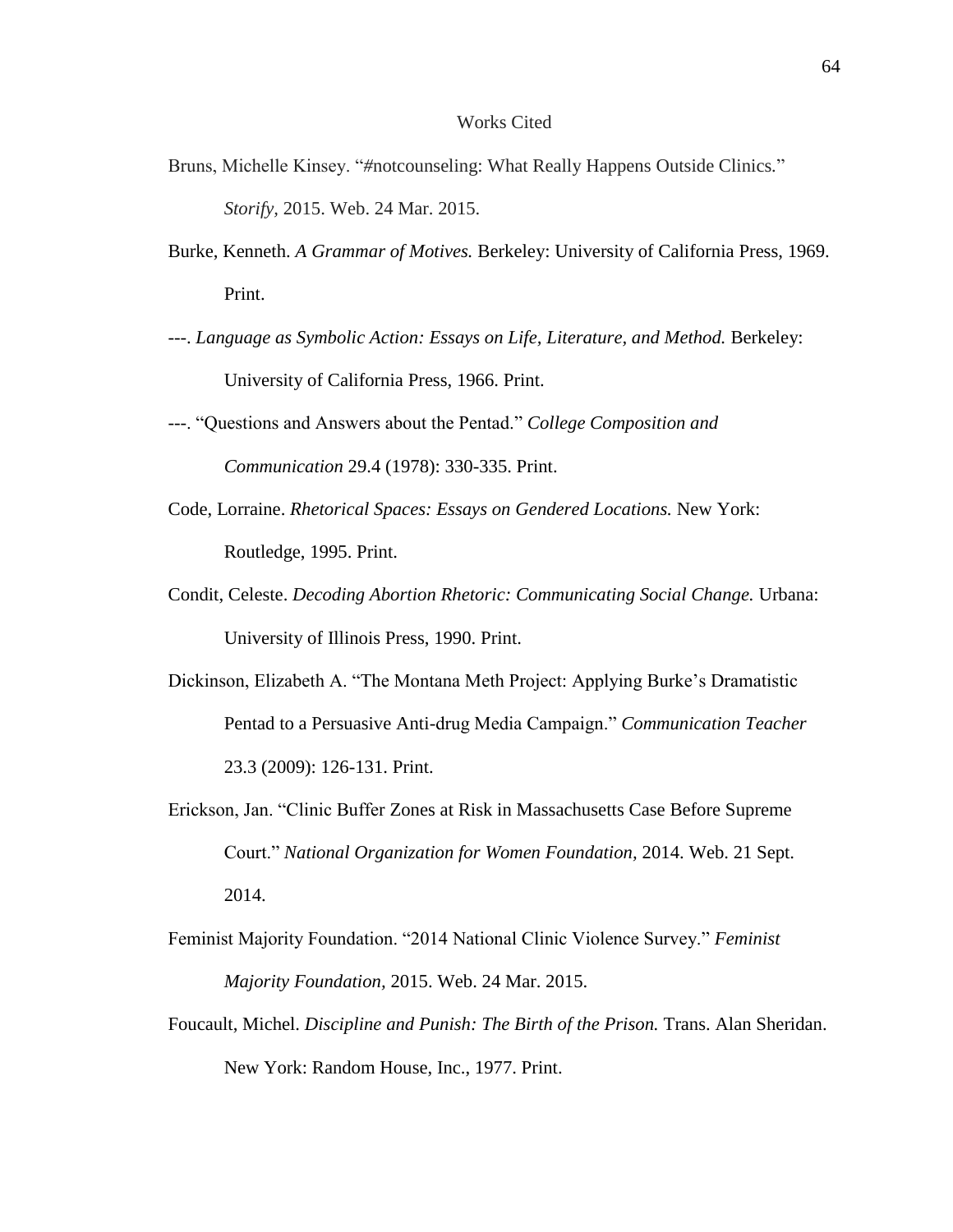- ---. *History of Sexuality. Volume 1: An Introduction.* New York: Random House, Inc., 1990. Print.
- Freedom of Access to Clinic Entrances Act. Pub. L. 103-259. 108 Stat. 694, 2150. Jan. 1994. Print.
- Guttmacher Institute. "State Policies in Brief as of March 1, 2015: Protecting Access to Clinics." New York: Guttmacher Institute, 2015. Print.
- Hill, B. Jessie. "Dangerous Terrain: Mapping the Female Body in *Gonzales v. Carhart." Columbia Journal of Gender and Law* 19.3 (2010): 1-26. Print.
- Hill v. Colorado. 530 US 1-4. Supreme Court of the US. 2000. *US Supreme Court Opinions.* FindLaw, n.d. Web. 20 Sept. 2014.
- Johnson, Nan. *Gender and Rhetorical Space in American Life, 1866-1910*. Carbondale: Southern Illinois University, 2002. Print.
- Klabusich, Katie. "Open Season on Reproductive Healthcare clinics: A Clinic Escort Responds to Today's Supreme Court 'Buffer Zone' Decision." *Brad Blog,* 2014. Web. 27 June 2014.
- Kuechenmeister, Elizabeth. "'I Had an Abortion': A Feminist Analysis of the Abortion Debate." *Harlot of Hearts,* 2012. Web. 1 July 2014.
- Lefebvre, Henri. *The Production of Space.* Trans. Donald Nicholson-Smith. Malden: Blackwell Publishing, 1991. Print.
- Lithwick, Dahlia. "The Justices Don't Like Buffer Zones. Unless It's the Buffer Zone Around the Supreme Court." *Slate,* 2014. Web. 27 June 2014.
- Maddow, Rachel. "Vandalism Raises Alarm Among Supporters of Last Abortion Clinic in Mississippi." *MSNBC*, 2015. Web. 24 Mar. 2015.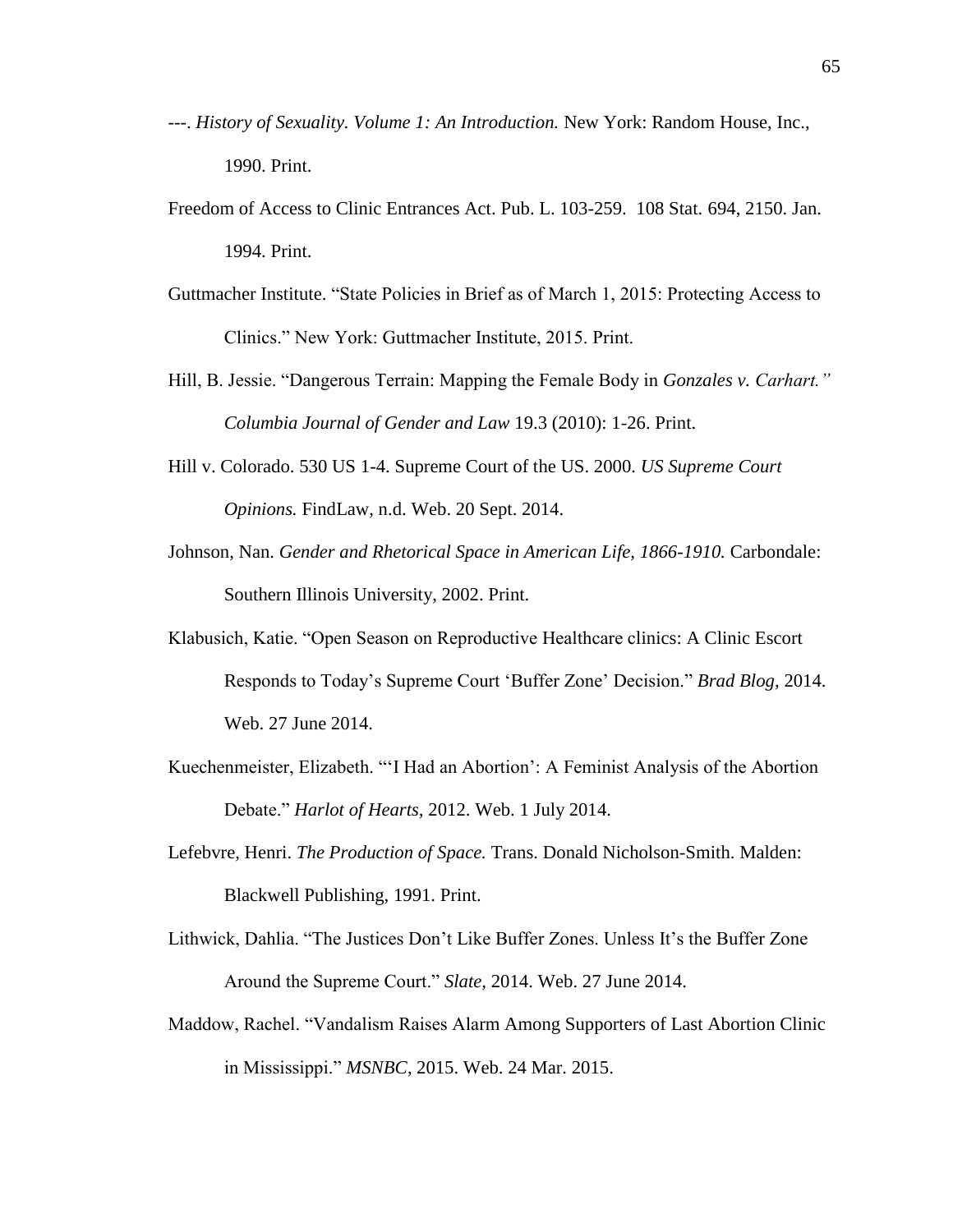- Marty, Robin. "Both Side React Passionately to Supreme Court's Unanimous Buffer Zone Ruling." *News Analysis,* 2014. Web. 27 June 2014.
- Marty, Robin, and Jessica Mason Pieklo. *Crow After Roe: How "Separate but Equal" has Become the New Standard in Women's Health and How We Can Change That.* Brooklyn: Ig Publishing, Inc., 2013. Print.

Massey, Doreen. *For Space.* Thousand Oaks: SAGE Publications, 2005. Print.

- McCaffrey, Dawn, and Jennifer Keys. "Competitive Framing Processes in the Abortion Debate: Polarization-Vilification, Frame Saving, and Frame Debunking." *The Sociological Quarterly* 41.1 (2000): 41-61. Print.
- McCullen v. Coakley. 573 US 1-15. Supreme Court of the US. 2014. *US Supreme Court Opinions.* FindLaw, n.d. Web. 20 Sept. 2014.
- NARAL Pro-Choice America. "Anti-Choice Violence and Intimidation." *National Abortion and Reproductive Rights Action League,* 2015. Web. 3 Feb. 2015.
- National Abortion Federation. "Violence." *National Abortion Federation,* 2014. Web. 20 Sept. 2014.
- Ott, Brian L. and Eric Aoki. "The Politics of Negotiating Public Tragedy: Media Framing of the Matthew Shepard Murder." *Rhetoric and Public Affairs* 5.3 (2002): 483- 505. Print.
- Ove, Torsten. "Abortion Protestors Drop Final Claim Against Pittsburgh's Buffer Zone to Pursue Appeal." *Pittsburgh's Post-Gazette,* 2015. Web. 24. Mar. 2015.
- Pearl, Diana. "Can You Change a Woman's Mind in the Walk Up to an Abortion Clinic?" *The Atlantic,* 2015. Web. 19 Mar. 2015.

*Pro-Choice Action Network.* Pro-Choice Action Network, 2009. Web. 24. Mar. 2015.